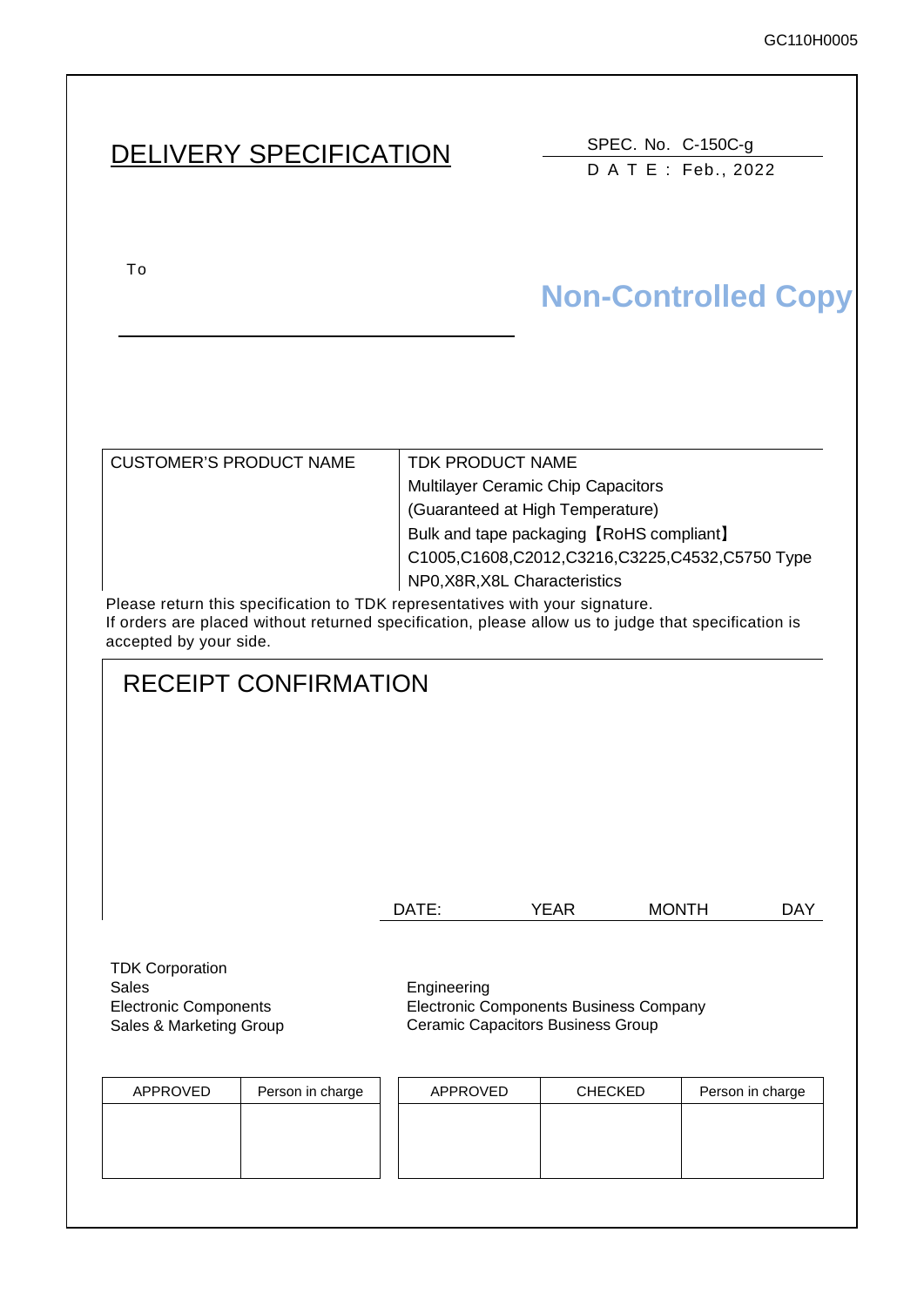#### **SCOPE**

This delivery specification shall be applied to chip type multilayer ceramic capacitors to be delivered to

#### **PRODUCTION PLACES**

.

Production places defined in this specification shall be TDK Corporation, TDK(Suzhou)Co.,Ltd and TDK Components U.S.A.,Inc.

#### **PRODUCT NAME**

The name of the product to be defined in this specifications shall be  $\underline{C\diamondsuit\diamondsuit\diamondsuit\bigcirc\bigcirc\bigcirc\triangle\triangle\Box\Box\Box\times$ .

#### **REFERENCE STANDARD**

| $JIS$ C 5101 - 1 : 2010 | Fixed capacitors for use in electronic equipment-Part 1: Generic specification                    |
|-------------------------|---------------------------------------------------------------------------------------------------|
| $C$ 5101 - 21 : 2014    | Fixed capacitors for use in electronic equipment-Part 21 : Sectional specification                |
|                         | : Fixed surface mount multilayer capacitors of ceramic dielectric, Class1                         |
| $C$ 5101 - 22 : 2014    | Fixed capacitors for use in electronic equipment-Part 22 : Sectional specification                |
|                         | : Fixed surface mount multilayer capacitors of ceramic dielectric, Class2                         |
| $C$ 0806 $-3:2014$      | Packaging of components for automatic handling - Part 3: Packaging of                             |
|                         | surface mount components on continuous tapes                                                      |
|                         | JEITA RCR-2335 C 2014 Safety application guide for fixed ceramic capacitors for use in electronic |
|                         | equipment                                                                                         |

#### **CONTENTS**

- 1. CODE CONSTRUCTION
- 2. COMBINATION OF RATED CAPACITANCE AND TOLERANCE
- 3. OPERATING TEMPERATURE RANGE
- 4. STORING CONDITION AND TERM
- 5. P.C. BOARD
- 6. INDUSTRIAL WASTE DISPOSAL
- 7. PERFORMANCE
- 8. INSIDE STRUCTURE AND MATERIAL
- 9. PACKAGING
- 10. RECOMMENDATION
- 11. SOLDERING CONDITION
- 12. CAUTION
- 13. TAPE PACKAGING SPECIFICATION

#### **<EXPLANATORY NOTE>**

When the mistrust in the spec arises, this specification is given priority. And it will be confirmed by written spec change after conference of both posts involved.

This specification warrants the quality of the ceramic chip capacitor. Capacitors should be evaluated or confirmed a state of mounted on your product.

If the use of the capacitors goes beyond the bounds of this specification, we can not afford to guarantee.

| <b>Division</b>                   | Date           | SPEC. No.  |
|-----------------------------------|----------------|------------|
| Ceramic Capacitors Business Group | February, 2022 | $C-150C-g$ |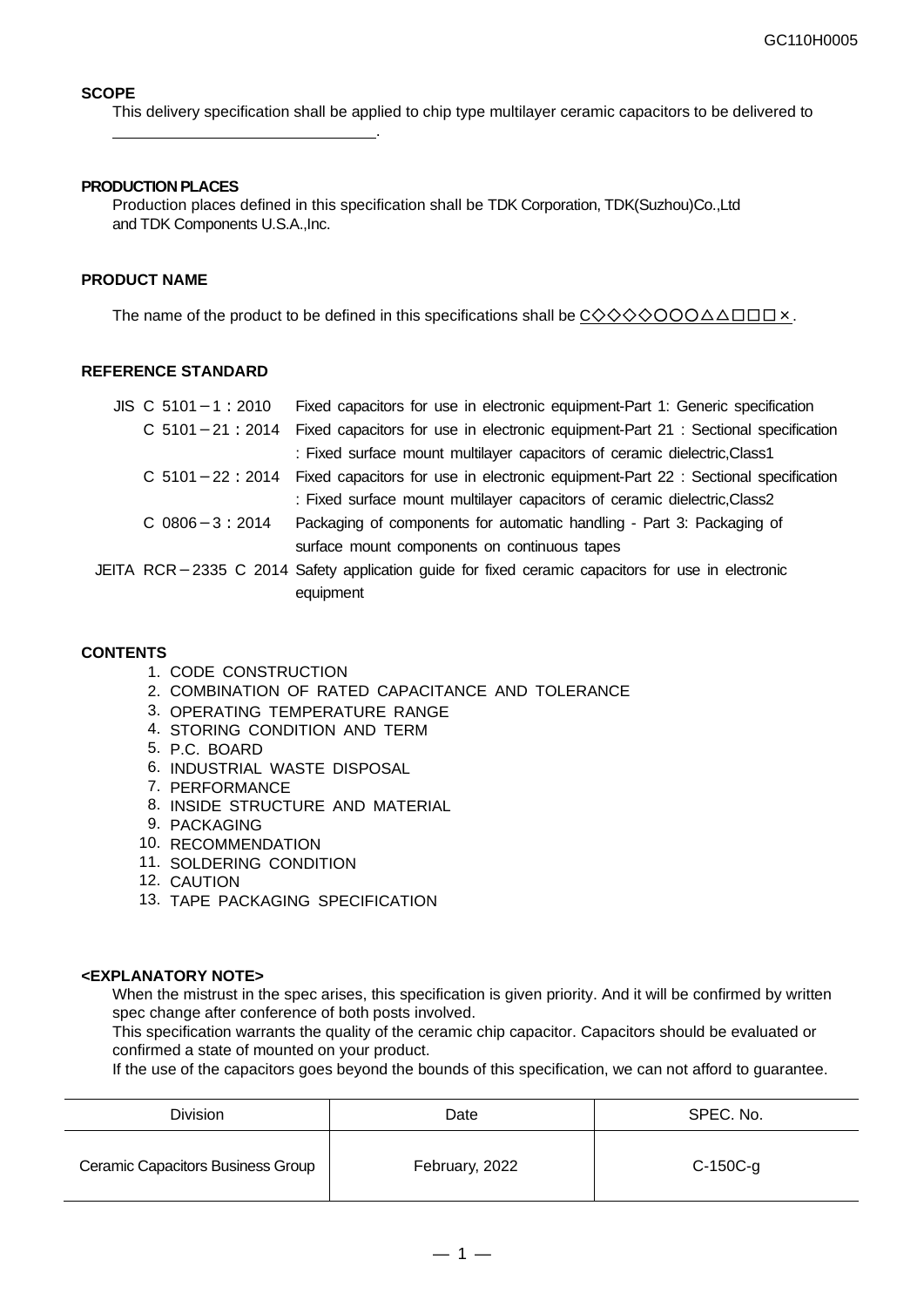### 1. CODE CONSTRUCTION

| (Example)     | C <sub>1005</sub>                                                                                                                                                                                                                                                                                                                                                                                                                                                                                                                                                                                                                                                                                                                                                                                                                                                                                                                                                                                                                                                                                                                                           | X8R | 1E | 103 | <u>_K_</u> | 工         | 0000<br>(7)        |             |
|---------------|-------------------------------------------------------------------------------------------------------------------------------------------------------------------------------------------------------------------------------------------------------------------------------------------------------------------------------------------------------------------------------------------------------------------------------------------------------------------------------------------------------------------------------------------------------------------------------------------------------------------------------------------------------------------------------------------------------------------------------------------------------------------------------------------------------------------------------------------------------------------------------------------------------------------------------------------------------------------------------------------------------------------------------------------------------------------------------------------------------------------------------------------------------------|-----|----|-----|------------|-----------|--------------------|-------------|
| (1) Case size |                                                                                                                                                                                                                                                                                                                                                                                                                                                                                                                                                                                                                                                                                                                                                                                                                                                                                                                                                                                                                                                                                                                                                             |     |    |     |            |           |                    |             |
|               |                                                                                                                                                                                                                                                                                                                                                                                                                                                                                                                                                                                                                                                                                                                                                                                                                                                                                                                                                                                                                                                                                                                                                             |     |    |     |            |           | Terminal electrode |             |
|               |                                                                                                                                                                                                                                                                                                                                                                                                                                                                                                                                                                                                                                                                                                                                                                                                                                                                                                                                                                                                                                                                                                                                                             |     |    |     |            |           |                    |             |
|               |                                                                                                                                                                                                                                                                                                                                                                                                                                                                                                                                                                                                                                                                                                                                                                                                                                                                                                                                                                                                                                                                                                                                                             |     |    |     |            |           |                    |             |
|               |                                                                                                                                                                                                                                                                                                                                                                                                                                                                                                                                                                                                                                                                                                                                                                                                                                                                                                                                                                                                                                                                                                                                                             |     |    |     |            |           |                    |             |
|               |                                                                                                                                                                                                                                                                                                                                                                                                                                                                                                                                                                                                                                                                                                                                                                                                                                                                                                                                                                                                                                                                                                                                                             |     |    |     |            |           |                    |             |
|               |                                                                                                                                                                                                                                                                                                                                                                                                                                                                                                                                                                                                                                                                                                                                                                                                                                                                                                                                                                                                                                                                                                                                                             |     |    |     |            |           |                    |             |
|               |                                                                                                                                                                                                                                                                                                                                                                                                                                                                                                                                                                                                                                                                                                                                                                                                                                                                                                                                                                                                                                                                                                                                                             |     |    |     |            |           |                    |             |
|               |                                                                                                                                                                                                                                                                                                                                                                                                                                                                                                                                                                                                                                                                                                                                                                                                                                                                                                                                                                                                                                                                                                                                                             |     |    |     |            |           |                    |             |
|               |                                                                                                                                                                                                                                                                                                                                                                                                                                                                                                                                                                                                                                                                                                                                                                                                                                                                                                                                                                                                                                                                                                                                                             |     |    |     |            |           |                    |             |
| Case size     |                                                                                                                                                                                                                                                                                                                                                                                                                                                                                                                                                                                                                                                                                                                                                                                                                                                                                                                                                                                                                                                                                                                                                             |     |    |     |            |           |                    |             |
|               |                                                                                                                                                                                                                                                                                                                                                                                                                                                                                                                                                                                                                                                                                                                                                                                                                                                                                                                                                                                                                                                                                                                                                             |     |    |     |            |           | B                  | G           |
| C1005         |                                                                                                                                                                                                                                                                                                                                                                                                                                                                                                                                                                                                                                                                                                                                                                                                                                                                                                                                                                                                                                                                                                                                                             |     |    |     |            |           | 0.10 min.          | 0.30 min.   |
|               |                                                                                                                                                                                                                                                                                                                                                                                                                                                                                                                                                                                                                                                                                                                                                                                                                                                                                                                                                                                                                                                                                                                                                             |     |    |     |            |           |                    |             |
|               |                                                                                                                                                                                                                                                                                                                                                                                                                                                                                                                                                                                                                                                                                                                                                                                                                                                                                                                                                                                                                                                                                                                                                             |     |    |     |            |           |                    |             |
| [CC0603]      |                                                                                                                                                                                                                                                                                                                                                                                                                                                                                                                                                                                                                                                                                                                                                                                                                                                                                                                                                                                                                                                                                                                                                             |     |    |     |            | 0.20 min. | 0.30 min.          |             |
|               |                                                                                                                                                                                                                                                                                                                                                                                                                                                                                                                                                                                                                                                                                                                                                                                                                                                                                                                                                                                                                                                                                                                                                             |     |    |     |            |           |                    |             |
|               |                                                                                                                                                                                                                                                                                                                                                                                                                                                                                                                                                                                                                                                                                                                                                                                                                                                                                                                                                                                                                                                                                                                                                             |     |    |     |            |           |                    |             |
| C2012         |                                                                                                                                                                                                                                                                                                                                                                                                                                                                                                                                                                                                                                                                                                                                                                                                                                                                                                                                                                                                                                                                                                                                                             |     |    |     |            |           | 0.20 min.          | $0.50$ min. |
| [CC0805]      |                                                                                                                                                                                                                                                                                                                                                                                                                                                                                                                                                                                                                                                                                                                                                                                                                                                                                                                                                                                                                                                                                                                                                             |     |    |     |            |           |                    |             |
|               | (5)<br>(3)<br>(6)<br>(1)<br>(2)<br>(4)<br>B<br>W<br>G<br>B<br>T<br>Internal electrode<br>Ceramic dielectric<br>Dimensions (Unit: mm)<br>[EIA style]<br>W<br>L<br>Τ<br>$1.00 + 0.05$<br>$0.50 + 0.05$<br>$0.50 + 0.05$<br>[CC0402]<br>$1.00 + 0.10$<br>$0.50 + 0.10$<br>$0.50 + 0.10$<br>$1.60 + 0.10$<br>$0.80 + 0.10$<br>$0.80 + 0.10$<br>C1608<br>$1.60 + 0.15$<br>$0.80 + 0.15$<br>$0.80 + 0.15$<br>$1.60 + 0.20$<br>$0.80 + 0.20$<br>$0.80 + 0.20$<br>$0.60 + 0.15$<br>$2.00 + 0.20$<br>$1.25 \pm 0.20$<br>$0.85 + 0.15$<br>$1.25 \pm 0.20$<br>$2.00^{+0.25}_{-0.15}$<br>$1.25 + 0.25$<br>0.15<br>$1.25_{ -0.15}^{ +0.25}$<br>$0.60 + 0.15$<br>$0.85 + 0.15$<br>$3.20 \pm 0.20$<br>$1.60 + 0.20$<br>$1.15 \pm 0.15$<br>[CC1206]<br>$1.60 + 0.20$<br>$3.20^{+0.30}_{-0.10}$<br>$1.60^{+0.30}_{-0.10}$<br>$1.60 + 0.30$<br>$- 0.10$<br>$1.25 \pm 0.20$<br>$1.60 + 0.20$<br>$2.00 \pm 0.20$<br>$3.20 \pm 0.40$<br>$2.50 \pm 0.30$<br>[CC1210]<br>$2.30 \pm 0.20$<br>$2.50+0.30$<br>$2.00+0.20$<br>$2.30 \pm 0.20$<br>$4.50 + 0.40$<br>$3.20 \pm 0.40$<br>[CC1812]<br>$3.20 \pm 0.30$<br>$2.30+0.20$<br>$5.70 \pm 0.40$<br>$5.00 \pm 0.40$<br>$2.80 + 0.30$ |     |    |     |            |           |                    |             |
|               |                                                                                                                                                                                                                                                                                                                                                                                                                                                                                                                                                                                                                                                                                                                                                                                                                                                                                                                                                                                                                                                                                                                                                             |     |    |     |            |           |                    |             |
|               |                                                                                                                                                                                                                                                                                                                                                                                                                                                                                                                                                                                                                                                                                                                                                                                                                                                                                                                                                                                                                                                                                                                                                             |     |    |     |            |           |                    |             |
| C3216         |                                                                                                                                                                                                                                                                                                                                                                                                                                                                                                                                                                                                                                                                                                                                                                                                                                                                                                                                                                                                                                                                                                                                                             |     |    |     |            |           | 0.20 min.          | 1.00 min.   |
|               |                                                                                                                                                                                                                                                                                                                                                                                                                                                                                                                                                                                                                                                                                                                                                                                                                                                                                                                                                                                                                                                                                                                                                             |     |    |     |            |           |                    |             |
|               |                                                                                                                                                                                                                                                                                                                                                                                                                                                                                                                                                                                                                                                                                                                                                                                                                                                                                                                                                                                                                                                                                                                                                             |     |    |     |            |           |                    |             |
|               |                                                                                                                                                                                                                                                                                                                                                                                                                                                                                                                                                                                                                                                                                                                                                                                                                                                                                                                                                                                                                                                                                                                                                             |     |    |     |            |           |                    |             |
|               |                                                                                                                                                                                                                                                                                                                                                                                                                                                                                                                                                                                                                                                                                                                                                                                                                                                                                                                                                                                                                                                                                                                                                             |     |    |     |            |           |                    |             |
| C3225         |                                                                                                                                                                                                                                                                                                                                                                                                                                                                                                                                                                                                                                                                                                                                                                                                                                                                                                                                                                                                                                                                                                                                                             |     |    |     |            |           | 0.20 min.          |             |
|               |                                                                                                                                                                                                                                                                                                                                                                                                                                                                                                                                                                                                                                                                                                                                                                                                                                                                                                                                                                                                                                                                                                                                                             |     |    |     |            |           |                    |             |
|               |                                                                                                                                                                                                                                                                                                                                                                                                                                                                                                                                                                                                                                                                                                                                                                                                                                                                                                                                                                                                                                                                                                                                                             |     |    |     |            |           |                    |             |
|               |                                                                                                                                                                                                                                                                                                                                                                                                                                                                                                                                                                                                                                                                                                                                                                                                                                                                                                                                                                                                                                                                                                                                                             |     |    |     |            |           |                    |             |
| C4532         |                                                                                                                                                                                                                                                                                                                                                                                                                                                                                                                                                                                                                                                                                                                                                                                                                                                                                                                                                                                                                                                                                                                                                             |     |    |     |            |           | 0.20 min.          |             |
|               |                                                                                                                                                                                                                                                                                                                                                                                                                                                                                                                                                                                                                                                                                                                                                                                                                                                                                                                                                                                                                                                                                                                                                             |     |    |     |            |           |                    |             |
| C5750         |                                                                                                                                                                                                                                                                                                                                                                                                                                                                                                                                                                                                                                                                                                                                                                                                                                                                                                                                                                                                                                                                                                                                                             |     |    |     |            |           |                    |             |
| [CC2220]      |                                                                                                                                                                                                                                                                                                                                                                                                                                                                                                                                                                                                                                                                                                                                                                                                                                                                                                                                                                                                                                                                                                                                                             |     |    |     |            |           | 0.20 min.          |             |

\* As for each item, please refer to detail page on TDK web.

 $\frac{2.80 \pm 0.20 \text{ min.}}{2.80 \pm 0.30}$  0.20 min.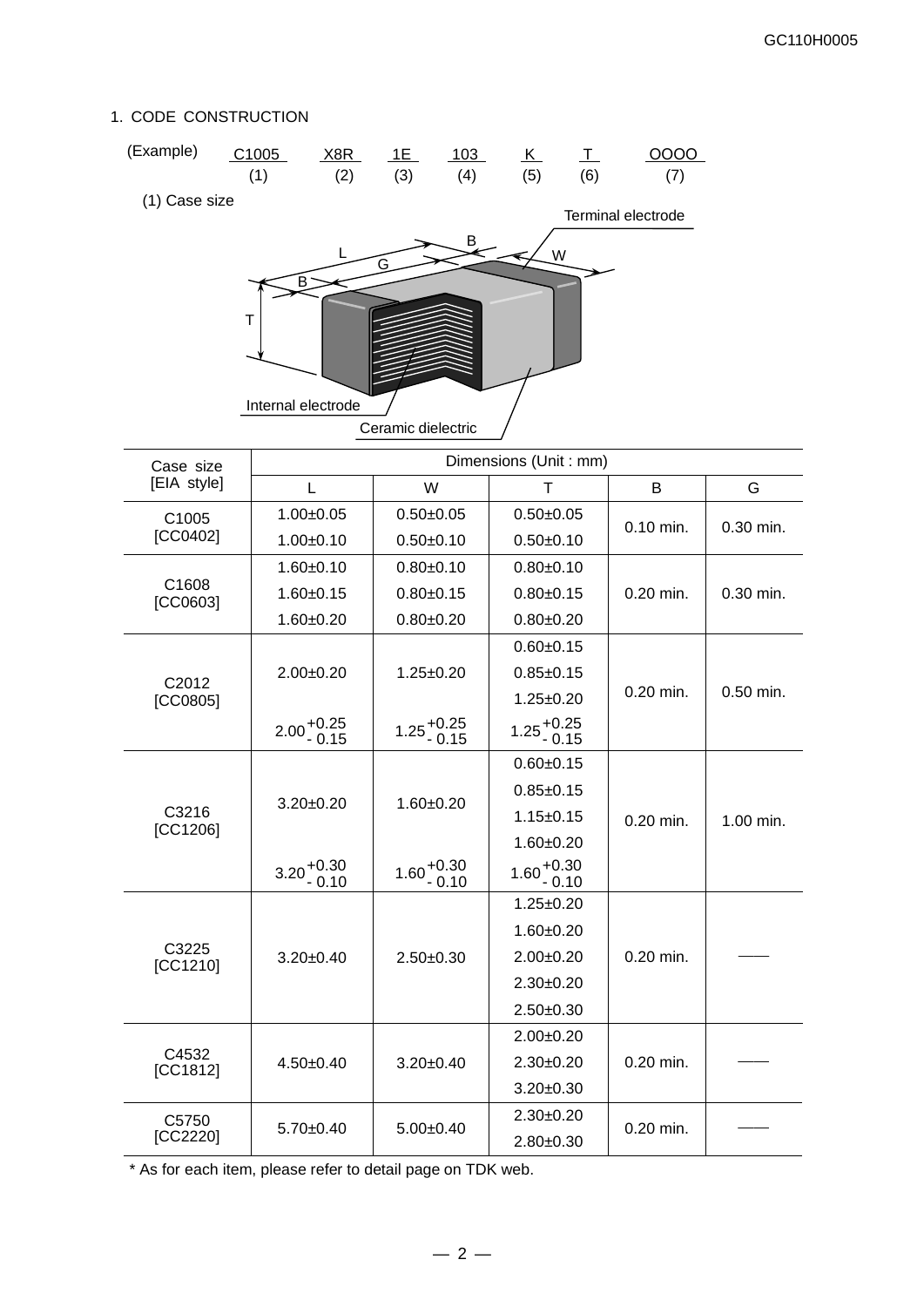#### (2) Temperature Characteristics

\* Details are shown in table 1 No.6 and No.7 at 7.PERFORMANCE

|  |  | (3) Rated Voltage |
|--|--|-------------------|
|--|--|-------------------|

| (3) Rated Voltage | Symbol | <b>Rated Voltage</b> | Symbol         | <b>Rated Voltage</b> |
|-------------------|--------|----------------------|----------------|----------------------|
|                   | 2 J    | DC 630 V             | 1 E            | DC 25 V              |
|                   | 2 W    | DC 450 V             | 1 C            | <b>DC 16 V</b>       |
|                   | 2 E    | DC 250 V             | 1 A            | <b>DC 10 V</b>       |
|                   | 2 A    | DC 100 V             | 0 J            | DC 6.3 V             |
|                   | 1 H    | <b>DC 50 V</b>       | 0 <sup>G</sup> | DC 4 V               |

#### (4) Rated Capacitance

(Example)

Stated in three digits and in units of pico farads (pF). The first and Second digits identify the first and second significant figures of the capacitance, the third digit identifies the multiplier.

| $L_A$ anipic) |                      |
|---------------|----------------------|
| Symbol        | Rated<br>Capacitance |
| 103           | 10,000 pF            |
|               |                      |

(5) Capacitance tolerance

| Symbol | Tolerance          | Capacitance    |
|--------|--------------------|----------------|
| C      | $0.25$ pF<br>$\pm$ |                |
| D      | $0.5$ pF<br>±.     | 10pF and under |
|        | $± 5\%$            |                |
| ĸ      | ± 10%              | Over 10pF      |
| м      | ± 20%              |                |

#### (6) Packaging

 $*$  C1005 type is applicable to tape packaging only.

| Symbol | Packaging |
|--------|-----------|
| R      | Bulk      |
|        | Taping    |

#### (7) TDK internal code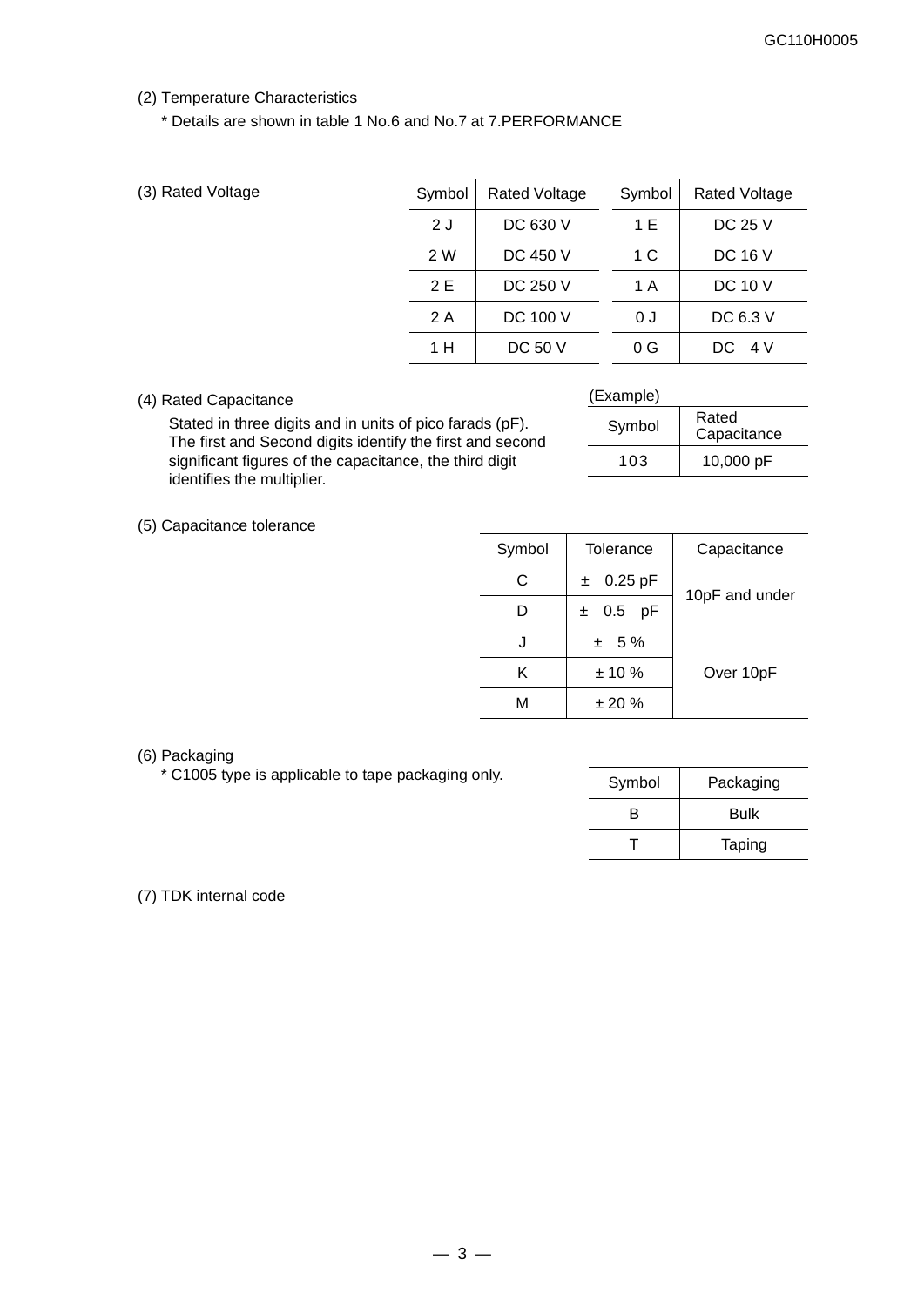## **2. COMBINATION OF RATED CAPACITANCE AND TOLERANCE**

| Class | Temperature<br>Characteristics | Capacitance tolerance |                  | Rated capacitance                 |
|-------|--------------------------------|-----------------------|------------------|-----------------------------------|
|       |                                |                       | $C (\pm 0.25pF)$ | 1, 2, 3, 4, 5                     |
| 1     | N <sub>P</sub> <sub>0</sub>    | 10pF and under        | $D (\pm 0.5pF)$  | 6, 7, 8, 9, 10                    |
|       |                                | Over 10pF             | $J(± 5\%)$       | $E - 6$ series<br>$E - 12$ series |
| 2     | X8R<br>X8L                     | $K (\pm 10 \%)$       | $M (\pm 20 \%)$  | $E - 6$ series                    |

#### Capacitance Step in E series

| E series |     | Capacitance Step |     |     |     |           |     |     |      |     |     |     |
|----------|-----|------------------|-----|-----|-----|-----------|-----|-----|------|-----|-----|-----|
| $E - 6$  |     |                  | 1.5 |     |     | っっ<br>3.3 |     |     | 4. . |     | 6.8 |     |
| $E-12$   | 1.0 | 1.2              | 1.5 | 1.8 | 2.2 | 2.7       | 3.3 | 3.9 | 4.7  | 5.6 | 6.8 | 8.2 |

## **3. OPERATING TEMPERATURE RANGE**

| Min. operating | Max. operating | Reference      |
|----------------|----------------|----------------|
| Temperature    | Temperature    | Temperature    |
| -55°C          | 150°C          | $25^{\circ}$ C |

## **4. STORING CONDITION AND TERM**

| Storing temperature | Storing humidity | Storing term                     |
|---------------------|------------------|----------------------------------|
| $5 - 40^{\circ}$ C  | 20~70%RH         | Within 6 months<br>upon receipt. |

## **5. P.C. BOARD**

When mounting on an aluminum substrate, the capacitors are more likely to be affected by heat stress from the substrate.

Please inquire separate specification when mounted on the substrate.

## **6. INDUSTRIAL WASTE DISPOSAL**

Dispose this product as industrial waste in accordance with the Industrial Waste Law.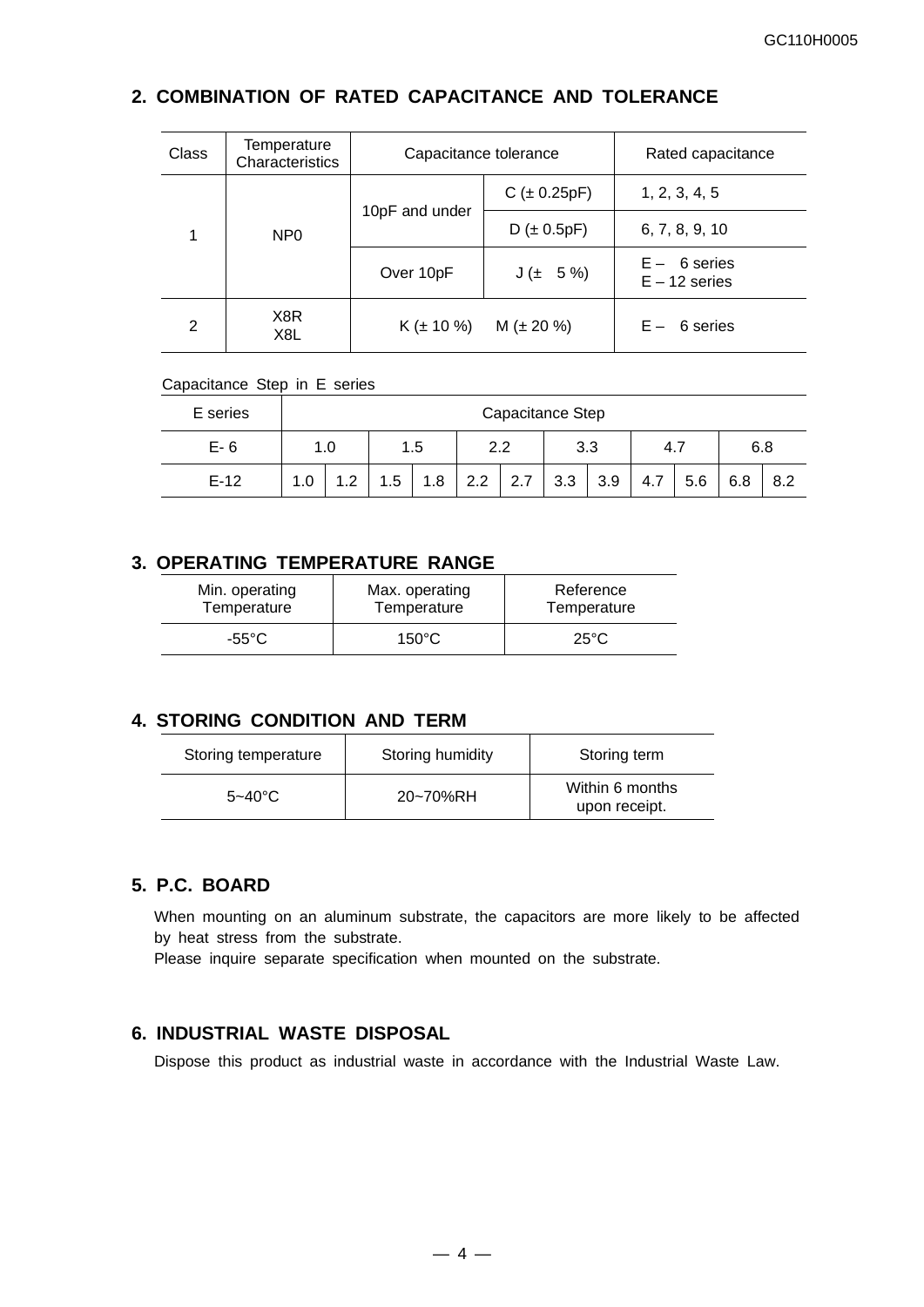#### 7. PERFORMANCE

|                |                                            | table 1                                                                                                                           |                                      |                   |                                                                                                  |  |                                            |
|----------------|--------------------------------------------|-----------------------------------------------------------------------------------------------------------------------------------|--------------------------------------|-------------------|--------------------------------------------------------------------------------------------------|--|--------------------------------------------|
| No.            | Item                                       | Performance                                                                                                                       | Test or inspection method            |                   |                                                                                                  |  |                                            |
| 1              | <b>External Appearance</b>                 | No defects which may affect<br>performance.                                                                                       | Inspect with magnifying glass $(3x)$ |                   |                                                                                                  |  |                                            |
| $\overline{2}$ | <b>Insulation Resistance</b>               | 10,000M $\Omega$ or 500M $\Omega$ · µF min.<br>(As for the capacitors of rated voltage<br>16V DC and lower, $100M\Omega$ µF min.) |                                      |                   | Measuring voltage : Rated voltage<br>630V DC, apply 500V DC.)<br>Voltage application time : 60s. |  | (As for the capacitor of rated voltage     |
| 3              | <b>Voltage Proof</b>                       | Withstand test voltage without<br>insulation breakdown or other                                                                   | <b>Class</b>                         |                   | Rated<br>voltage(RV)                                                                             |  | Apply voltage                              |
|                |                                            | damage.                                                                                                                           |                                      |                   | RV≦100V                                                                                          |  | $3 \times$ rated voltage                   |
|                |                                            |                                                                                                                                   | 1                                    |                   | 100V <rv≦500v< td=""><td></td><td>1.5 <math>\times</math> rated voltage</td></rv≦500v<>          |  | 1.5 $\times$ rated voltage                 |
|                |                                            |                                                                                                                                   |                                      |                   | 500V <rv< td=""><td></td><td><math>1.3 \times</math> rated voltage</td></rv<>                    |  | $1.3 \times$ rated voltage                 |
|                |                                            |                                                                                                                                   | $\overline{2}$                       |                   | $RV \leq 100V$                                                                                   |  | $2.5 \times$ rated voltage                 |
|                |                                            |                                                                                                                                   |                                      |                   | Voltage application time : 1s.                                                                   |  | Charge / discharge current : 50mA or lower |
| 4              | Capacitance                                | Within the specified tolerance.                                                                                                   | 《Class 1》                            |                   |                                                                                                  |  |                                            |
|                |                                            |                                                                                                                                   |                                      | Capacitance       | Measuring<br>frequency                                                                           |  | Measuring<br>voltage                       |
|                |                                            |                                                                                                                                   | 1000pF and<br>under                  |                   | $1$ MHz $\pm$ 10%                                                                                |  | $0.5 - 5$ Vrms.                            |
|                |                                            |                                                                                                                                   |                                      | Over 1000pF       | 1kHz±10%                                                                                         |  |                                            |
|                |                                            |                                                                                                                                   | 《Class 2》                            |                   |                                                                                                  |  |                                            |
|                |                                            |                                                                                                                                   |                                      | Capacitance       | Measuring<br>frequency                                                                           |  | Measuring<br>voltage                       |
|                |                                            |                                                                                                                                   |                                      | 10uF and<br>under | 1kHz±10%                                                                                         |  | $1.0\pm0.2$ Vrms                           |
|                |                                            |                                                                                                                                   |                                      | Over 10uF         | 120Hz±20%                                                                                        |  | $0.5\pm0.2$ Vrms.                          |
| 5              | Q<br>(Class1)<br><b>Dissipation Factor</b> | Please refer to detail page on TDK<br>web.                                                                                        | condition.                           |                   | See No.4 in this table for measuring                                                             |  |                                            |
|                | (Class2)                                   |                                                                                                                                   |                                      |                   |                                                                                                  |  |                                            |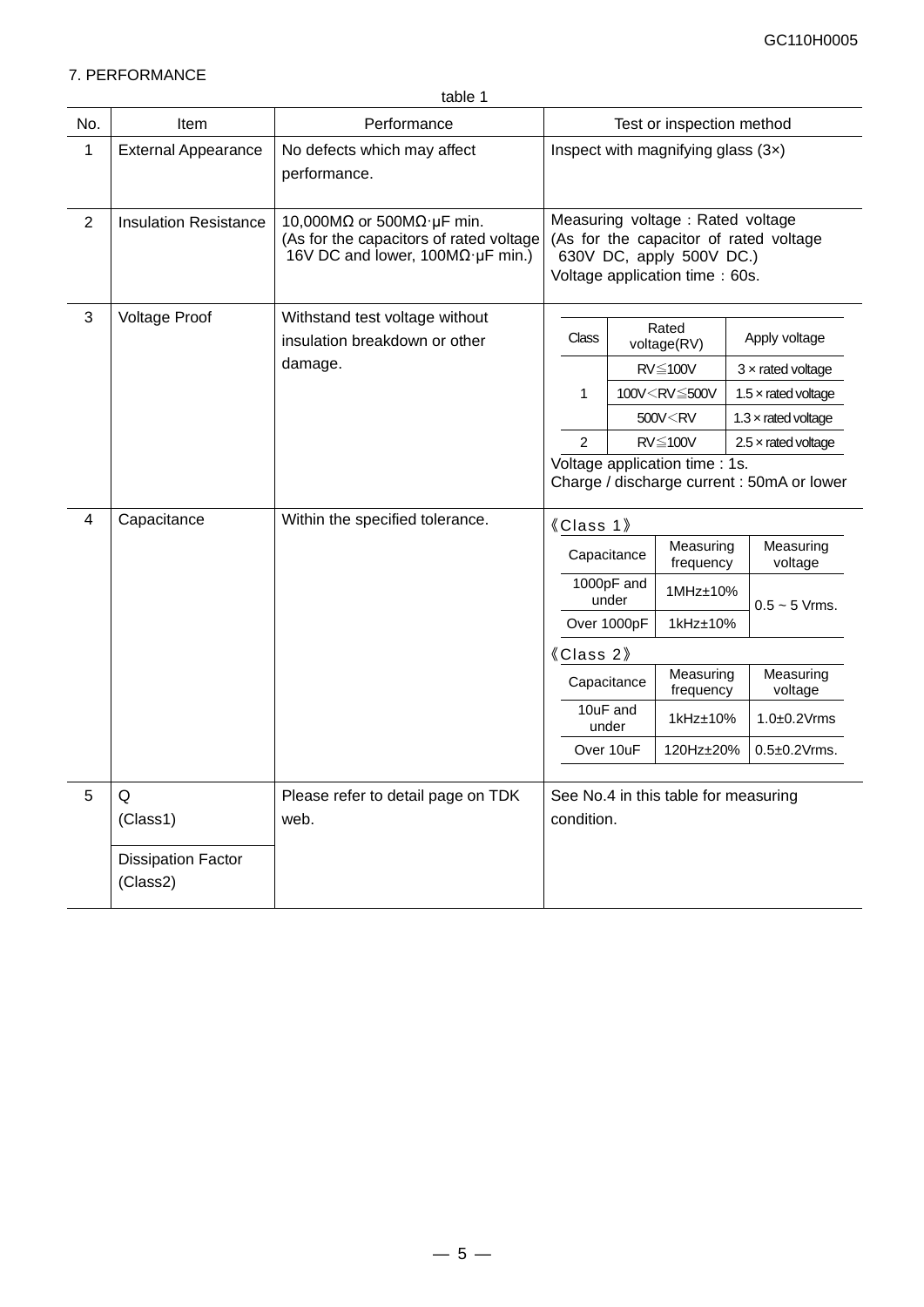| No.            |                                                              | Item                   |                                                 | Performance                                                                                                    | Test or inspection method                                            |                                                                                                                                                                                                                                                                                                                                |  |  |
|----------------|--------------------------------------------------------------|------------------------|-------------------------------------------------|----------------------------------------------------------------------------------------------------------------|----------------------------------------------------------------------|--------------------------------------------------------------------------------------------------------------------------------------------------------------------------------------------------------------------------------------------------------------------------------------------------------------------------------|--|--|
| 6              | Temperature<br>Characteristics<br>of Capacitance<br>(Class1) |                        | T.C.<br>NP <sub>0</sub><br>Capacitance<br>drift | <b>Temperature Coefficient</b><br>(ppm/°C)<br>0 ± 30<br>Within $\pm$ 0.2% or<br>± 0.05pF,<br>whichever larger. | 85°C temperature.                                                    | Temperature coefficient shall be<br>calculated based on values at 25°C and<br>Measuring temperature below 25°C<br>shall be -10°C and -25°C.                                                                                                                                                                                    |  |  |
| $\overline{7}$ | Temperature<br>Characteristics<br>of Capacitance<br>(Class2) |                        |                                                 | Capacitance Change (%)<br>No voltage applied<br>X8R : ±15<br>$X8L: +15$<br>$-40$                               | step.<br>Step<br>1<br>$\overline{2}$<br>3<br>$\overline{\mathbf{4}}$ | Capacitance shall be measured by the<br>steps shown in the following table after<br>thermal equilibrium is obtained for each<br>∆C be calculated ref. STEP3 reading<br>Temperature(°C)<br>$25 \pm 2$<br>$-55 \pm 2$<br>$25 \pm 2$<br>$150 \pm 2$<br>As for measuring voltage, please contact<br>with our sales representative. |  |  |
| $\,8\,$        | Robustness of<br>Terminations                                |                        |                                                 | No sign of termination coming off,<br>breakage of ceramic, or other<br>abnormal signs.                         |                                                                      | Reflow solder the capacitors on a<br>P.C.Board shown in Appendix2.<br>Apply a pushing force gradually at the<br>center of a specimen in a horizontal<br>direction of P.C.board.<br>Pushing force: 5N<br>(2N is applied for C1005 type.)<br>Holding time: 10±1s<br>Pushing force<br>P.C.Board<br>Capacitor                      |  |  |
| 9              | Bending                                                      | External<br>appearance |                                                 | No mechanical damage.                                                                                          | bend it for 1mm.                                                     | Reflow solder the capacitors on a<br>P.C.Board shown in Appendix1 and<br>F<br>R230<br>45<br>45<br>(Unit: mm)                                                                                                                                                                                                                   |  |  |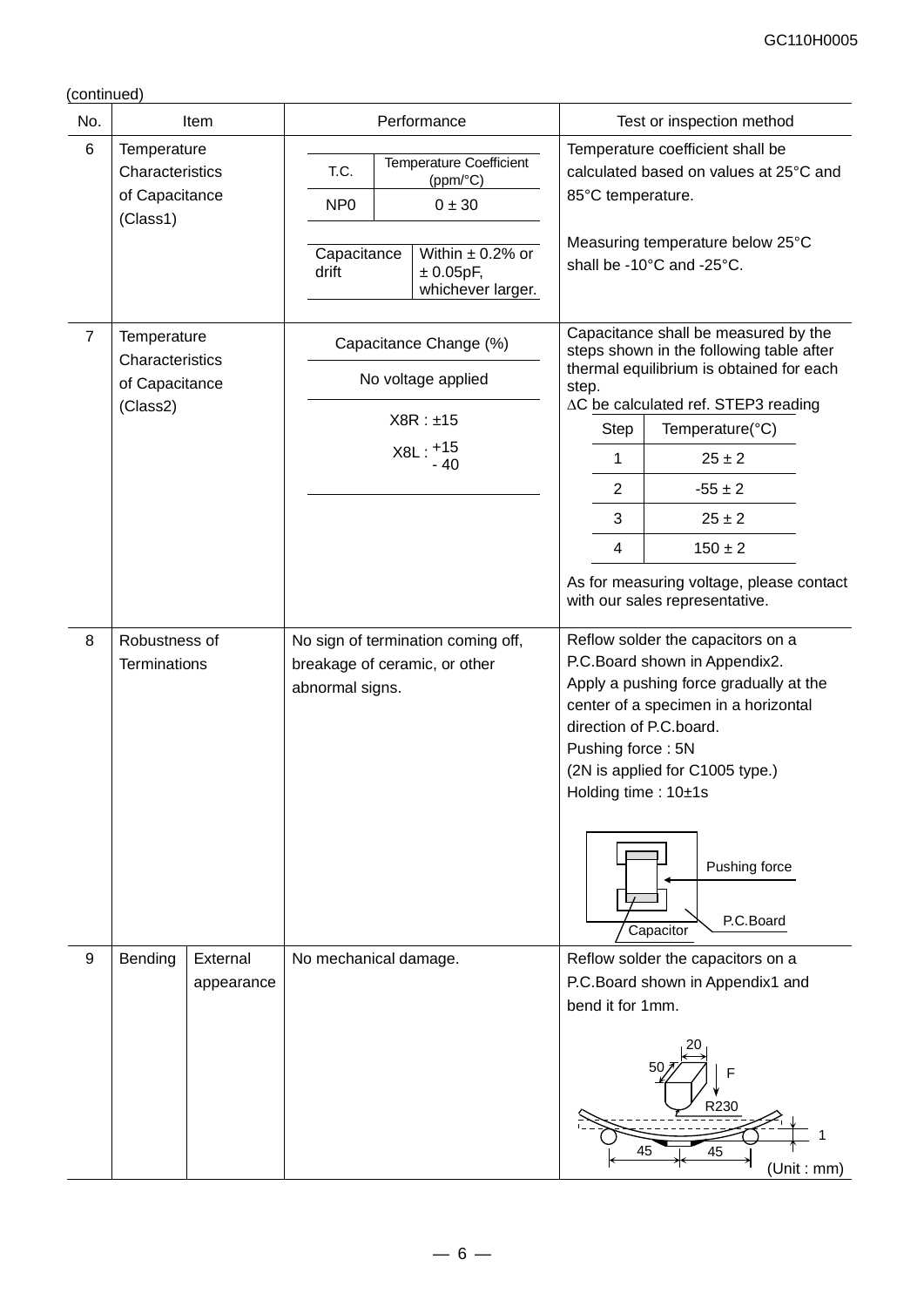| No. |                   | Item                                                                                                                    |                        |                        | Performance                                                                 |                                     | Test or inspection method                                                                      |
|-----|-------------------|-------------------------------------------------------------------------------------------------------------------------|------------------------|------------------------|-----------------------------------------------------------------------------|-------------------------------------|------------------------------------------------------------------------------------------------|
| 10  | Solderability     | New solder to cover over 75% of<br>termination.<br>25% may have pin holes or rough<br>spots but not concentrated in one |                        |                        |                                                                             |                                     | Sn-3.0Ag-0.5Cu<br>Isopropyl alcohol (JIS K)<br>8839) Rosin (JIS K 5902)<br>25% solid solution. |
|     |                   |                                                                                                                         | spot.                  |                        | Ceramic surface of A sections shall                                         | Solder temp.: 245±5°C               |                                                                                                |
|     |                   |                                                                                                                         |                        |                        | not be exposed due to melting or<br>shifting of termination material.       | Dwell time:                         | $3 + 0.3$ s.                                                                                   |
|     |                   |                                                                                                                         |                        |                        | A section                                                                   | Solder<br>position :                | Until both terminations are<br>completely soaked.                                              |
| 11  | Resistance        | External                                                                                                                |                        |                        | No cracks are allowed and                                                   | Solder:                             | Sn-3.0Ag-0.5Cu                                                                                 |
|     | to solder<br>heat | appearance                                                                                                              |                        |                        | terminations shall be covered at<br>least 60% with new solder.              | Flux:                               | Isopropyl alcohol (JIS K<br>8839) Rosin (JIS K 5902)<br>25% solid solution.                    |
|     |                   | Capacitance                                                                                                             |                        |                        |                                                                             |                                     |                                                                                                |
|     |                   |                                                                                                                         | Characteristics        |                        | Change from the<br>value before test                                        | Solder temp.:                       | 260±5°C                                                                                        |
|     |                   |                                                                                                                         | Class1                 | NP <sub>0</sub>        | Capacitance drift<br>within $\pm 2.5\%$ or<br>±0.25pF,<br>whichever larger. | Dwell time:<br>Solder<br>position : | 10±1s.<br>Until both terminations                                                              |
|     |                   |                                                                                                                         | Class <sub>2</sub>     | X8R<br>X8L             | $\pm 7.5$ %                                                                 |                                     | are completely soaked.                                                                         |
|     |                   |                                                                                                                         |                        |                        |                                                                             | Pre-heating:                        | Temp. - 110~140°C<br>Time $-30\nu$ 60s.                                                        |
|     |                   | Q                                                                                                                       | Meet the initial spec. |                        |                                                                             |                                     |                                                                                                |
|     |                   | (Class1)                                                                                                                |                        |                        |                                                                             | condition for                       | Leave the capacitors in ambient                                                                |
|     |                   | D.F.<br>(Class2)                                                                                                        | Meet the initial spec. |                        | Class 1:6~24h                                                               | Class 2: 24±2h before measurement.  |                                                                                                |
|     |                   | Insulation<br>Resistance                                                                                                |                        | Meet the initial spec. |                                                                             |                                     |                                                                                                |
|     |                   | No insulation breakdown or other<br>Voltage<br>proof<br>damage.                                                         |                        |                        |                                                                             |                                     |                                                                                                |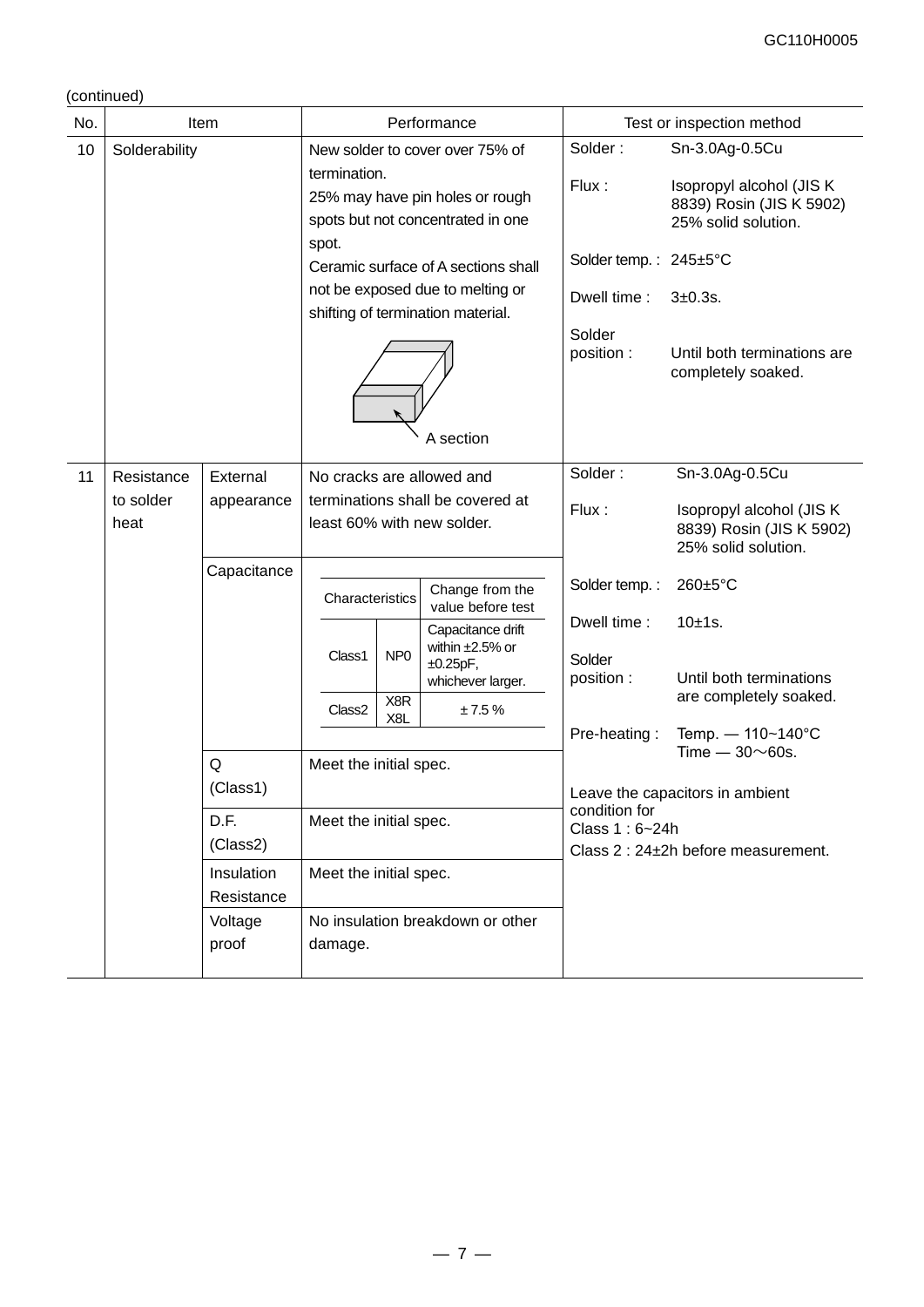| No. | Item                 |                                                    | Performance                               |                                                         |                                        |                                                                          | Test or inspection method                                                                        |             |  |
|-----|----------------------|----------------------------------------------------|-------------------------------------------|---------------------------------------------------------|----------------------------------------|--------------------------------------------------------------------------|--------------------------------------------------------------------------------------------------|-------------|--|
| 12  | Vibration            | External                                           | No mechanical damage.                     |                                                         |                                        |                                                                          | Frequency: 10~55~10Hz                                                                            |             |  |
|     |                      | appearance                                         |                                           |                                                         |                                        | Reciprocating sweep time : 1 min.                                        |                                                                                                  |             |  |
|     |                      | Capacitance                                        |                                           |                                                         |                                        |                                                                          | Amplitude: 1.5mm                                                                                 |             |  |
|     |                      |                                                    |                                           | Change from the<br>Characteristics<br>value before test |                                        |                                                                          | Repeat this for 2h each in 3<br>perpendicular directions(Total 6h).                              |             |  |
|     |                      |                                                    | Class1                                    | NP <sub>0</sub>                                         | ±2.5% or ±0.25pF,<br>whichever larger. |                                                                          |                                                                                                  |             |  |
|     |                      |                                                    | X8R<br>±7.5%<br>Class <sub>2</sub><br>X8L |                                                         |                                        | Reflow solder the capacitors on a<br>P.C.Board shown in Appendix2 before |                                                                                                  |             |  |
|     |                      |                                                    |                                           |                                                         |                                        | testing.                                                                 |                                                                                                  |             |  |
|     |                      | Q<br>(Class1)                                      | Meet the initial spec.                    |                                                         |                                        |                                                                          |                                                                                                  |             |  |
|     |                      | D.F.<br>(Class2)                                   | Meet the initial spec.                    |                                                         |                                        |                                                                          |                                                                                                  |             |  |
| 13  | Temperature<br>cycle | External<br>appearance                             | No mechanical damage.                     |                                                         |                                        |                                                                          | Expose the capacitors in the condition<br>step1 through step 4 listed in the<br>following table. |             |  |
|     |                      | Capacitance                                        |                                           |                                                         |                                        |                                                                          |                                                                                                  |             |  |
|     |                      |                                                    |                                           |                                                         | Change from the                        |                                                                          | Temp. cycle: 5 cycles                                                                            |             |  |
|     |                      |                                                    | Characteristics                           |                                                         | value before test                      | Step                                                                     | Temperature(°C)                                                                                  | Time (min.) |  |
|     |                      |                                                    | Class1                                    | NP <sub>0</sub><br>X8R                                  | Please contact<br>with our sales       | 1                                                                        | $-55 \pm 3$                                                                                      | $30 \pm 3$  |  |
|     |                      |                                                    | Class <sub>2</sub>                        | X <sub>8</sub> L                                        | representative.                        | $\overline{2}$                                                           | Ambient Temp.                                                                                    | $2 - 5$     |  |
|     |                      | Q                                                  |                                           |                                                         |                                        | 3                                                                        | $150 \pm 2$                                                                                      | $30 \pm 2$  |  |
|     |                      | (Class1)                                           |                                           | Meet the initial spec.                                  |                                        | 4                                                                        | Ambient Temp.                                                                                    | $2 - 5$     |  |
|     |                      | D.F.<br>(Class2)                                   |                                           | Meet the initial spec.                                  |                                        |                                                                          | Leave the capacitors in ambient<br>condition for<br>Class 1:6~24h                                |             |  |
|     |                      | Insulation<br>Meet the initial spec.<br>Resistance |                                           |                                                         |                                        | Class 2 : 24±2h before measurement.                                      |                                                                                                  |             |  |
|     |                      | Voltage<br>proof                                   | damage.                                   | No insulation breakdown or other                        |                                        |                                                                          | Reflow solder the capacitors on a<br>P.C.Board shown in Appendix2 before<br>testing.             |             |  |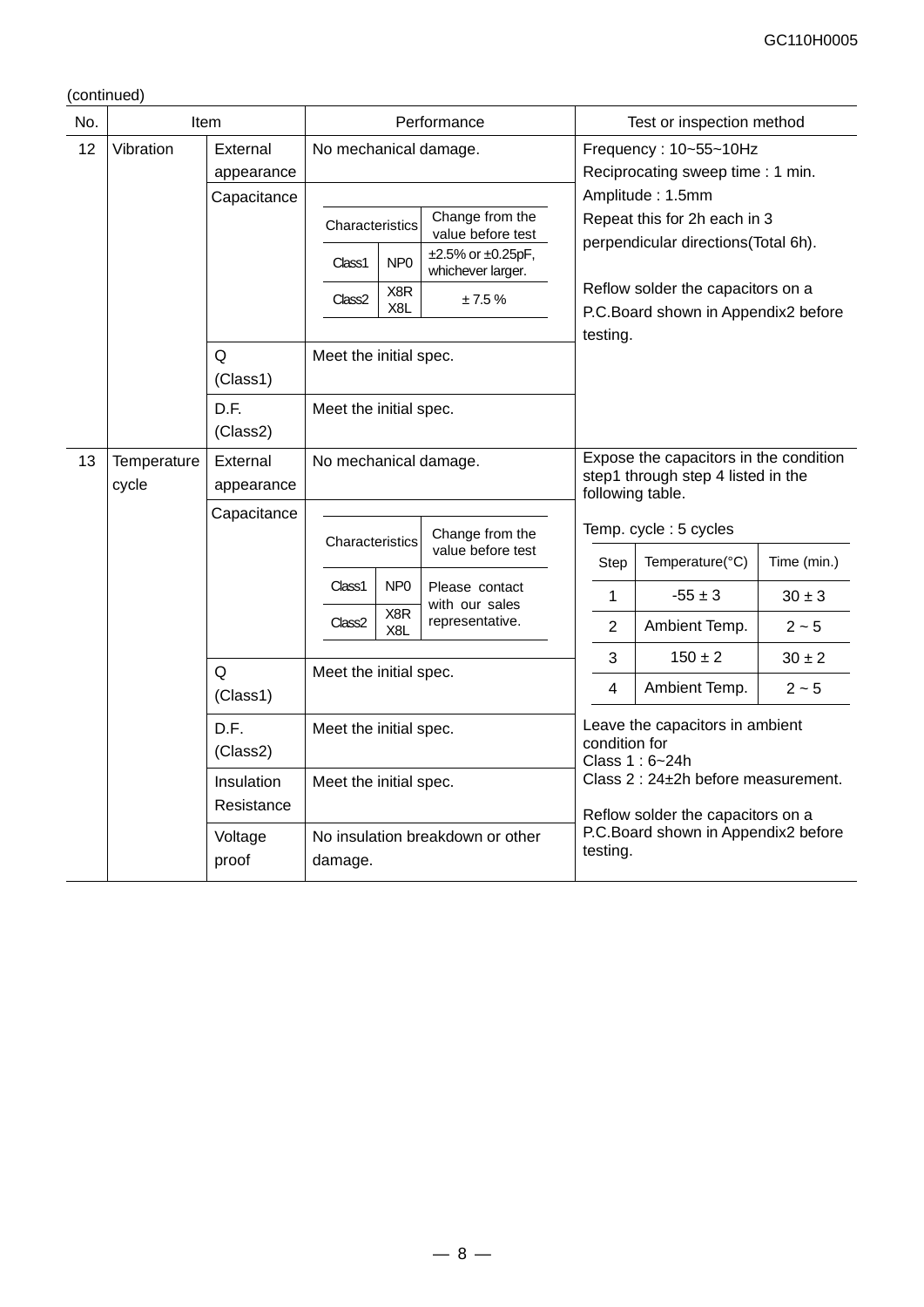| No. |                          | Item                     | Performance                                                     |                             |  |                                                                                                                                                | Test or inspection method                                                                                     |  |  |  |
|-----|--------------------------|--------------------------|-----------------------------------------------------------------|-----------------------------|--|------------------------------------------------------------------------------------------------------------------------------------------------|---------------------------------------------------------------------------------------------------------------|--|--|--|
| 14  | Moisture<br>Resistance   | External<br>appearance   | No mechanical damage.                                           |                             |  |                                                                                                                                                | Test temp.: $40\pm2^{\circ}C$<br>Test humidity: 90~95%RH                                                      |  |  |  |
|     | (Steady<br>State)        | Capacitance              | Characteristics                                                 |                             |  | Change from the<br>value before test                                                                                                           | Test time: 500 +24,0h<br>Leave the capacitors in ambient                                                      |  |  |  |
|     |                          |                          | Class1<br>Class2                                                | NP <sub>0</sub><br>X8R      |  | Please contact<br>with our sales<br>representative.                                                                                            | condition for<br>Class 1:6~24h<br>Class 2 : 24±2h before measurement.                                         |  |  |  |
|     |                          |                          |                                                                 | X <sub>8</sub> L            |  |                                                                                                                                                |                                                                                                               |  |  |  |
|     |                          | Q<br>(Class1)            | Capacitance                                                     |                             |  | Q                                                                                                                                              | Reflow solder the capacitors on a<br>P.C. Board shown in Appendix2 before                                     |  |  |  |
|     |                          |                          | 30pF and over                                                   |                             |  | 350 min.                                                                                                                                       | testing.                                                                                                      |  |  |  |
|     |                          |                          | under 30pF                                                      | 10pF and over               |  | 275+5/2×C min.                                                                                                                                 |                                                                                                               |  |  |  |
|     |                          |                          | Under 10pF                                                      |                             |  | 200+10×C min.                                                                                                                                  |                                                                                                               |  |  |  |
|     |                          |                          | C: Rated capacitance (pF)                                       |                             |  |                                                                                                                                                |                                                                                                               |  |  |  |
|     |                          | D.F.<br>(Class2)         | 200% of initial spec. max.                                      |                             |  |                                                                                                                                                |                                                                                                               |  |  |  |
|     | Insulation<br>Resistance |                          | 1,000M $\Omega$ or 50M $\Omega$ · µF min.<br>whichever smaller. |                             |  | (As for the capacitors of rated voltage<br>16V DC and lower, $10M\Omega \cdot \mu F$ min.)                                                     |                                                                                                               |  |  |  |
| 15  | Moisture<br>Resistance   | External<br>appearance   |                                                                 | No mechanical damage.       |  |                                                                                                                                                | Test temp.: 40±2°C<br>Test humidity: 90~95%RH<br>Applied voltage: Rated voltage                               |  |  |  |
|     |                          | Capacitance              | Characteristics                                                 |                             |  | Change from the<br>value before test                                                                                                           | Test time: 500 +24,0h<br>Charge/discharge current: 50mA or<br>lower                                           |  |  |  |
|     |                          |                          | Class1                                                          | N <sub>P</sub> <sub>0</sub> |  | Please contact                                                                                                                                 | Leave the capacitors in ambient<br>condition for                                                              |  |  |  |
|     |                          |                          | Class <sub>2</sub>                                              | X8R<br>X <sub>8L</sub>      |  | with our sales<br>representative.                                                                                                              | Class 1:6~24h<br>Class 2 : 24±2h before measurement.                                                          |  |  |  |
|     |                          | Q                        |                                                                 |                             |  |                                                                                                                                                | Reflow solder the capacitors on a                                                                             |  |  |  |
|     |                          | (Class1)                 | Capacitance                                                     |                             |  | Q                                                                                                                                              | P.C. Board shown in Appendix2 before                                                                          |  |  |  |
|     |                          |                          | 30pF and over                                                   |                             |  | 200 min.                                                                                                                                       | testing.                                                                                                      |  |  |  |
|     |                          |                          | Under 30pF                                                      |                             |  | 100+10/3xC min.                                                                                                                                | Initial value setting (only for class 2)                                                                      |  |  |  |
|     |                          |                          | C : Rated capacitance (pF)                                      |                             |  |                                                                                                                                                | Voltage conditioning 《After voltage                                                                           |  |  |  |
|     |                          | D.F.<br>(Class2)         | 200% of initial spec. max.                                      |                             |  |                                                                                                                                                | treat the capacitors under testing<br>temperature and voltage for 1 hour,)<br>leave the capacitors in ambient |  |  |  |
|     |                          | Insulation<br>Resistance | smaller.                                                        |                             |  | 500M $\Omega$ or 25M $\Omega$ · µF min. whichever<br>(As for the capacitors of rated voltage<br>16V DC and lower, $5M\Omega \cdot \mu F$ min.) | condition for 24±2h before<br>measurement.<br>Use this measurement for initial value.                         |  |  |  |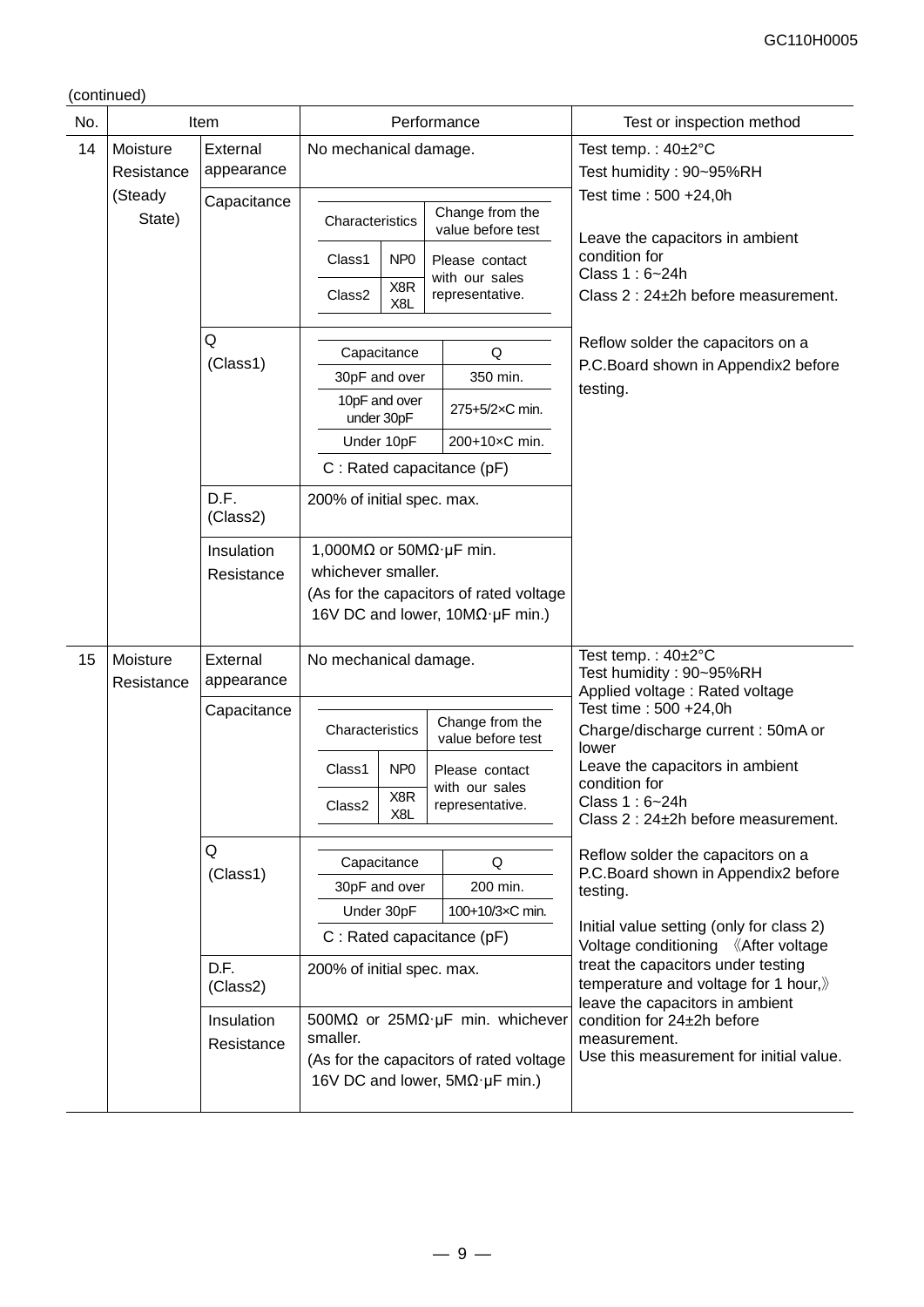| No. |      | Item                     |  |                                                                                                                                                               |                         | Performance                          | Test or inspection method                                                                              |               |                                     |
|-----|------|--------------------------|--|---------------------------------------------------------------------------------------------------------------------------------------------------------------|-------------------------|--------------------------------------|--------------------------------------------------------------------------------------------------------|---------------|-------------------------------------|
| 16  | Life | External<br>appearance   |  | No mechanical damage.                                                                                                                                         |                         |                                      | Test temp.: $150 \pm 2^{\circ}$ C<br>Applied voltage: Please contact with our<br>sales representative. |               |                                     |
|     |      | Capacitance              |  | Characteristics                                                                                                                                               |                         | Change from the<br>value before test | Test time: 1,000 +48,0h<br>Charge/discharge current: 50mA or<br>lower                                  |               |                                     |
|     |      |                          |  | Class1                                                                                                                                                        | NP <sub>0</sub>         | Please contact                       | Leave the capacitors in ambient                                                                        |               |                                     |
|     |      |                          |  | Class <sub>2</sub>                                                                                                                                            | X8R<br>X <sub>8</sub> L | with our sales<br>representative.    | condition for<br>Class 1:6~24h                                                                         |               |                                     |
|     |      |                          |  |                                                                                                                                                               |                         |                                      | Class 2: 24±2h before measurement.                                                                     |               |                                     |
|     |      | Q                        |  |                                                                                                                                                               |                         |                                      | Reflow solder the capacitors on a                                                                      |               |                                     |
|     |      | (Class1)                 |  | Capacitance                                                                                                                                                   |                         | Q                                    | P.C. Board shown in Appendix2 before                                                                   |               |                                     |
|     |      |                          |  | 30pF and over                                                                                                                                                 |                         | 350 min.                             | testing.                                                                                               |               |                                     |
|     |      |                          |  | 10pF and over<br>under 30pF                                                                                                                                   |                         | 275+5/2×C min.                       | Initial value setting (only for class 2)                                                               |               |                                     |
|     |      |                          |  |                                                                                                                                                               | Under 10pF              |                                      |                                                                                                        | 200+10×C min. | Voltage conditioning 《After voltage |
|     |      |                          |  |                                                                                                                                                               |                         | C: Rated capacitance (pF)            | treat the capacitors under testing<br>temperature and voltage for 1 hour,)                             |               |                                     |
|     |      | D.F.                     |  |                                                                                                                                                               |                         | 200% of initial spec. max.           | leave the capacitors in ambient                                                                        |               |                                     |
|     |      | (Class2)                 |  |                                                                                                                                                               |                         |                                      | condition for 24±2h before<br>measurement.                                                             |               |                                     |
|     |      | Insulation<br>Resistance |  | 1,000M $\Omega$ or 50M $\Omega$ · µF min.<br>whichever smaller.<br>(As for the capacitors of rated voltage<br>16V DC and lower, $10M\Omega \cdot \mu F$ min.) |                         |                                      | Use this measurement for initial value.                                                                |               |                                     |
|     |      |                          |  |                                                                                                                                                               |                         |                                      |                                                                                                        |               |                                     |

\*As for the initial measurement of capacitors (Class2) on number 7,11,12,13 and 14, leave capacitors at

150 0,-10°C for 1 hour and measure the value after leaving capacitors for  $24 \pm 2h$  in ambient condition.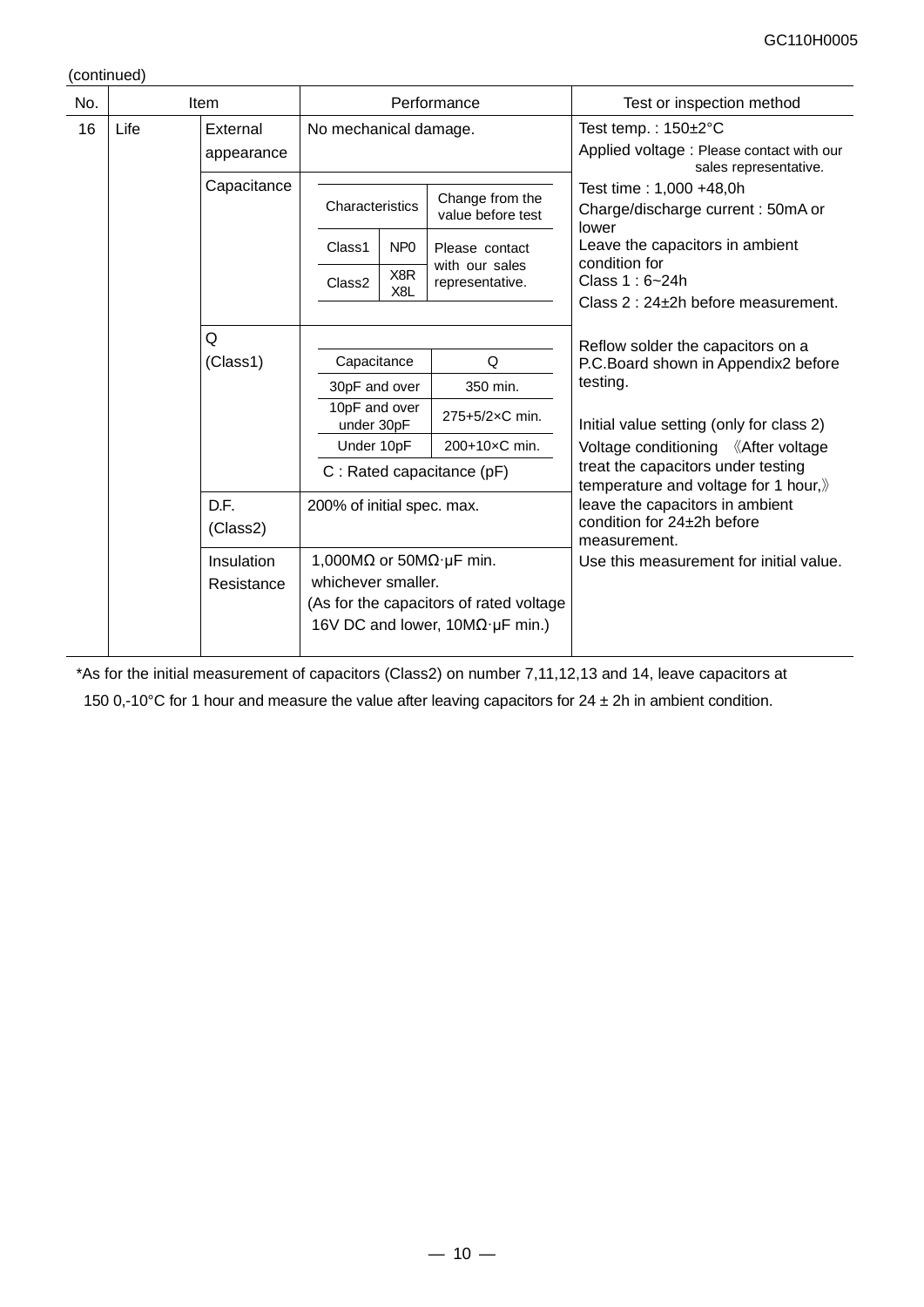



\* It is recommended to provide a slit on P.C.Board for C3225,C4532 and C5750.

|                     |     |     | (Unit : mm) |
|---------------------|-----|-----|-------------|
| Symbol<br>Case size | a   | h   | c           |
| C1005 [CC0402]      | 0.4 | 1.5 | 0.5         |
| C1608 [CC0603]      | 1.0 | 3.0 | 1.2         |
| C2012 [CC0805]      | 1.2 | 4.0 | 1.65        |
| C3216 [CC1206]      | 2.2 | 5.0 | 2.0         |
| C3225 [CC1210]      | 2.2 | 5.0 | 2.9         |
| C4532 [CC1812]      | 3.5 | 7.0 | 3.7         |
| C5750 [CC2220]      | 4.5 | 8.0 | 5.6         |
|                     |     |     |             |

1. Material : Glass Epoxy(As per JIS C6484 GE4)

2. Thickness : Appendix 1 — 0.8mm (C1005)<br>
– 1.6mm (C1608,

(C1608,C2012,C3216,C3225,C4532,C5750)

: Appendix 2 ― 1.6mm

 Copper(Thickness:0.035mm) Solder resist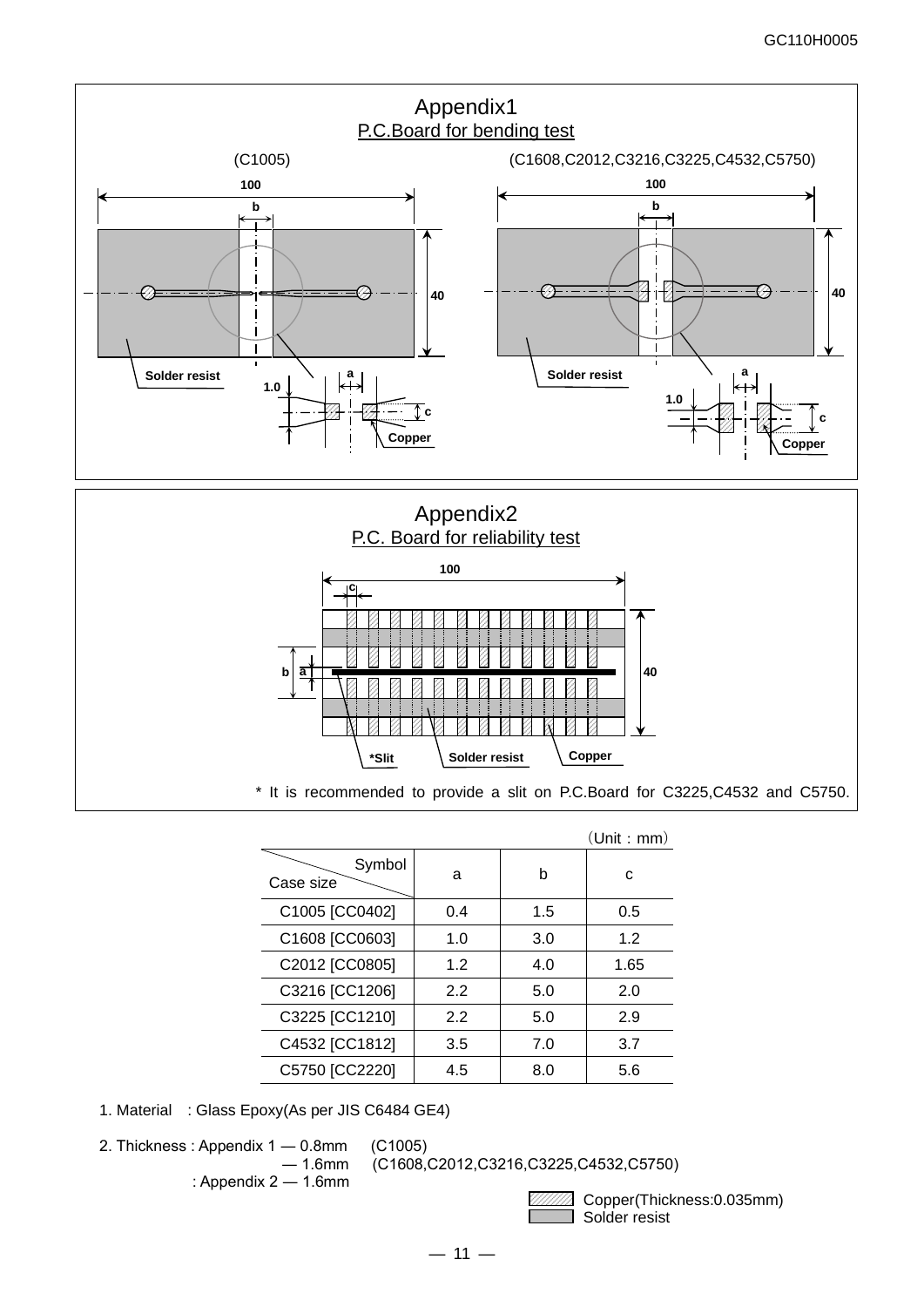# **8. INSIDE STRUCTURE AND MATERIAL**



|                | <b>NAME</b>       | <b>MATERIAL</b>                          |                    |  |  |  |  |
|----------------|-------------------|------------------------------------------|--------------------|--|--|--|--|
| No.            |                   | Class1                                   | Class <sub>2</sub> |  |  |  |  |
|                | <b>Dielectric</b> | CaZrO <sub>3</sub><br>BaTiO <sub>3</sub> |                    |  |  |  |  |
| $\overline{2}$ | Electrode         | Nickel (Ni)                              |                    |  |  |  |  |
| 3              |                   | Copper (Cu)                              |                    |  |  |  |  |
| 4              | Termination       | Nickel (Ni)                              |                    |  |  |  |  |
| 5              |                   | Tin (Sn)                                 |                    |  |  |  |  |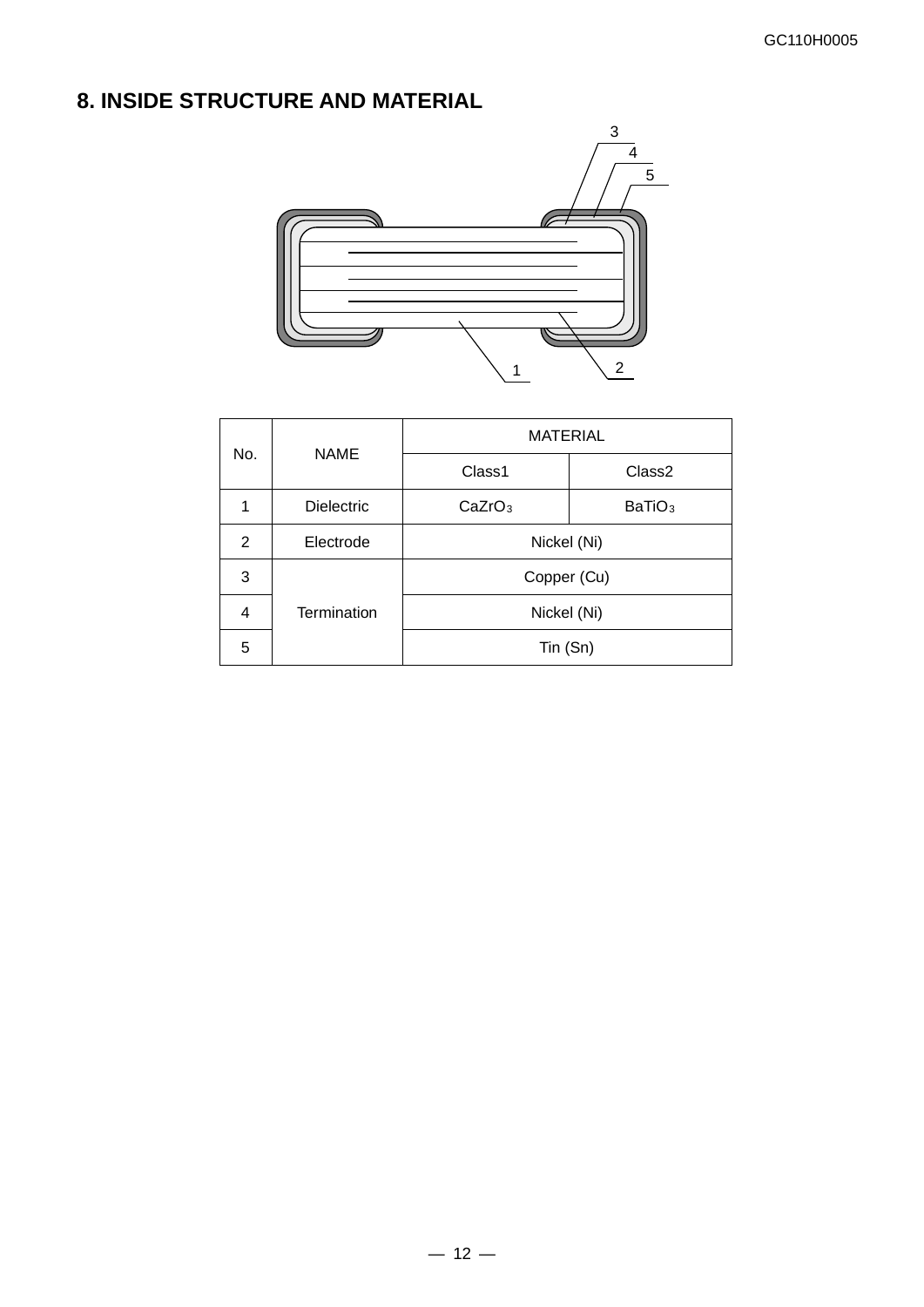## **9. PACKAGING**

Packaging shall be done to protect the components from the damage during transportation and storing, and a label which has the following information shall be attached.

- 9.1 Each plastic bag for bulk packaging contains 1000pcs. And the minimum quantity for Bulk packaging is 1000pcs.
- 9.2 Tape packaging is as per 13. TAPE PACKAGING SPECIFICATION.

\*C1005[CC0402] type is applicable to tape packaging only.

- 1) Inspection No.\*
- 2) TDK P/N
- 3) Customer's P/N
- 4) Quantity

\*Composition of Inspection No.

Example 
$$
\underline{F} \; 2 \; \underline{A} \; - \; 23 \; - \; 001
$$
  
(a) (b) (c) (d) (e)

(a) Line code

- (b) Last digit of the year
- (c) Month and A for January and B for February and so on. (Skip I)
- (d) Inspection Date of the month.
- (e) Serial No. of the day

\*Composition of new Inspection No.

(Implemented on and after May 1, 2019 in sequence)

Example

| $\vert \underline{\mid \cdot \mid} \vert F \Vert 2 \Vert E \Vert 2 \vert 3 \Vert A \vert 0 \Vert \underline{\mid}$ |     |  |  | 0 <sub>1</sub> |  |
|--------------------------------------------------------------------------------------------------------------------|-----|--|--|----------------|--|
| (b)                                                                                                                | (C) |  |  |                |  |

- (a) Prefix
- (b) Line code
- (c) Last digit of the year
- (d) Month and A for January and B for February and so on. (Skip I)
- (e) Inspection Date of the month.
- (f) Serial No. of the day(00  $\sim$  ZZ)
- (g) Suffix(00  $\sim$  ZZ)

\* It was shifted to the new inspection No. on and after May 2019, but the implementation timing may be different depending on shipment bases. Until the shift is completed, either current or new composition of inspection No. will be applied.

## **10. RECOMMENDATION**

As for C3225[CC1210] and larger, It is recommended to provide a slit (about 1mm width) in the board under the components to improve washing Flux. And please make sure to dry detergent up completely before.

## **11. SOLDERING CONDITION**

As for C1005[CC0402], C3225[CC1210] and larger, reflow soldering only. For other case sizes than the above, reflow soldering is recommended.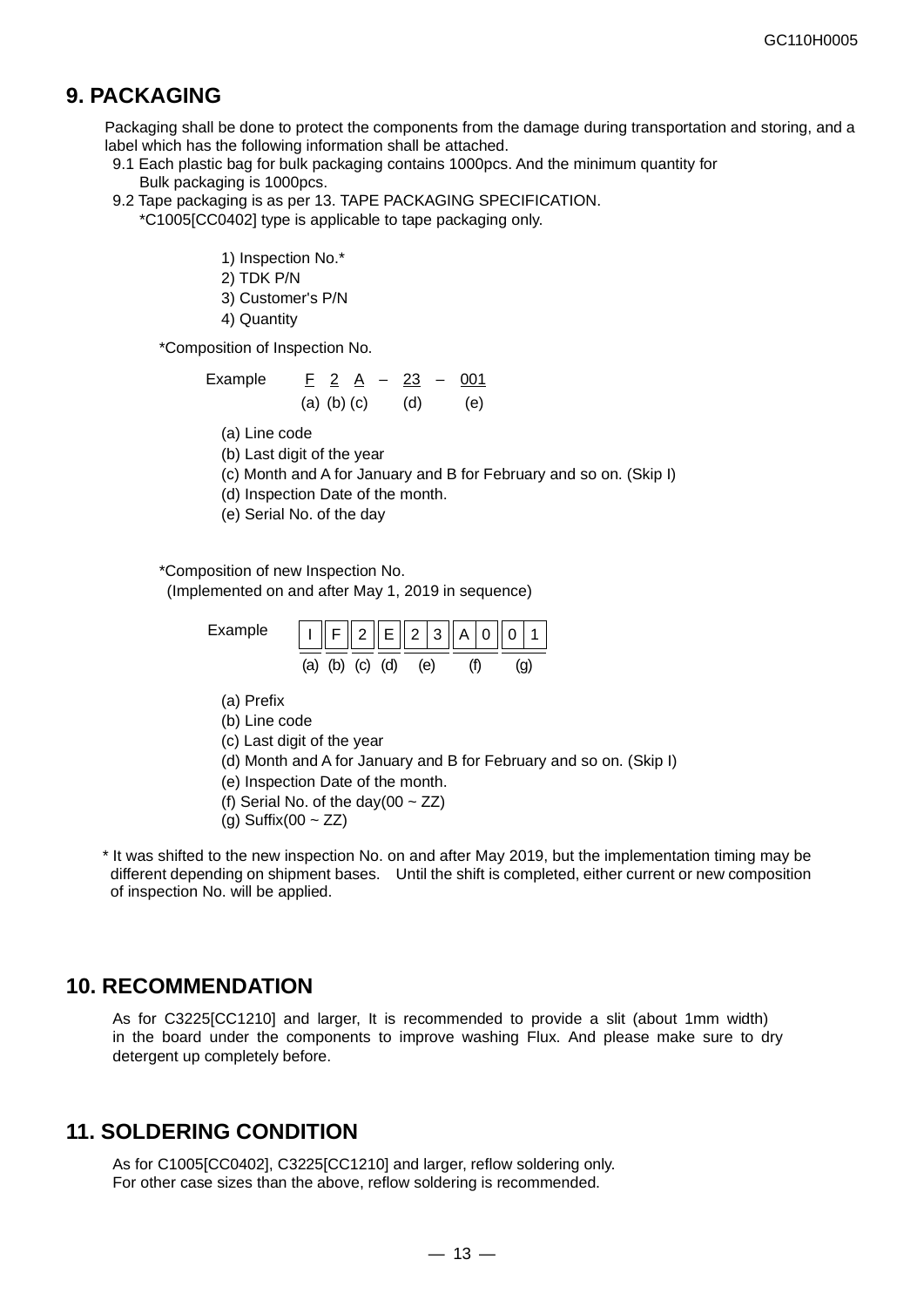## **12. CAUTION**

| No.            | Process                                  | Condition                                                                                                                                                                                                                                                                                                                                                                                                                                                                   |
|----------------|------------------------------------------|-----------------------------------------------------------------------------------------------------------------------------------------------------------------------------------------------------------------------------------------------------------------------------------------------------------------------------------------------------------------------------------------------------------------------------------------------------------------------------|
| 1              | Operating<br>Condition<br>(Storage, Use, | 1-1. Storage, Use<br>The capacitors must be stored in an ambient temperature of 5 to 40°C with a<br>relative humidity of 20 to 70%RH. JIS C 60721-3-1 Class 1K2 should be followed for<br>the other climatic conditions.                                                                                                                                                                                                                                                    |
|                | Transportation)                          | 1) High temperature and humidity environment may affect a capacitor's solder ability<br>because it accelerates terminal oxidization. They also deteriorate performance of<br>taping and packaging. Therefore, SMD capacitors shall be used within 6 months.<br>For capacitors with terminal electrodes consisting of silver or silver-palladium which<br>tend to become oxidized or sulfurized, use as soon as possible, such as within one<br>month after opening the bag. |
|                |                                          | 2) When capacitors are stored for a longer time period than 6 months, confirm the<br>solderability of the capacitors prior to use.<br>During storage, keep the minimum packaging unit in its original packaging without<br>opening it.<br>Do not deviate from the above temperature and humidity conditions even for a<br>short term.                                                                                                                                       |
|                |                                          | 3) Corrosive gasses in the air or atmosphere may result in deterioration of the<br>reliability, such as poor solderability of the terminal electrodes. Do not store<br>capacitors where they will be exposed to corrosive gas (e.g., hydrogen sulfide,<br>sulfur dioxide, chlorine ammonia etc.)                                                                                                                                                                            |
|                |                                          | 4) Solderability and electrical performance may deteriorate due to photochemical<br>change in the terminal electrode if stored in direct sunlight, or due to condensation<br>from rapid changes in humidity.<br>The capacitors especially which use resin material must be operated and stored in<br>an environment free of dew condensation, as moisture absorption due to<br>condensation may affect the performance.                                                     |
|                |                                          | 5) Refer to JIS C 60721-3-1, class 1K2 for other climate conditions.                                                                                                                                                                                                                                                                                                                                                                                                        |
|                |                                          | 1-2. Handling in transportation<br>In case of the transportation of the capacitors, the performance of the capacitors<br>may be deteriorated depending on the transportation condition.<br>(Refer to JEITA RCR-2335C 9.2 Handling in transportation)                                                                                                                                                                                                                        |
| $\overline{2}$ | Circuit design                           | 2-1. Operating temperature                                                                                                                                                                                                                                                                                                                                                                                                                                                  |
|                | $\sqrt{2}$ Caution                       | 1) Upper category temperature (maximum operating temperature) is specified.<br>It is necessary to select a capacitor whose rated temperature us higher than the<br>operating temperature. Also, it is necessary to consider the temperature<br>distribution in the equipment and seasonal temperature variation.                                                                                                                                                            |
|                |                                          | 2) Surface temperature including self heating should be below maximum operating<br>temperature.                                                                                                                                                                                                                                                                                                                                                                             |
|                |                                          | Due to dielectric loss, capacitors will heat itself when AC is applied due to ESR.<br>Especially at high frequencies, please be careful that the heat might be so                                                                                                                                                                                                                                                                                                           |
|                |                                          | extreme.<br>Also, even if the surface temperature of the capacitor includes self-heating and is<br>the maximum operating temperature or lower, excessive heating of the capacitor<br>due to self-heating may cause deterioration of the characteristics and reliability of<br>the capacitor.                                                                                                                                                                                |
|                |                                          | The self-heating temperature rise of the capacitor changes depending on the<br>difference in heat radiation due to the mounting method to the device, the ambient<br>temperature, the cooling method of the device and circuit board material and the<br>design, etc.                                                                                                                                                                                                       |
|                |                                          | The load should be contained so that the self-heating temperature rise of the<br>capacitor body in a natural convection environment at an ambient temperature of<br>25°C remain below 20°C.<br>When using in a high-frequency circuit or a circuit in which a capacitor generates                                                                                                                                                                                           |
|                |                                          | heat, such as when a high-frequency ripple current flows, pay attention to the above<br>precautions. (Note that accurate measurement may not be possible with self-<br>heating measurement when the equipment applies cooling other than natural<br>convection such as a cooling fan.)                                                                                                                                                                                      |
|                |                                          | 3) The electrical characteristics of the capacitors will vary depending on the<br>temperature. The capacitors should be selected and designed in taking the<br>temperature into consideration.                                                                                                                                                                                                                                                                              |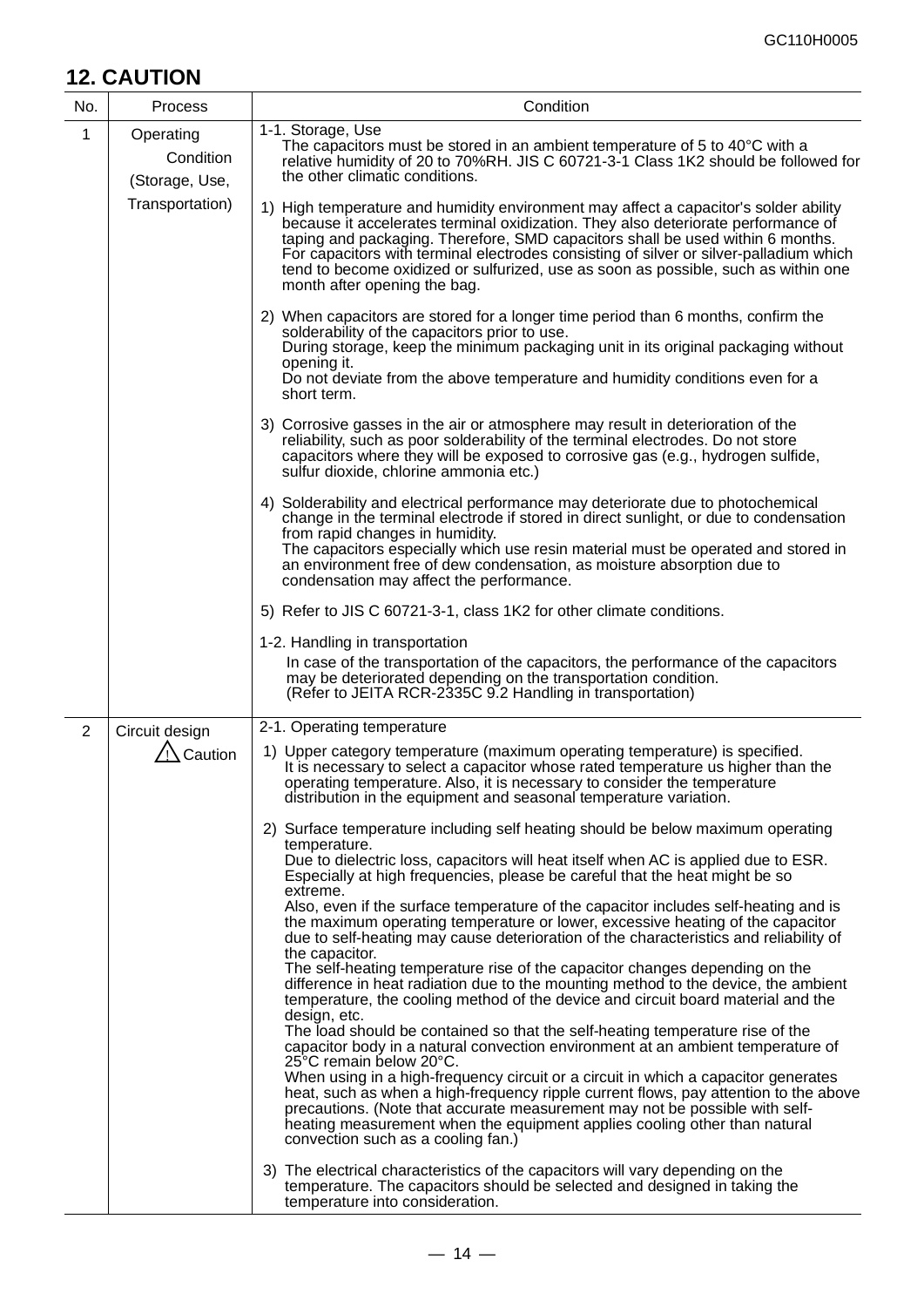| No.                                                                                                                                                                                                                                                                                                                                     | Process                              | Condition                                                                                                                                                                                                                                                                                                                                                                                                                                                                                                                                                                             |  |  |  |  |
|-----------------------------------------------------------------------------------------------------------------------------------------------------------------------------------------------------------------------------------------------------------------------------------------------------------------------------------------|--------------------------------------|---------------------------------------------------------------------------------------------------------------------------------------------------------------------------------------------------------------------------------------------------------------------------------------------------------------------------------------------------------------------------------------------------------------------------------------------------------------------------------------------------------------------------------------------------------------------------------------|--|--|--|--|
| $\overline{2}$                                                                                                                                                                                                                                                                                                                          | Circuit design<br>$\sqrt{2}$ Caution | 2-2. When overvoltage is applied<br>Applying overvoltage to a capacitor may cause dielectric breakdown and result in a<br>short circuit. The duration until dielectric breakdown depends on the applied voltage<br>and the ambient temperature.                                                                                                                                                                                                                                                                                                                                       |  |  |  |  |
|                                                                                                                                                                                                                                                                                                                                         |                                      | 2-3. Operating voltage<br>1) Operating voltage across the terminals should be below the rated voltage.<br>When AC and DC are super imposed, V0-P must be below the rated voltage.<br>$-$ (1) and (2)<br>AC or pulse with overshooting, VP-P must be below the rated voltage.<br>$-$ (3), (4) and (5)<br>When the voltage is started to apply to the circuit or it is stopped applying, the<br>irregular voltage may be generated for a transit period because of resonance or<br>switching. Be sure to use the capacitors within rated voltage containing these<br>Irregular voltage. |  |  |  |  |
|                                                                                                                                                                                                                                                                                                                                         |                                      | Voltage<br>(1) DC voltage<br>(2) DC+AC voltage<br>(3) AC voltage                                                                                                                                                                                                                                                                                                                                                                                                                                                                                                                      |  |  |  |  |
|                                                                                                                                                                                                                                                                                                                                         |                                      | Positional<br>Measurement<br>$V_{0-P}$<br>$V_{0-P}$<br>$V_{P-P}$ 0<br>(Rated voltage)<br>$0^{\circ}$<br>0                                                                                                                                                                                                                                                                                                                                                                                                                                                                             |  |  |  |  |
|                                                                                                                                                                                                                                                                                                                                         |                                      | (4) Pulse voltage (A)<br>(5) Pulse voltage (B)<br>Voltage                                                                                                                                                                                                                                                                                                                                                                                                                                                                                                                             |  |  |  |  |
|                                                                                                                                                                                                                                                                                                                                         |                                      | Positional<br>$V_{P-P} 0 $<br>$V_{P-P}$<br>Measurement<br>(Rated voltage)<br>0                                                                                                                                                                                                                                                                                                                                                                                                                                                                                                        |  |  |  |  |
|                                                                                                                                                                                                                                                                                                                                         |                                      | 2) Even below the rated voltage, if repetitive high frequency AC or pulse is applied, the<br>reliability of the capacitors may be reduced.                                                                                                                                                                                                                                                                                                                                                                                                                                            |  |  |  |  |
|                                                                                                                                                                                                                                                                                                                                         |                                      | 3) The effective capacitance will vary depending on applied DC and AC voltages.<br>The capacitors should be selected and designed in taking the voltages into<br>consideration.                                                                                                                                                                                                                                                                                                                                                                                                       |  |  |  |  |
| 4) Abnormal voltage (surge voltage, static electricity, pulse voltage, etc.) shall not<br>exceed the rated voltage.<br>5) When capacitors are used in a series connection, it is necessary to add a balancing<br>circuit such as voltage dividing resistors in order to avoid an imbalance in the voltage<br>applied to each capacitor. |                                      |                                                                                                                                                                                                                                                                                                                                                                                                                                                                                                                                                                                       |  |  |  |  |
|                                                                                                                                                                                                                                                                                                                                         |                                      |                                                                                                                                                                                                                                                                                                                                                                                                                                                                                                                                                                                       |  |  |  |  |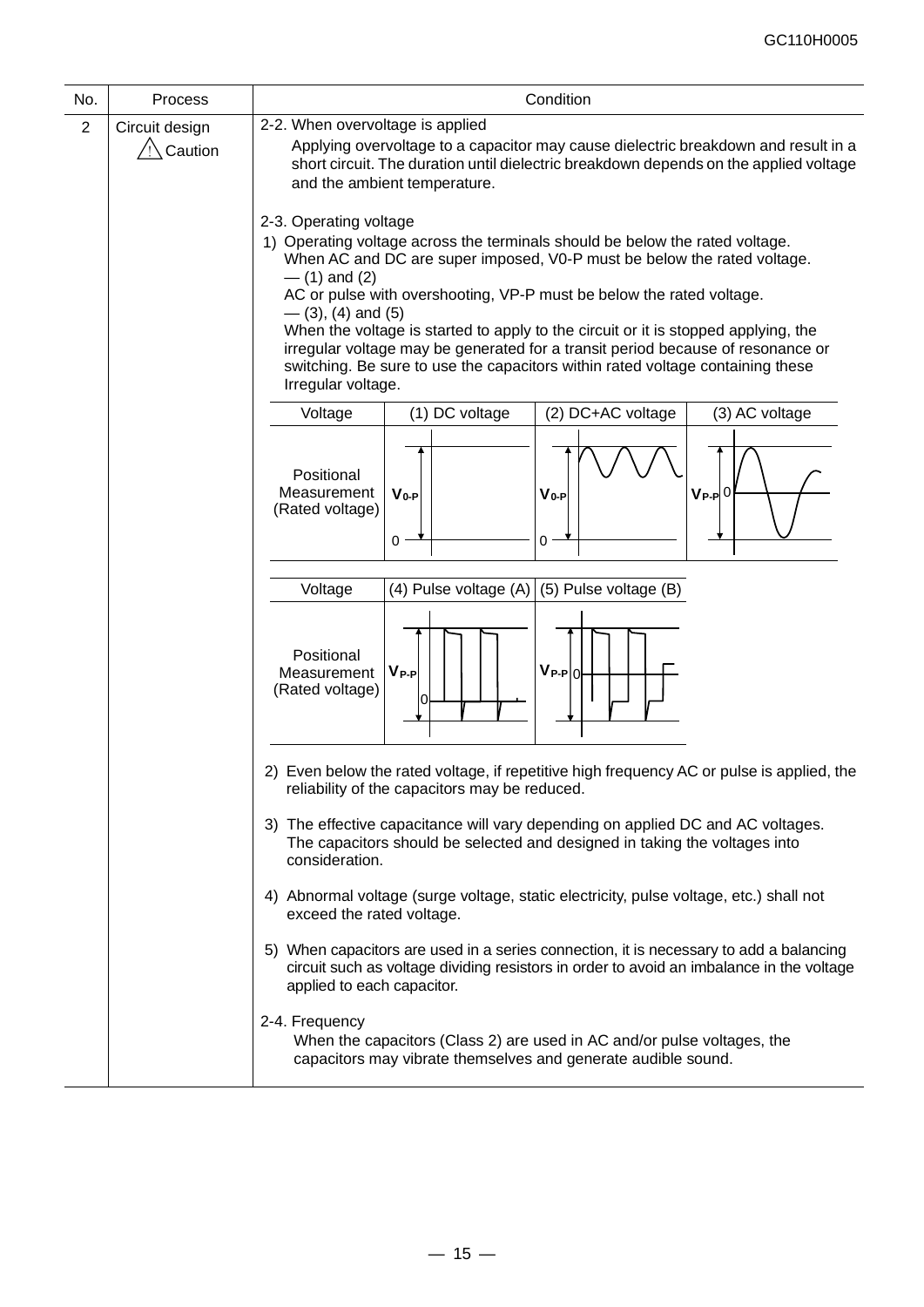| No. | Process                |                                                                                                                                                                                                                                                                                                                                                                                | Condition         |                   |                   |                   |  |  |
|-----|------------------------|--------------------------------------------------------------------------------------------------------------------------------------------------------------------------------------------------------------------------------------------------------------------------------------------------------------------------------------------------------------------------------|-------------------|-------------------|-------------------|-------------------|--|--|
| 3   | Designing<br>P.C.board | The amount of solder at the terminations has a direct effect on the reliability of the<br>capacitors.<br>1) The greater the amount of solder, the higher the stress on the chip capacitors,<br>and the more likely that it will break. When designing a P.C.board, determine the<br>shape and size of the solder lands to have proper amount of solder on the<br>terminations. |                   |                   |                   |                   |  |  |
|     |                        | 2) Avoid using common solder land for multiple terminations and provide individual<br>solder land for each terminations.                                                                                                                                                                                                                                                       |                   |                   |                   |                   |  |  |
|     |                        | 3) Size and recommended land dimensions.                                                                                                                                                                                                                                                                                                                                       |                   |                   |                   |                   |  |  |
|     |                        | Chip capacitors<br>Solder land<br>С<br>Solder resist<br>Α<br>B                                                                                                                                                                                                                                                                                                                 |                   |                   |                   |                   |  |  |
|     |                        | Reflow soldering                                                                                                                                                                                                                                                                                                                                                               |                   |                   |                   | (Unit : mm)       |  |  |
|     |                        | Case size<br>Symbol                                                                                                                                                                                                                                                                                                                                                            | C1005<br>[CC0402] | C1608<br>[CC0603] | C2012<br>[CC0805] | C3216<br>[CC1206] |  |  |
|     |                        | A                                                                                                                                                                                                                                                                                                                                                                              | $0.3 - 0.5$       | $0.6 - 0.8$       | $0.9 - 1.2$       | $2.0 - 2.4$       |  |  |
|     |                        | B                                                                                                                                                                                                                                                                                                                                                                              | $0.35 - 0.45$     | $0.6 - 0.8$       | $0.7 - 0.9$       | $1.0 - 1.2$       |  |  |
|     |                        | C                                                                                                                                                                                                                                                                                                                                                                              | $0.4 - 0.6$       | $0.6 - 0.8$       | $0.9 - 1.2$       | $1.1 - 1.6$       |  |  |
|     |                        | Case size<br>Symbol                                                                                                                                                                                                                                                                                                                                                            | C3225<br>[CC1210] | C4532<br>[CC1812] | C5750<br>[CC2220] |                   |  |  |
|     |                        | A                                                                                                                                                                                                                                                                                                                                                                              | $2.0 - 2.4$       | $3.1 - 3.7$       | $4.1 - 4.8$       |                   |  |  |
|     |                        | B                                                                                                                                                                                                                                                                                                                                                                              | $1.0 - 1.2$       | $1.2 - 1.4$       | $1.2 - 1.4$       |                   |  |  |
|     |                        | C                                                                                                                                                                                                                                                                                                                                                                              | $1.9 - 2.5$       | $2.4 - 3.2$       | $4.0 - 5.0$       |                   |  |  |
|     |                        | Flow soldering (Unrecommend)                                                                                                                                                                                                                                                                                                                                                   |                   |                   | (Unit : mm)       |                   |  |  |
|     |                        | Case size<br>Symbol                                                                                                                                                                                                                                                                                                                                                            | C1608<br>[CC0603] | C2012<br>[CC0805] | C3216<br>[CC1206] |                   |  |  |
|     |                        | A                                                                                                                                                                                                                                                                                                                                                                              | $0.7 - 1.0$       | $1.0 - 1.3$       | $2.1 - 2.5$       |                   |  |  |
|     |                        | B                                                                                                                                                                                                                                                                                                                                                                              | $0.8 - 1.0$       | $1.0 - 1.2$       | $1.1 - 1.3$       |                   |  |  |
|     |                        | $\mathsf C$                                                                                                                                                                                                                                                                                                                                                                    | $0.6 - 0.8$       | $0.8 - 1.1$       | $1.0 - 1.3$       |                   |  |  |
|     |                        |                                                                                                                                                                                                                                                                                                                                                                                |                   |                   |                   |                   |  |  |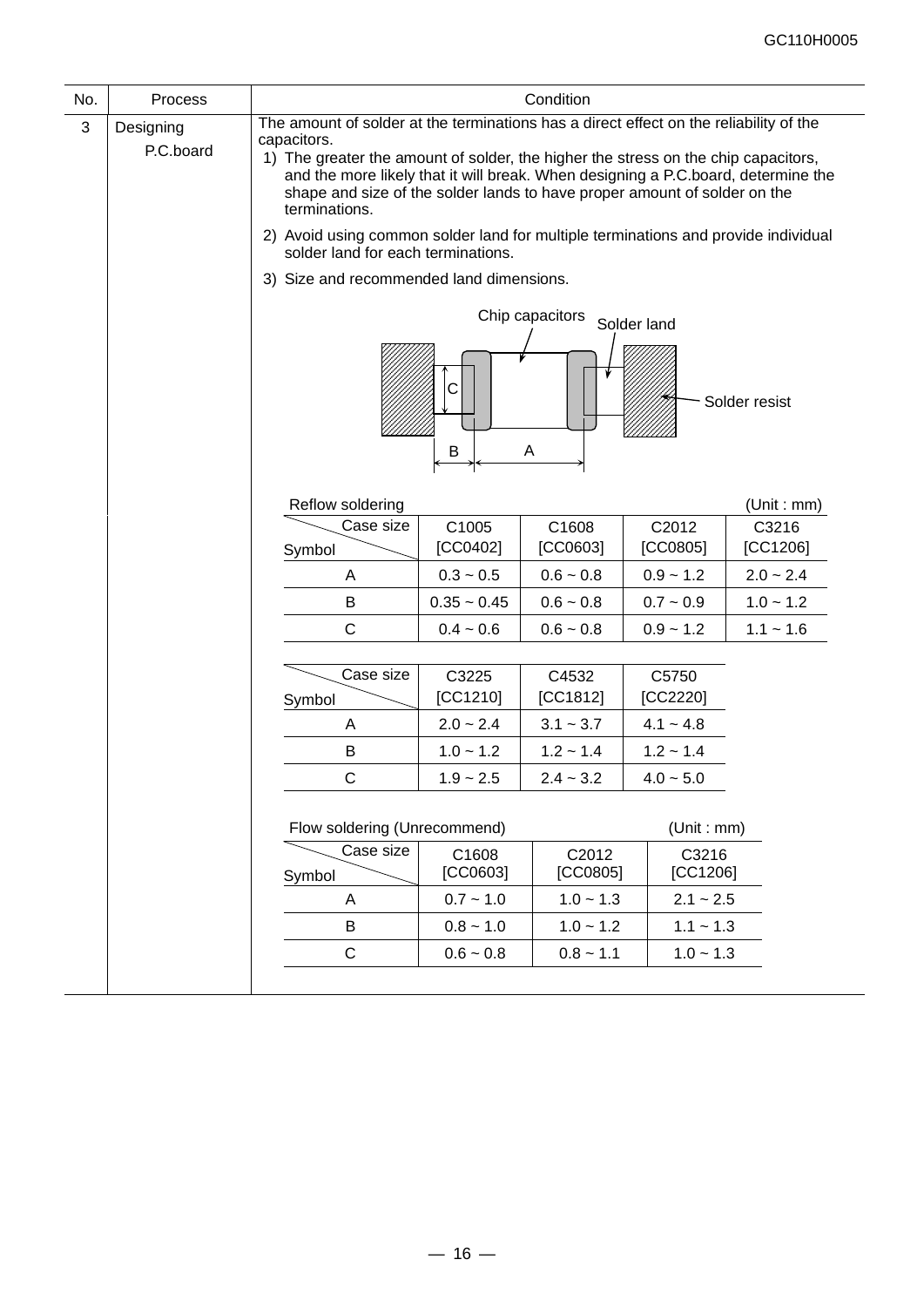| No.          | Process                |  | Condition                                |                                                        |                                               |  |  |  |
|--------------|------------------------|--|------------------------------------------|--------------------------------------------------------|-----------------------------------------------|--|--|--|
| $\mathbf{3}$ | Designing<br>P.C.board |  |                                          | 4) Recommended chip capacitors layout is as following. |                                               |  |  |  |
|              |                        |  |                                          | Disadvantage against<br>bending stress                 | Advantage against<br>bending stress           |  |  |  |
|              |                        |  | Mounting<br>face                         | Perforation or slit<br>▔ハ╷Æ▔ハ╷Æ▔∏                      | Perforation or slit<br>VUVVUV                 |  |  |  |
|              |                        |  | Break P.C.board with<br>mounted side up. | Break P.C.board with<br>mounted side down.             |                                               |  |  |  |
|              |                        |  |                                          | Mount perpendicularly to<br>perforation or slit        | Mount in parallel with<br>perforation or slit |  |  |  |
|              |                        |  | Chip<br>arrangement<br>(Direction)       | Perforation or slit<br>$\Box$                          | Perforation or slit<br>$\Box$                 |  |  |  |
|              |                        |  |                                          | Closer to slit is higher stress                        | Away from slit is less stress                 |  |  |  |
|              |                        |  | Distance from<br>slit                    | $\mathbf{\mathfrak{Q}}_1$                              | $\mathfrak{Q}_2$                              |  |  |  |
|              |                        |  |                                          | ( $\mathfrak{Q}_1 < \mathfrak{Q}_2$ )                  | ( $\mathfrak{Q}_1 < \mathfrak{Q}_2$ )         |  |  |  |
|              |                        |  |                                          |                                                        |                                               |  |  |  |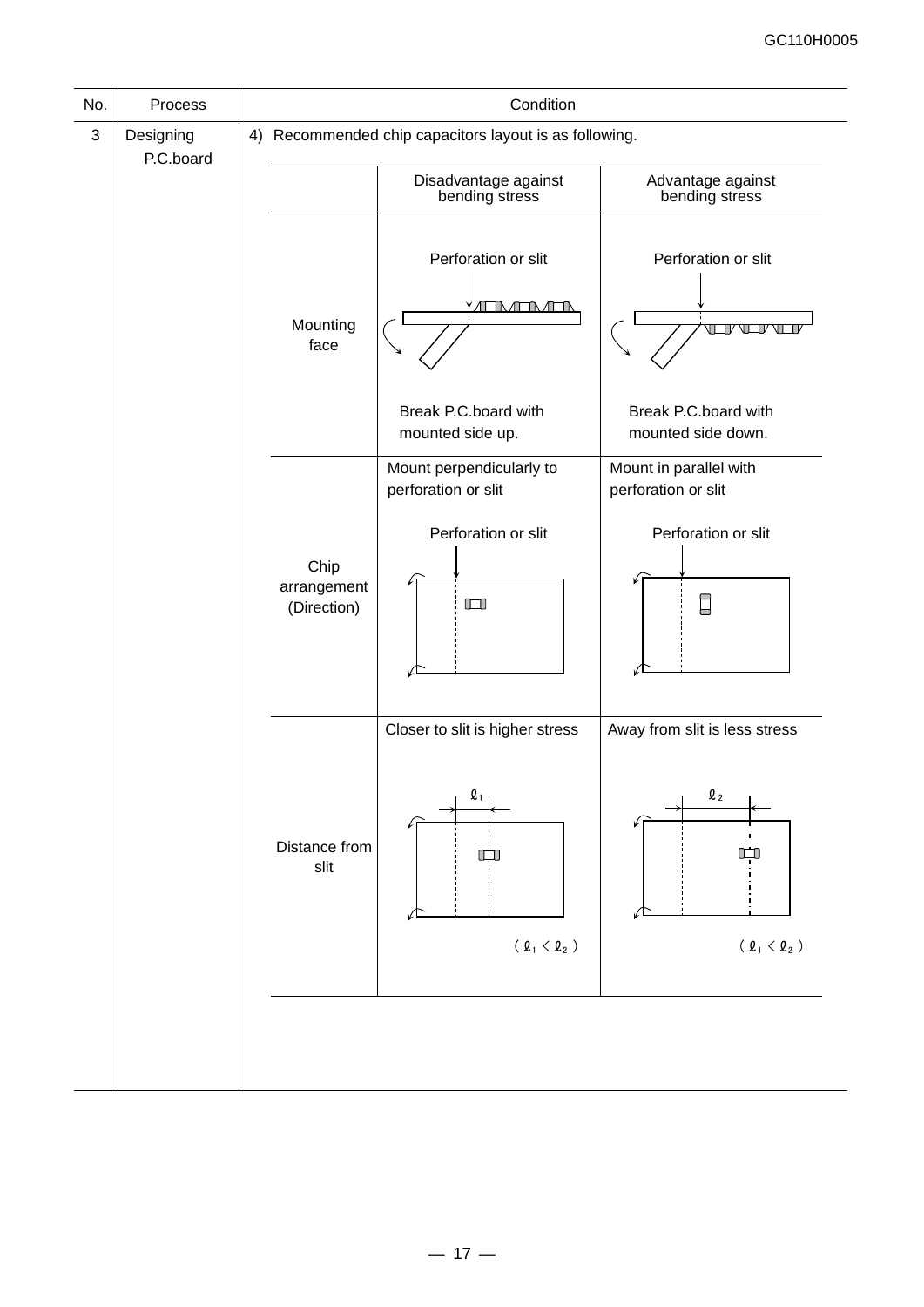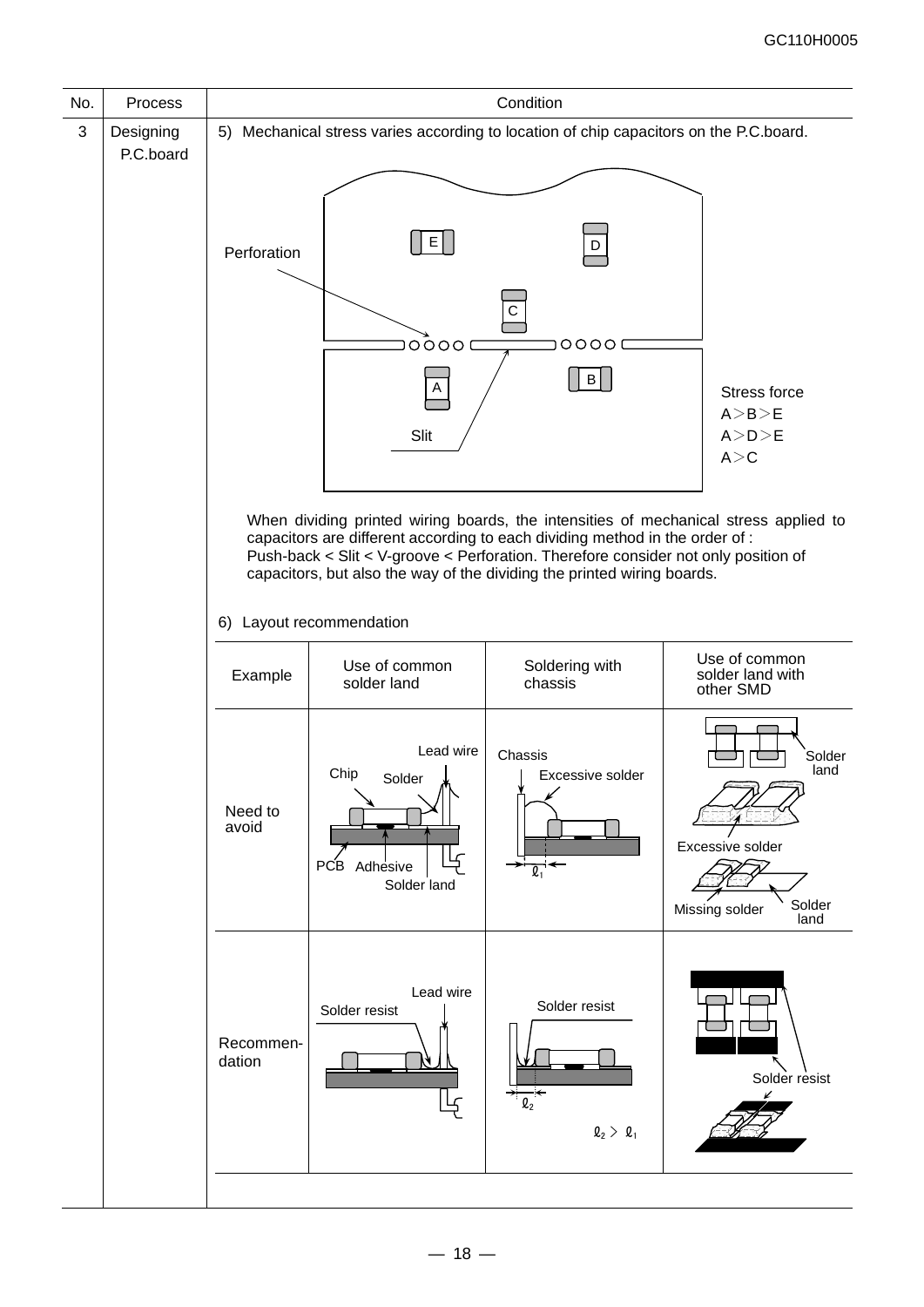| No. | Process  | Condition                                                                                                                                                                                      |                                                                                                                                                                                                                                           |                                                                              |  |  |  |  |
|-----|----------|------------------------------------------------------------------------------------------------------------------------------------------------------------------------------------------------|-------------------------------------------------------------------------------------------------------------------------------------------------------------------------------------------------------------------------------------------|------------------------------------------------------------------------------|--|--|--|--|
| 4   | Mounting | 4-1. Stress from mounting head<br>If the mounting head is adjusted too low, it may induce excessive stress in the chip<br>capacitors to result in cracking. Please take following precautions. |                                                                                                                                                                                                                                           |                                                                              |  |  |  |  |
|     |          | surface and not press it.                                                                                                                                                                      | 1) Adjust the bottom dead center of the mounting head to reach on the P.C.board                                                                                                                                                           |                                                                              |  |  |  |  |
|     |          |                                                                                                                                                                                                | 2) Adjust the mounting head pressure to be 1 to 3N of static weight.                                                                                                                                                                      |                                                                              |  |  |  |  |
|     |          |                                                                                                                                                                                                | 3) To minimize the impact energy from mounting head, it is important to provide<br>support from the bottom side of the P.C.board.<br>See following examples.                                                                              |                                                                              |  |  |  |  |
|     |          |                                                                                                                                                                                                | Not recommended                                                                                                                                                                                                                           | Recommended                                                                  |  |  |  |  |
|     |          | Single-sided<br>mounting                                                                                                                                                                       | Crack                                                                                                                                                                                                                                     | A support pin<br>is not to be<br>Support pin<br>underneath<br>the capacitor. |  |  |  |  |
|     |          | Double-sides<br>mounting                                                                                                                                                                       | Solder<br>Crack<br>peeling                                                                                                                                                                                                                | Support pin                                                                  |  |  |  |  |
|     |          |                                                                                                                                                                                                | When the centering jaw is worn out, it may give mechanical impact on the<br>capacitors to cause crack. Please control the close up dimension of the centering<br>jaw and provide sufficient preventive maintenance and replacement of it. |                                                                              |  |  |  |  |
|     |          | 4-2. Amount of adhesive                                                                                                                                                                        |                                                                                                                                                                                                                                           | b                                                                            |  |  |  |  |
|     |          |                                                                                                                                                                                                | с<br>с                                                                                                                                                                                                                                    |                                                                              |  |  |  |  |
|     |          |                                                                                                                                                                                                | Example: C2012 [CC0805], C3216 [CC1206]                                                                                                                                                                                                   |                                                                              |  |  |  |  |
|     |          |                                                                                                                                                                                                | 0.2mm min.<br>a<br>$70 - 100 \mu m$<br>b                                                                                                                                                                                                  |                                                                              |  |  |  |  |
|     |          |                                                                                                                                                                                                | Do not touch the solder land<br>С                                                                                                                                                                                                         |                                                                              |  |  |  |  |
|     |          |                                                                                                                                                                                                |                                                                                                                                                                                                                                           |                                                                              |  |  |  |  |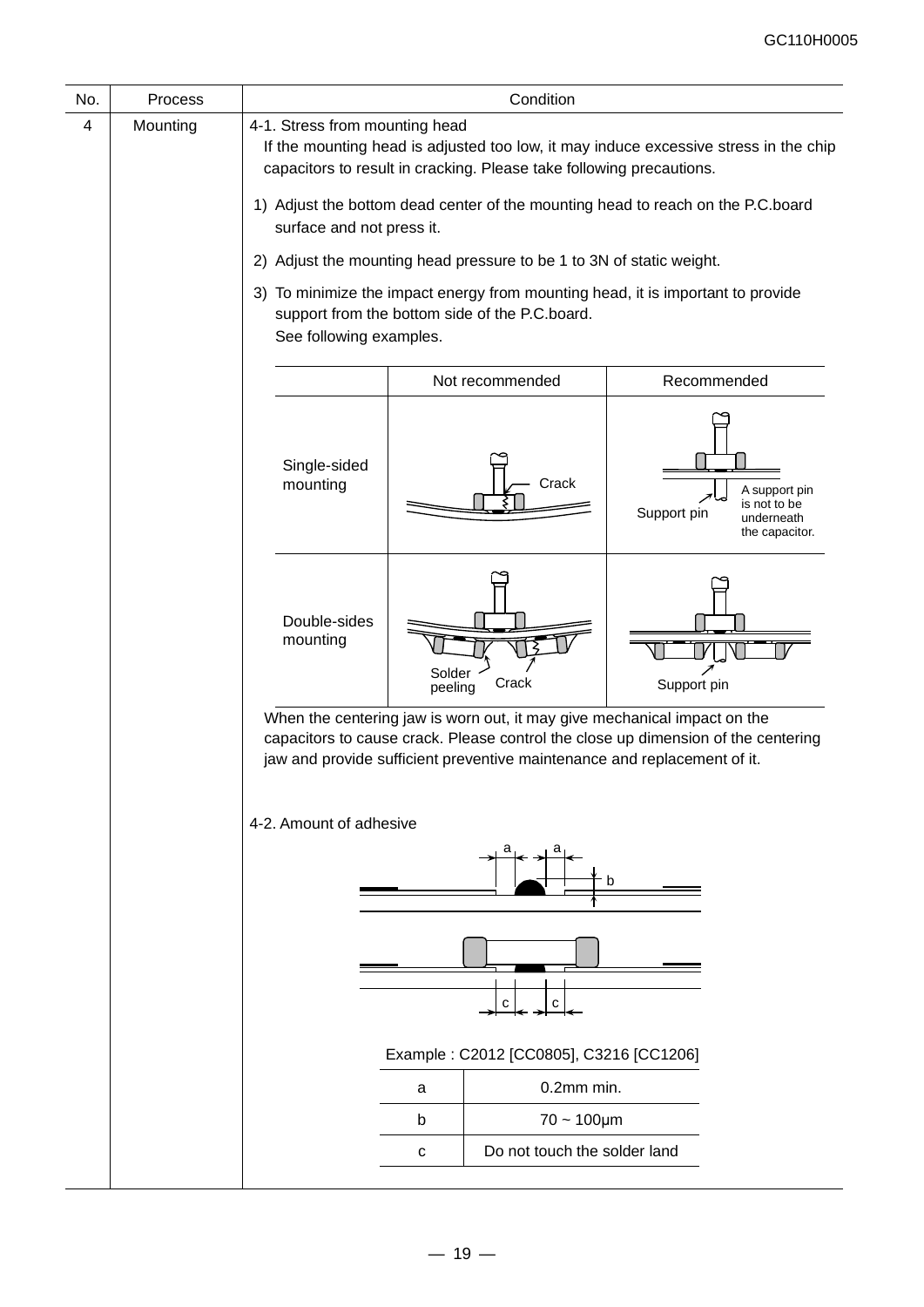| No. | Process   |                                                                                                                                                                                                                                                                                                                                                                                                                                                                                                                                                                                                                | Condition                                                     |                 |
|-----|-----------|----------------------------------------------------------------------------------------------------------------------------------------------------------------------------------------------------------------------------------------------------------------------------------------------------------------------------------------------------------------------------------------------------------------------------------------------------------------------------------------------------------------------------------------------------------------------------------------------------------------|---------------------------------------------------------------|-----------------|
| 5   | Soldering | 5-1. Flux selection<br>Flux can seriously affect the performance of capacitors. Confirm the following to<br>select the appropriate flux.<br>1) It is recommended to use a mildly activated rosin flux (less than 0.1wt% chlorine).<br>Strong flux is not recommended.<br>2) Excessive flux must be avoided. Please provide proper amount of flux.<br>3) When water-soluble flux is used, enough washing is necessary.<br>5-2. Recommended soldering profile: Reflow method<br>Refer to the following temperature profile at Reflow soldering.<br>Peak<br>Temp<br>Temp. (°C)<br>$\Delta T$<br>0<br>Over 60 sec. | Reflow soldering<br>Soldering<br>Preheating<br>Peak Temp time | Natural cooling |
|     |           | Reflow soldering is recommended for C1608, C2012, C3216 types, but only reflow<br>soldering is allowed for other case sizes.<br>5-3. Recommended soldering peak temp and peak temp duration for Reflow soldering<br>Pb free solder is recommended, but if Sn-37Pb must be used, refer to below.<br>Temp./Duration<br>Solder                                                                                                                                                                                                                                                                                    | Reflow soldering<br>Peak temp(°C)                             | Duration(sec.)  |
|     |           | Lead Free Solder                                                                                                                                                                                                                                                                                                                                                                                                                                                                                                                                                                                               | 260 max.                                                      | 10 max.         |
|     |           | Sn-Pb Solder                                                                                                                                                                                                                                                                                                                                                                                                                                                                                                                                                                                                   | 230 max.                                                      | 20 max.         |
|     |           | Recommended solder compositions<br>Lead Free Solder: Sn-3.0Ag-0.5Cu                                                                                                                                                                                                                                                                                                                                                                                                                                                                                                                                            |                                                               |                 |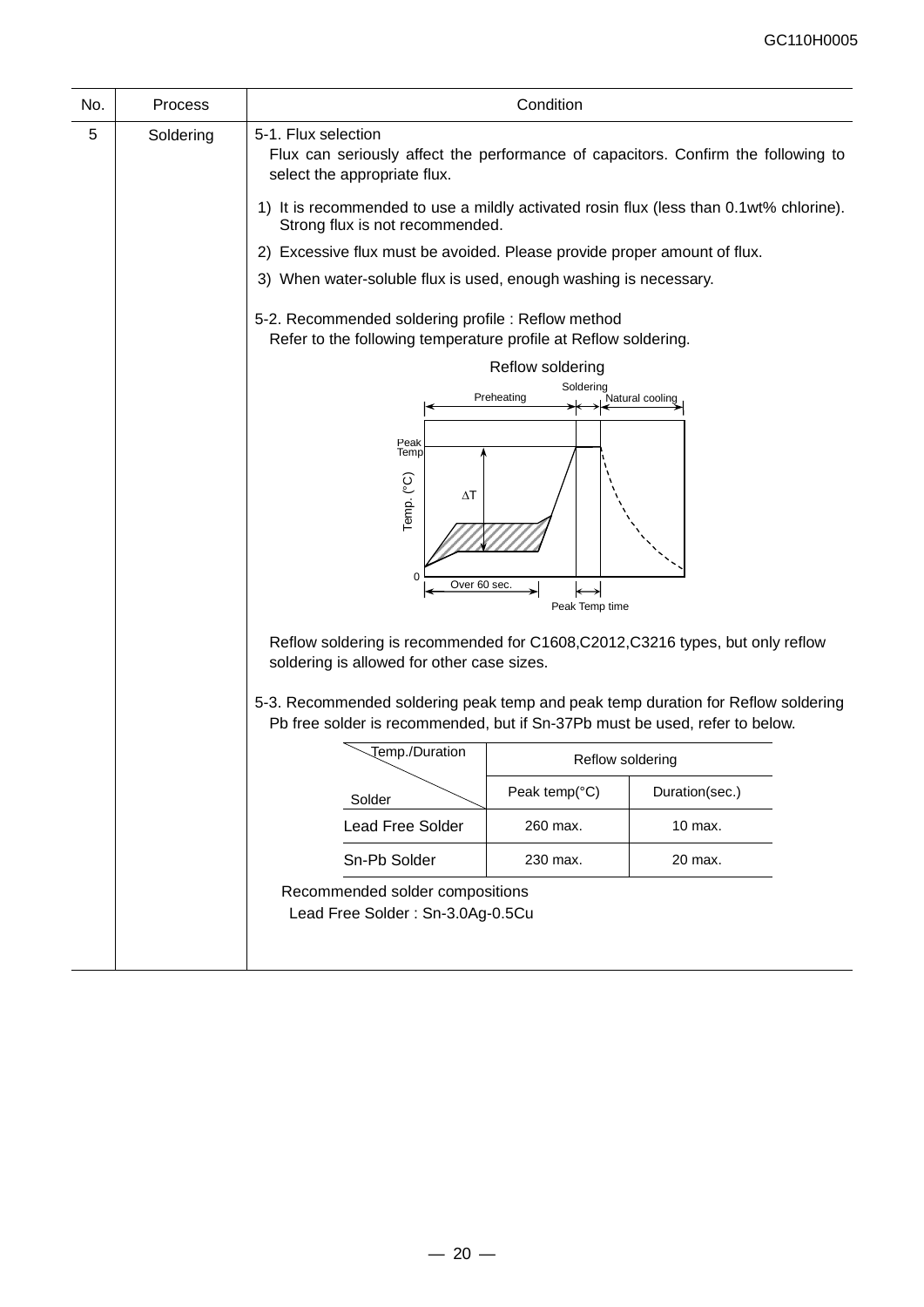| No. | <b>Process</b> |                             | Condition                                                                                                           |                                                                                                                                                                    |                     |                     |  |
|-----|----------------|-----------------------------|---------------------------------------------------------------------------------------------------------------------|--------------------------------------------------------------------------------------------------------------------------------------------------------------------|---------------------|---------------------|--|
| 5   | Soldering      |                             | 5-4. Soldering profile : Flow method (Unrecommend)<br>Refer to the following temperature profile at Flow soldering. |                                                                                                                                                                    |                     |                     |  |
|     |                |                             |                                                                                                                     | Flow soldering                                                                                                                                                     |                     |                     |  |
|     |                |                             |                                                                                                                     | Soldering<br>Preheating                                                                                                                                            | Natural cooling     |                     |  |
|     |                |                             |                                                                                                                     |                                                                                                                                                                    |                     |                     |  |
|     |                |                             | Peak<br>Temp                                                                                                        |                                                                                                                                                                    |                     |                     |  |
|     |                |                             | Temp. (°C)                                                                                                          | $\triangle$ T                                                                                                                                                      |                     |                     |  |
|     |                |                             |                                                                                                                     |                                                                                                                                                                    |                     |                     |  |
|     |                |                             | $\mathbf 0$                                                                                                         | Over 60 sec.                                                                                                                                                       | Over 60 sec.        |                     |  |
|     |                |                             | Peak Temp time                                                                                                      |                                                                                                                                                                    |                     |                     |  |
|     |                |                             |                                                                                                                     | Reflow soldering is recommended for C1608, C2012, C3216 types.                                                                                                     |                     |                     |  |
|     |                |                             |                                                                                                                     | 5-5. Recommended soldering peak temp and peak temp duration for Flow soldering<br>Pb free solder is recommended, but if Sn-37Pb must be used, refer to below.      |                     |                     |  |
|     |                |                             | Temp./Duration                                                                                                      | Flow soldering                                                                                                                                                     |                     |                     |  |
|     |                |                             |                                                                                                                     | Peak temp(°C)                                                                                                                                                      | Duration(sec.)      |                     |  |
|     |                |                             | Solder<br><b>Lead Free Solder</b><br>260 max.                                                                       |                                                                                                                                                                    | 5 max.              |                     |  |
|     |                |                             | Sn-Pb Solder                                                                                                        | 250 max.<br>3 max.                                                                                                                                                 |                     |                     |  |
|     |                |                             |                                                                                                                     |                                                                                                                                                                    |                     |                     |  |
|     |                |                             | Recommended solder compositions<br>Lead Free Solder: Sn-3.0Ag-0.5Cu                                                 |                                                                                                                                                                    |                     |                     |  |
|     |                |                             |                                                                                                                     |                                                                                                                                                                    |                     |                     |  |
|     |                | 5-6. Avoiding thermal shock |                                                                                                                     |                                                                                                                                                                    |                     |                     |  |
|     |                | 1) Preheating condition     |                                                                                                                     |                                                                                                                                                                    |                     |                     |  |
|     |                | Soldering                   |                                                                                                                     | Case size<br>C1005(CC0402),C1608(CC0603),                                                                                                                          |                     | Temp. (°C)          |  |
|     |                |                             |                                                                                                                     | C2012(CC0805),C3216(CC1206)                                                                                                                                        |                     | $\Delta T \leq 150$ |  |
|     |                |                             | Reflow soldering                                                                                                    | C3225(CC1210), C4532(CC1812),<br>C5750(CC2220)                                                                                                                     |                     | $\Delta T \leq 130$ |  |
|     |                |                             | Flow soldering                                                                                                      | C1608(CC0603),C2012(CC0805),<br>C3216(CC1206)                                                                                                                      | $\Delta T \leq 150$ |                     |  |
|     |                | Cooling condition<br>2)     |                                                                                                                     | Natural cooling using air is recommended. If the chips are dipped into a solvent for<br>cleaning, the temperature difference $(\Delta T)$ must be less than 100°C. |                     |                     |  |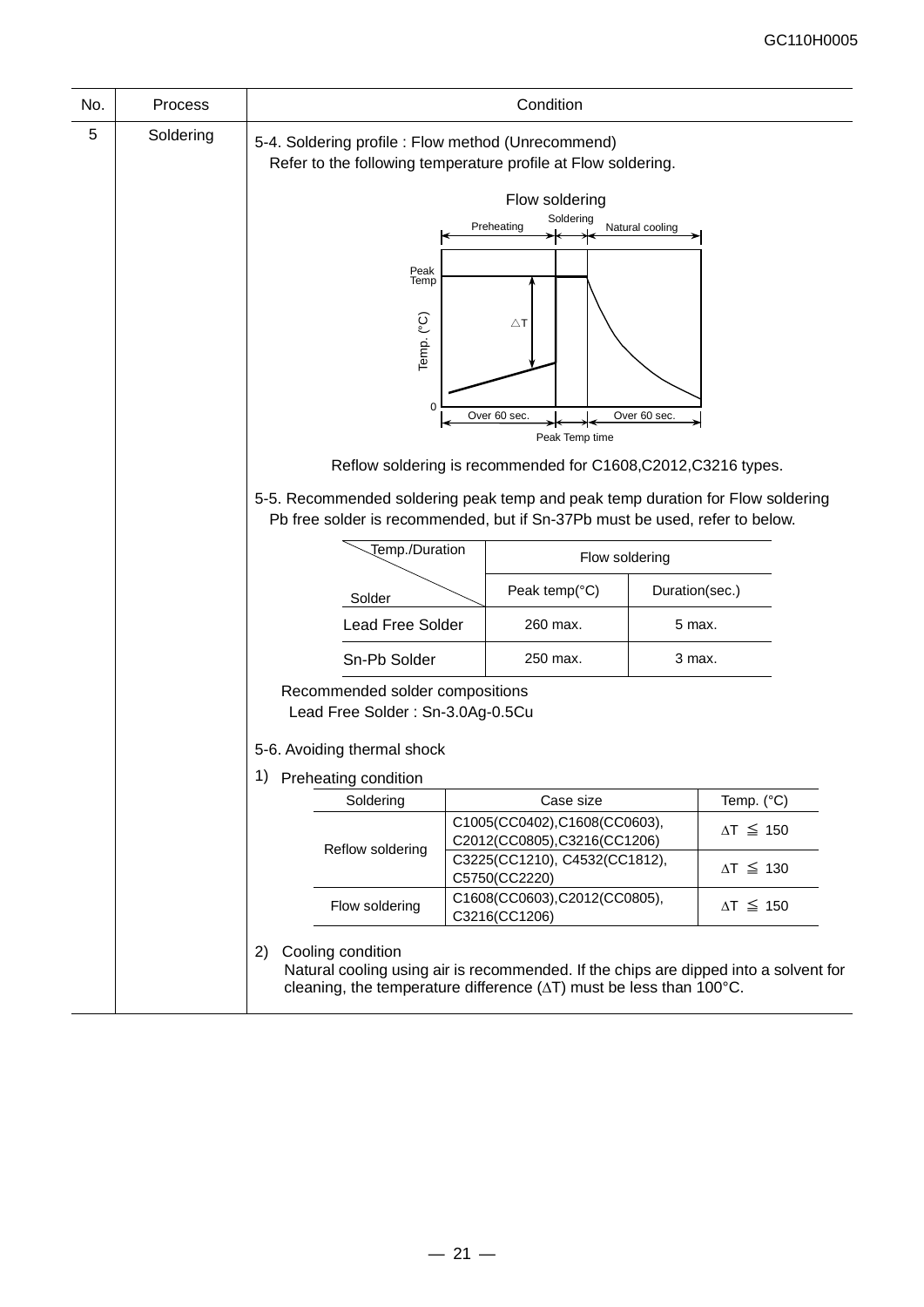| No. | Process   | Condition                                                                                                                                                                                                                                                                                                                                                                                                                                                                                                                                                 |
|-----|-----------|-----------------------------------------------------------------------------------------------------------------------------------------------------------------------------------------------------------------------------------------------------------------------------------------------------------------------------------------------------------------------------------------------------------------------------------------------------------------------------------------------------------------------------------------------------------|
| 5   | Soldering | 5-7. Amount of solder<br>Excessive solder will induce higher tensile force in chip capacitors when<br>temperature changes and it may result in chip cracking. In sufficient solder<br>may detach the capacitors from the P.C.board.                                                                                                                                                                                                                                                                                                                       |
|     |           | Higher tensile force in<br>Excessive<br>chip capacitors to cause<br>solder<br>crack                                                                                                                                                                                                                                                                                                                                                                                                                                                                       |
|     |           | Maximum amount<br>Minimum amount<br>Adequate                                                                                                                                                                                                                                                                                                                                                                                                                                                                                                              |
|     |           | Low robustness may<br>Insufficient<br>cause contact failure or<br>chip capacitors come off<br>solder<br>the P.C.board.                                                                                                                                                                                                                                                                                                                                                                                                                                    |
|     |           | 5-8. Sn-Zn solder<br>Sn-Zn solder affects product reliability.<br>Please contact TDK in advance when utilize Sn-Zn solder.<br>5-9. Countermeasure for tombstone<br>The misalignment between the mounted positions of the capacitors and the land<br>patterns should be minimized.  The tombstone phenomenon may occur especially<br>the capacitors are mounted (in longitudinal direction) in the same direction of the<br>reflow soldering.<br>(Refer to JEITA RCR-2335C Annex A (Informative), Recommendations to prevent<br>the tombstone phenomenon.) |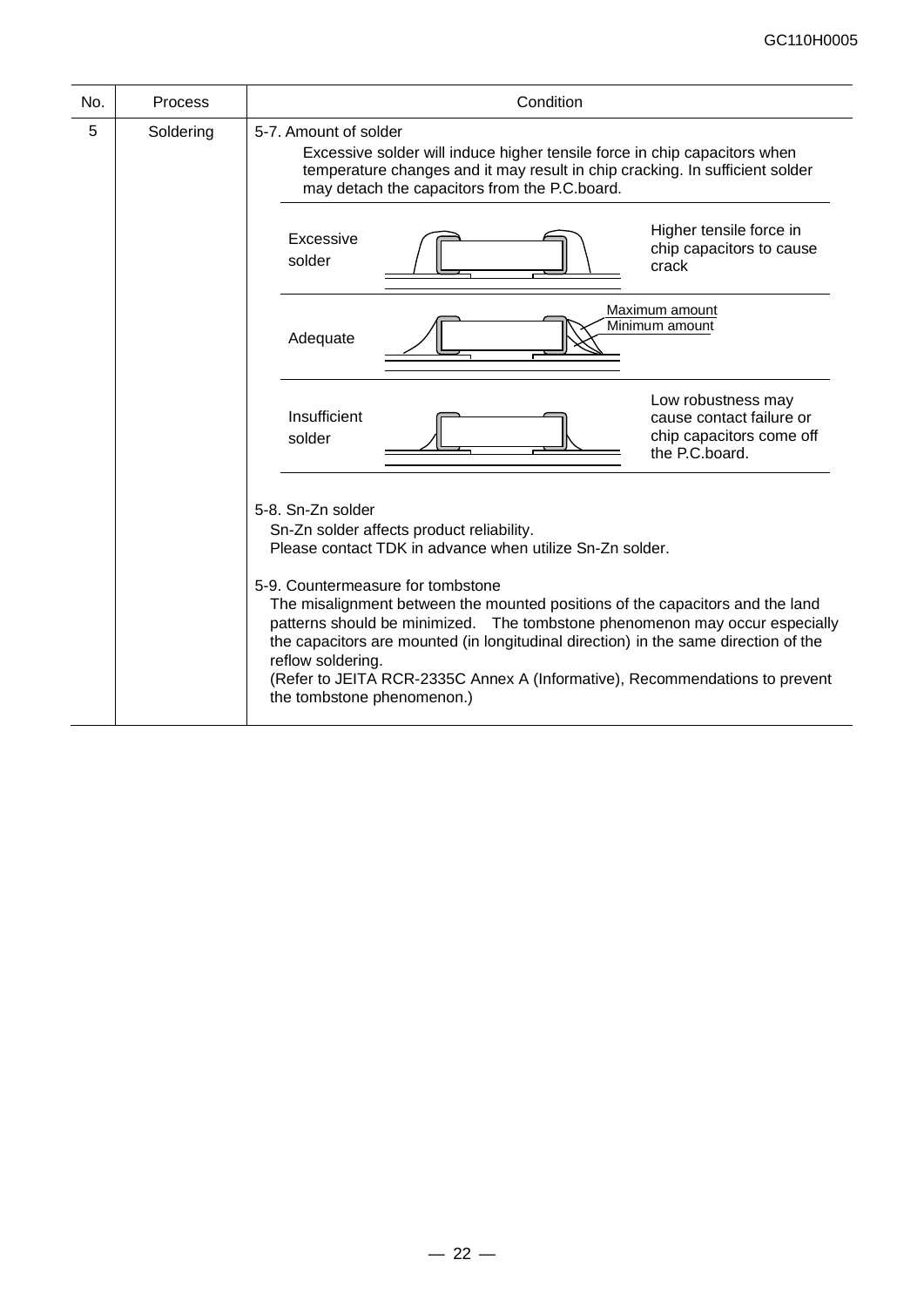| No. | <b>Process</b>   |                                                                                                                                                                                                                                                                                                                                                                                                                                                                                                                                                                                                                                                                                                                                                                                                                                                                                      | Condition                                                                                                                                                                                                                                                                                                                                                                                                                                                                            |  |  |
|-----|------------------|--------------------------------------------------------------------------------------------------------------------------------------------------------------------------------------------------------------------------------------------------------------------------------------------------------------------------------------------------------------------------------------------------------------------------------------------------------------------------------------------------------------------------------------------------------------------------------------------------------------------------------------------------------------------------------------------------------------------------------------------------------------------------------------------------------------------------------------------------------------------------------------|--------------------------------------------------------------------------------------------------------------------------------------------------------------------------------------------------------------------------------------------------------------------------------------------------------------------------------------------------------------------------------------------------------------------------------------------------------------------------------------|--|--|
| 6   | Solder repairing | Solder repairing is unavoidable, refer to below.<br>6-1. Soldering rework using spot heater<br>(also called a "blower") rather than a soldering iron.                                                                                                                                                                                                                                                                                                                                                                                                                                                                                                                                                                                                                                                                                                                                | Heat stress during rework may possibly be reduced by using a spot heater<br>It is applied only to adding solder in the case of insufficient solder amount.                                                                                                                                                                                                                                                                                                                           |  |  |
|     |                  | 1)<br>between the tip of a soldering iron and a capacitor.                                                                                                                                                                                                                                                                                                                                                                                                                                                                                                                                                                                                                                                                                                                                                                                                                           | Reworking using a spot heater may suppress the occurrence of cracks in the<br>capacitor compared to using a soldering iron. A spot heater can heat up a<br>capacitor uniformly with a small heat gradient which leads to lower thermal<br>stress caused by quick heating and cooling or localized heating.<br>Moreover, where ultra-small capacitors are mounted close together on a printed<br>circuit board, reworking with a spot heater can eliminate the risk of direct contact |  |  |
|     |                  | Rework condition<br>2)<br>If the blower nozzle of a spot heater is too close to a capacitor, a crack in the<br>capacitor may occur due to heat stress. Below are recommendations for avoiding<br>such an occurrence.<br>Keep more than 5mm between a capacitor and a spot heater nozzle.<br>The blower temperature of the spot heater shall be lower than 400°C.<br>The airflow shall be set as weak as possible.<br>The diameter of the nozzle is recommended to be 2mm (one-outlet type). The size<br>is standard and common.<br>Duration of blowing hot air is recommended to be 10s or less for C1608(CC0603),<br>C2012(CC0805) and C3216(CC1206), and 30s or less for C3225(CC1210),<br>C4532(CC1812) and C5750(CC2220), considering surface area of the capacitor<br>and melting temperature of solder.<br>The angle between the nozzle and the capacitor is recommended to be |                                                                                                                                                                                                                                                                                                                                                                                                                                                                                      |  |  |
|     |                  |                                                                                                                                                                                                                                                                                                                                                                                                                                                                                                                                                                                                                                                                                                                                                                                                                                                                                      |                                                                                                                                                                                                                                                                                                                                                                                                                                                                                      |  |  |
|     |                  | capacitors and improves operating efficiency.                                                                                                                                                                                                                                                                                                                                                                                                                                                                                                                                                                                                                                                                                                                                                                                                                                        | 45 degrees in order to work easily and to avoid partial area heating.<br>As is the case when using a soldering iron, preheating reduces thermal stress on                                                                                                                                                                                                                                                                                                                            |  |  |
|     |                  | Distance from nozzle                                                                                                                                                                                                                                                                                                                                                                                                                                                                                                                                                                                                                                                                                                                                                                                                                                                                 | · Recommended rework condition (Consult the component manufactures for details.)<br>5mm and over                                                                                                                                                                                                                                                                                                                                                                                     |  |  |
|     |                  | Nozzle angle                                                                                                                                                                                                                                                                                                                                                                                                                                                                                                                                                                                                                                                                                                                                                                                                                                                                         | 45degrees                                                                                                                                                                                                                                                                                                                                                                                                                                                                            |  |  |
|     |                  | Nozzle temp.                                                                                                                                                                                                                                                                                                                                                                                                                                                                                                                                                                                                                                                                                                                                                                                                                                                                         | 400°C and less                                                                                                                                                                                                                                                                                                                                                                                                                                                                       |  |  |
|     |                  | Airflow                                                                                                                                                                                                                                                                                                                                                                                                                                                                                                                                                                                                                                                                                                                                                                                                                                                                              | Set as weak as possible<br>(The airflow shall be the minimum value necessary for<br>solder to melt in the conditions mentioned above.)                                                                                                                                                                                                                                                                                                                                               |  |  |
|     |                  | Nozzle diameter                                                                                                                                                                                                                                                                                                                                                                                                                                                                                                                                                                                                                                                                                                                                                                                                                                                                      | ø2mm (one-outlet type)                                                                                                                                                                                                                                                                                                                                                                                                                                                               |  |  |
|     |                  | <b>Blowing duration</b>                                                                                                                                                                                                                                                                                                                                                                                                                                                                                                                                                                                                                                                                                                                                                                                                                                                              | 10s and less (C1608[CC0603], C2012[CC0805], C3216[CC1206])<br>30s and less (C3225[CC1210], C4532[CC1812], C5750[CC2220])                                                                                                                                                                                                                                                                                                                                                             |  |  |
|     |                  | . Example of recommended spot heater use                                                                                                                                                                                                                                                                                                                                                                                                                                                                                                                                                                                                                                                                                                                                                                                                                                             | One-outlet type nozzle                                                                                                                                                                                                                                                                                                                                                                                                                                                               |  |  |
|     |                  |                                                                                                                                                                                                                                                                                                                                                                                                                                                                                                                                                                                                                                                                                                                                                                                                                                                                                      | Angle: 45degrees                                                                                                                                                                                                                                                                                                                                                                                                                                                                     |  |  |
|     |                  | 3)<br>of the printed wiring board.                                                                                                                                                                                                                                                                                                                                                                                                                                                                                                                                                                                                                                                                                                                                                                                                                                                   | Amount of solder should be suitable to from a proper fillet shape.<br>Excess solder causes mechanical and thermal stress on a capacitor and results<br>in cracks. Insufficient solder causes weak adherence of the capacitor to the<br>substrate and may result in detachment of a capacitor and deteriorate reliability<br>See the example of appropriate solder fillet shape for 5-7. Amount of solder.                                                                            |  |  |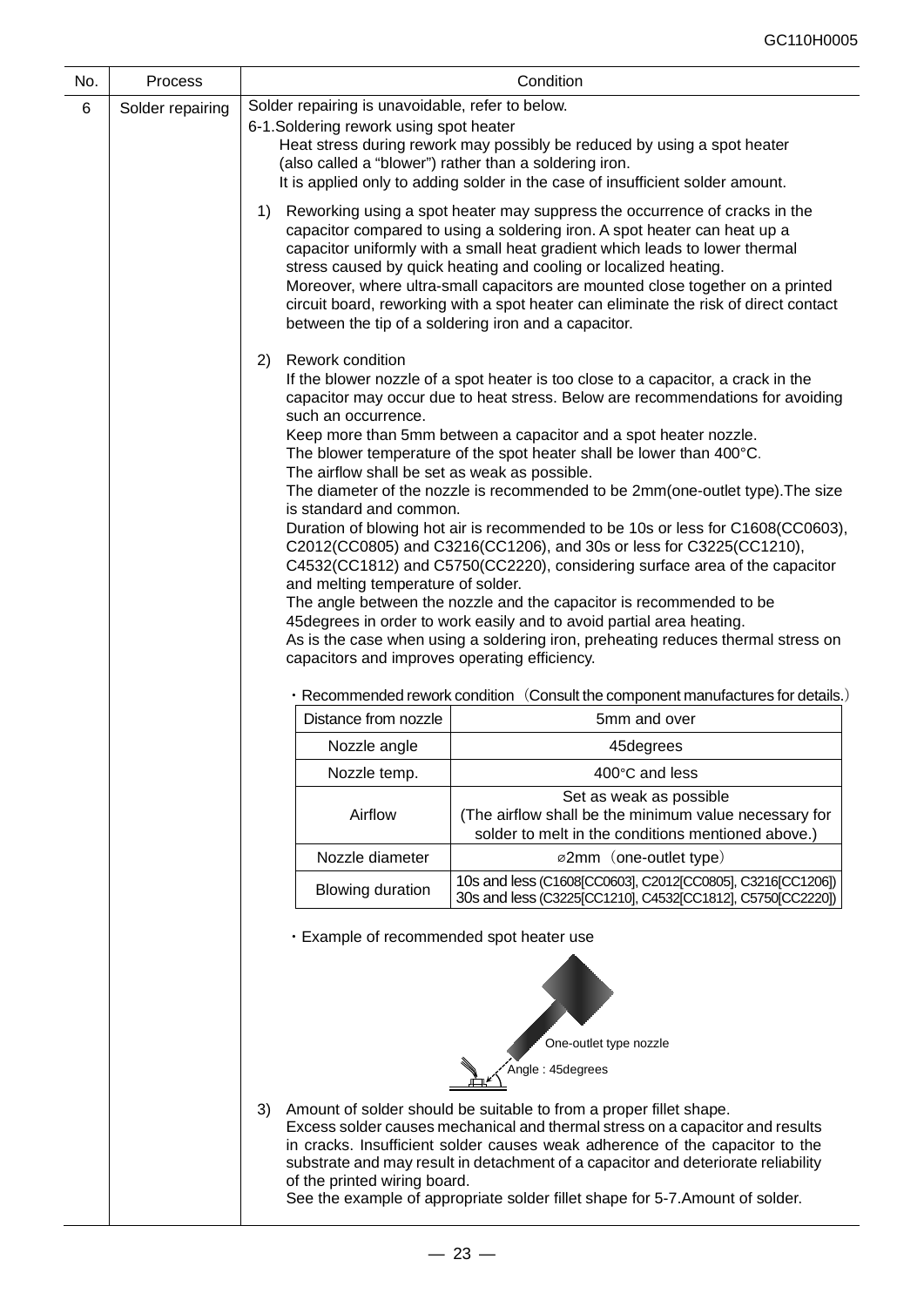| No. | Process                                                                                             | Condition                                                                                     |                                                                                                                                                                                                                                                                                                                                                                                                                |            |                                                                                                                                                                 |             |                     |  |
|-----|-----------------------------------------------------------------------------------------------------|-----------------------------------------------------------------------------------------------|----------------------------------------------------------------------------------------------------------------------------------------------------------------------------------------------------------------------------------------------------------------------------------------------------------------------------------------------------------------------------------------------------------------|------------|-----------------------------------------------------------------------------------------------------------------------------------------------------------------|-------------|---------------------|--|
| 6   | Solder repairing                                                                                    | 6-2. Solder repair by solder iron                                                             |                                                                                                                                                                                                                                                                                                                                                                                                                |            |                                                                                                                                                                 |             |                     |  |
|     |                                                                                                     |                                                                                               | 1) Selection of the soldering iron tip<br>Tip temperature of solder iron varies by its type, P.C.board material and<br>solder land size. The higher the tip temperature, the quicker the operation.<br>However, heat shock may cause a crack in the chip capacitors.<br>Please make sure the tip temp. before soldering and keep the peak temp and<br>time in accordance with following recommended condition. |            |                                                                                                                                                                 |             |                     |  |
|     |                                                                                                     |                                                                                               |                                                                                                                                                                                                                                                                                                                                                                                                                |            | Manual soldering<br>(Solder iron)                                                                                                                               |             |                     |  |
|     | Peak<br>Temp<br>Temp. (°C)<br>$\Delta\mathsf{T}$<br>Preheating<br>0<br>3sec. (As short as possible) |                                                                                               |                                                                                                                                                                                                                                                                                                                                                                                                                |            |                                                                                                                                                                 |             |                     |  |
|     |                                                                                                     |                                                                                               |                                                                                                                                                                                                                                                                                                                                                                                                                |            | Recommended solder iron condition (Sn-Pb Solder and Lead Free Solder)                                                                                           |             |                     |  |
|     |                                                                                                     | Case size                                                                                     |                                                                                                                                                                                                                                                                                                                                                                                                                | Temp. (°C) | Duration (sec.)                                                                                                                                                 | Wattage (W) | Shape (mm)          |  |
|     |                                                                                                     | C1005(CC0402)<br>C1608(CC0603)<br>C2012(CC0805)<br>C3216(CC1206)                              |                                                                                                                                                                                                                                                                                                                                                                                                                | 350 max.   | 3 max.                                                                                                                                                          | 20 max.     | ⊘3.0 max.           |  |
|     |                                                                                                     | C3225(CC1210)<br>C4532(CC1812)<br>C5750(CC2220)                                               |                                                                                                                                                                                                                                                                                                                                                                                                                | 280 max.   |                                                                                                                                                                 |             |                     |  |
|     |                                                                                                     | * Please preheat the chip capacitors with the condition in 6-3 to avoid the thermal<br>shock. |                                                                                                                                                                                                                                                                                                                                                                                                                |            |                                                                                                                                                                 |             |                     |  |
|     |                                                                                                     | 2)<br>solder iron.                                                                            |                                                                                                                                                                                                                                                                                                                                                                                                                |            | Direct contact of the soldering iron with ceramic dielectric of chip capacitors<br>may cause crack. Do not touch the ceramic dielectric and the terminations by |             |                     |  |
|     |                                                                                                     | 3)<br>It is not recommended to reuse dismounted capacitors.                                   |                                                                                                                                                                                                                                                                                                                                                                                                                |            |                                                                                                                                                                 |             |                     |  |
|     |                                                                                                     | 6-3. Avoiding thermal shock                                                                   |                                                                                                                                                                                                                                                                                                                                                                                                                |            |                                                                                                                                                                 |             |                     |  |
|     |                                                                                                     | Preheating condition                                                                          |                                                                                                                                                                                                                                                                                                                                                                                                                |            |                                                                                                                                                                 |             |                     |  |
|     |                                                                                                     | Soldering                                                                                     |                                                                                                                                                                                                                                                                                                                                                                                                                |            | Case size                                                                                                                                                       |             | Temp. (°C)          |  |
|     |                                                                                                     | Manual soldering                                                                              |                                                                                                                                                                                                                                                                                                                                                                                                                |            | C1005(CC0402),C1608(CC0603),<br>C2012(CC0805),C3216(CC1206)                                                                                                     |             | $\Delta T \leq 150$ |  |
|     |                                                                                                     |                                                                                               |                                                                                                                                                                                                                                                                                                                                                                                                                |            | C3225(CC1210), C4532(CC1812),<br>C5750(CC2220)                                                                                                                  |             | $\Delta T \leq 130$ |  |
|     |                                                                                                     |                                                                                               |                                                                                                                                                                                                                                                                                                                                                                                                                |            |                                                                                                                                                                 |             |                     |  |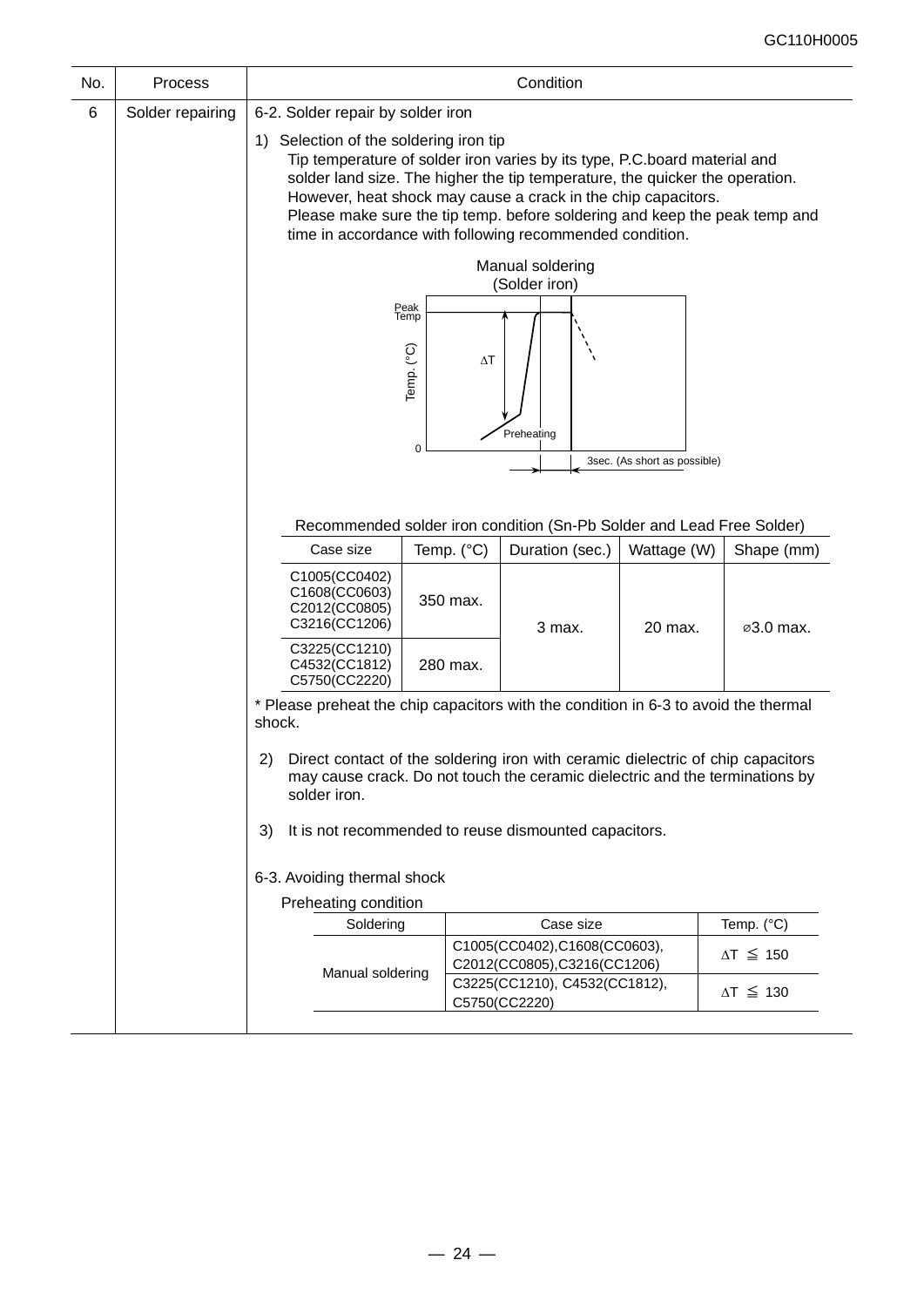| No.            | <b>Process</b>              | Condition                                                                                                                                                                                                                                |
|----------------|-----------------------------|------------------------------------------------------------------------------------------------------------------------------------------------------------------------------------------------------------------------------------------|
| $\overline{7}$ | Cleaning                    | 1) If an unsuitable cleaning fluid is used, flux residue or some foreign articles may<br>stick to chip capacitors surface to deteriorate especially the insulation resistance.                                                           |
|                |                             | 2) If cleaning condition is not suitable, it may damage the chip capacitors.                                                                                                                                                             |
|                |                             | 2)-1. Insufficient washing                                                                                                                                                                                                               |
|                |                             | Terminal electrodes may corrode by Halogen in the flux.<br>(1)                                                                                                                                                                           |
|                |                             | Halogen in the flux may adhere on the surface of capacitors, and lower the<br>(2)<br>insulation resistance.                                                                                                                              |
|                |                             | Water soluble flux has higher tendency to have above mentioned problems<br>(3)<br>$(1)$ and $(2)$ .                                                                                                                                      |
|                |                             | 2)-2. Excessive washing                                                                                                                                                                                                                  |
|                |                             | When ultrasonic cleaning is used, excessively high ultrasonic energy output<br>can affect the connection between the ceramic chip capacitor's body and the<br>terminal electrode. To avoid this, following is the recommended condition. |
|                |                             | Power: 20 W/2 max.                                                                                                                                                                                                                       |
|                |                             | Frequency: 40 kHz max.<br>Washing time : 5 minutes max.                                                                                                                                                                                  |
|                |                             | 2)-3. If the cleaning fluid is contaminated, density of Halogen increases, and it may<br>bring the same result as insufficient cleaning.                                                                                                 |
| 8              | Coating and                 | 1) When the P.C.board is coated, please verify the quality influence on the product.                                                                                                                                                     |
|                | molding of the<br>P.C.board | 2) Please verify carefully that there is no harmful decomposing or reaction gas<br>emission during curing which may damage the chip capacitors.                                                                                          |
|                |                             | 3) Please verify the curing temperature.                                                                                                                                                                                                 |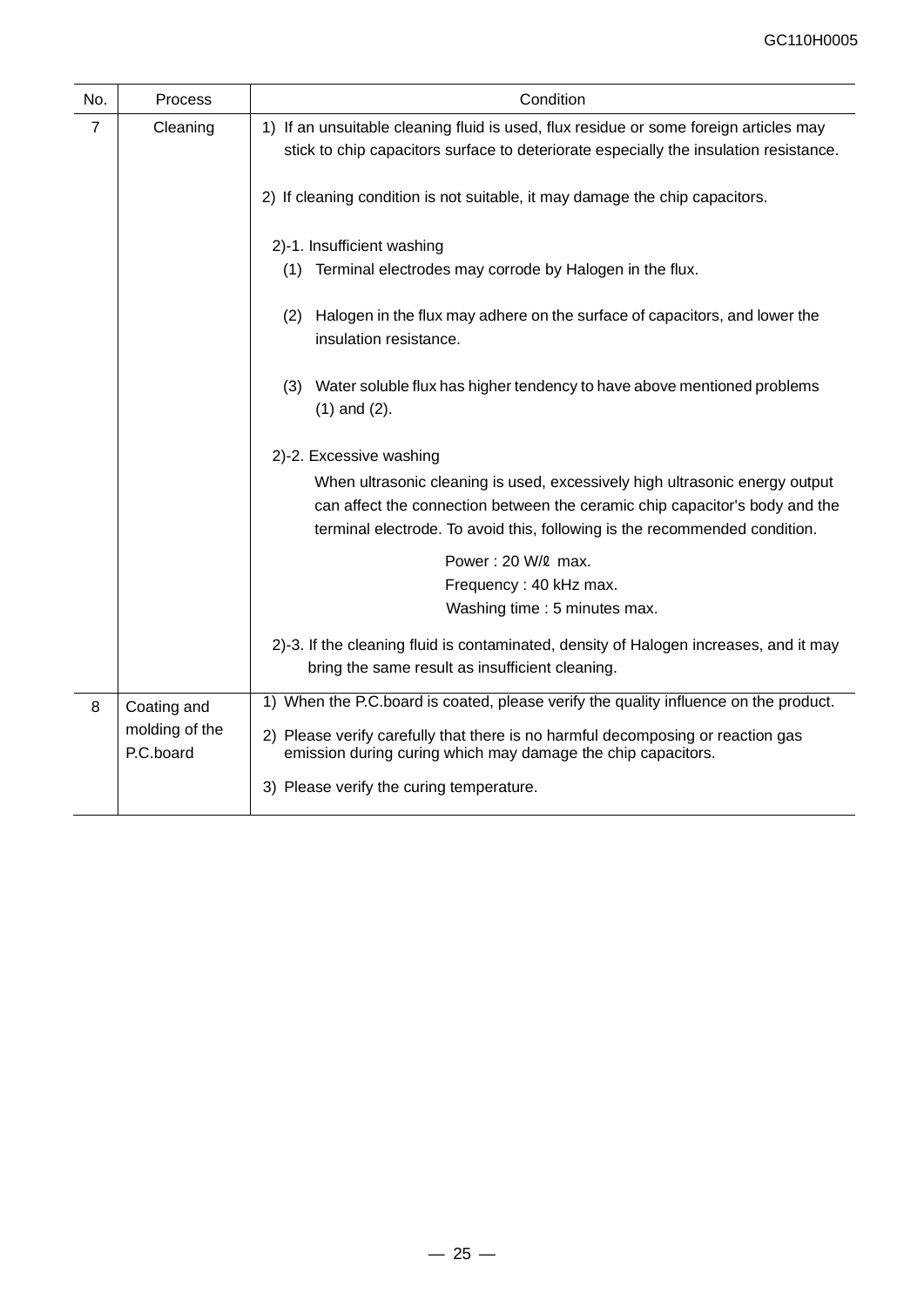| No. | <b>Process</b> | Condition                                                                |                                                                                                       |                                                                                                                                                                                                                                                                                                                                                                                                                                                                                                                                                                                                 |  |  |
|-----|----------------|--------------------------------------------------------------------------|-------------------------------------------------------------------------------------------------------|-------------------------------------------------------------------------------------------------------------------------------------------------------------------------------------------------------------------------------------------------------------------------------------------------------------------------------------------------------------------------------------------------------------------------------------------------------------------------------------------------------------------------------------------------------------------------------------------------|--|--|
| 9   | Handling after |                                                                          | 1) Please pay attention not to bend or distort the P.C.board after soldering in                       |                                                                                                                                                                                                                                                                                                                                                                                                                                                                                                                                                                                                 |  |  |
|     | chip mounted   |                                                                          | handling otherwise the chip capacitors may crack.                                                     |                                                                                                                                                                                                                                                                                                                                                                                                                                                                                                                                                                                                 |  |  |
|     | Caution        | <b>Twist</b><br>Bend                                                     |                                                                                                       |                                                                                                                                                                                                                                                                                                                                                                                                                                                                                                                                                                                                 |  |  |
|     |                |                                                                          |                                                                                                       |                                                                                                                                                                                                                                                                                                                                                                                                                                                                                                                                                                                                 |  |  |
|     |                | (1) Example of a board cropping jig<br>the capacitor is compressive.     | prevent inducing mechanical stress on the board.<br>applied to the capacitor, which may cause cracks. | 2) Printed circuit board cropping should not be carried out by hand, but by using the<br>proper tooling. Printed circuit board cropping should be carried out using a board<br>cropping jig as shown in the following figure or a board cropping apparatus to<br>Recommended example: The board should be pushed from the back side,<br>close to the cropping jig so that the board is not bent and the stress applied to<br>Unrecommended example: If the pushing point is far from the cropping jig and<br>the pushing direction is from the front side of the board, large tensile stress is |  |  |
|     |                | Outline of jig                                                           | Recommended                                                                                           | Unrecommended                                                                                                                                                                                                                                                                                                                                                                                                                                                                                                                                                                                   |  |  |
|     |                | Printed<br>V-groove<br>circuit<br>board<br>Board<br>cropping jig<br>Slot | Direction of<br>heol<br>Printed<br>circuit<br>Components<br>board<br>Load point<br>V-groove<br>Slot   | Direction<br>of load<br>Load point<br>Printed<br>Components<br>circuit<br>board<br>V-groove<br>Slot                                                                                                                                                                                                                                                                                                                                                                                                                                                                                             |  |  |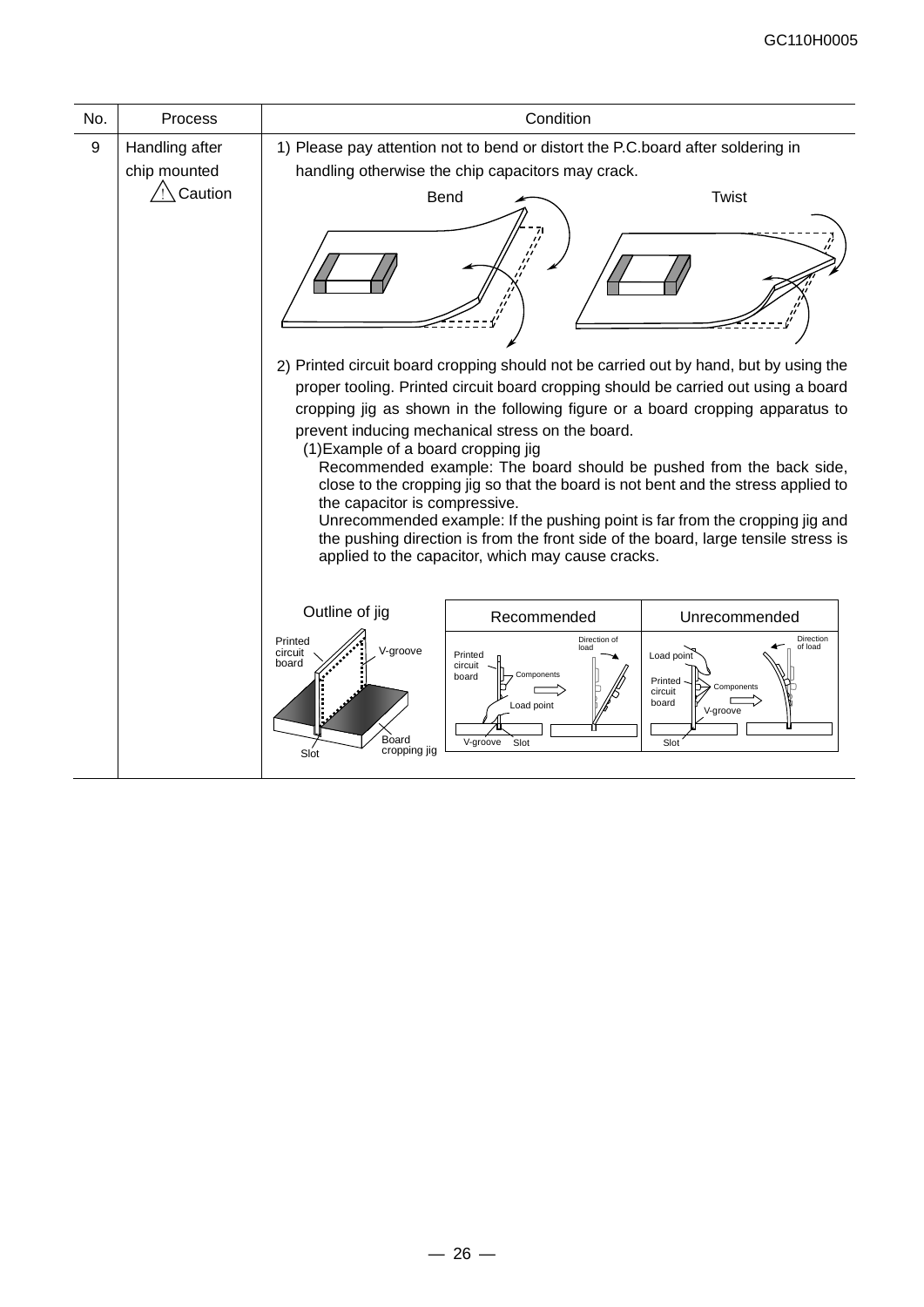| No. | Process                                   | Condition                                                                                                                                                                                                                                                                                                                                                                                                                               |                                                                                                                                                                                                                                                                                                                            |                                           |                                                                             |                                                                                    |                           |
|-----|-------------------------------------------|-----------------------------------------------------------------------------------------------------------------------------------------------------------------------------------------------------------------------------------------------------------------------------------------------------------------------------------------------------------------------------------------------------------------------------------------|----------------------------------------------------------------------------------------------------------------------------------------------------------------------------------------------------------------------------------------------------------------------------------------------------------------------------|-------------------------------------------|-----------------------------------------------------------------------------|------------------------------------------------------------------------------------|---------------------------|
| 9   | Handling after<br>chip mounted<br>Caution | (2) Example of a board cropping machine<br>An outline of a printed circuit board cropping machine is shown below. The<br>top and bottom blades are aligned with one another along the lines with the<br>V-grooves on printed circuit board when cropping the board.<br>Unrecommended example: Misalignment of blade position between top and<br>bottom, right and left, or front and rear blades may cause a crack in the<br>capacitor. |                                                                                                                                                                                                                                                                                                                            |                                           |                                                                             |                                                                                    |                           |
|     |                                           |                                                                                                                                                                                                                                                                                                                                                                                                                                         | Outline of machine                                                                                                                                                                                                                                                                                                         | Top<br>blade<br>Printed circuit board     | Printed circuit board<br>D<br>V-groove<br>Printed circuit board<br>V-groove | Principle of operation<br>Top blade<br>27<br>Bottom blade<br>Cross-section diagram | Top blade<br>Bottom blade |
|     |                                           |                                                                                                                                                                                                                                                                                                                                                                                                                                         |                                                                                                                                                                                                                                                                                                                            |                                           |                                                                             |                                                                                    |                           |
|     |                                           |                                                                                                                                                                                                                                                                                                                                                                                                                                         | Recommended                                                                                                                                                                                                                                                                                                                | Top-bottom                                | Unrecommended<br>Left-right                                                 | Front-rear                                                                         |                           |
|     |                                           |                                                                                                                                                                                                                                                                                                                                                                                                                                         | Top blade<br>Board<br>Bottom blade                                                                                                                                                                                                                                                                                         | misalignment<br>Top blade<br>Bottom blade | misalignment<br>Top blade<br>Bottom blade                                   | misalignment<br>Top blade<br>Bottom blade                                          |                           |
|     |                                           |                                                                                                                                                                                                                                                                                                                                                                                                                                         | 3) When functional check of the P.C.board is performed, check pin pressure tends<br>to be adjusted higher for fear of loose contact. But if the pressure is excessive<br>and bend the P.C.board, it may crack the chip capacitors or peel the<br>terminations off. Please adjust the check pins not to bend the P.C.board. |                                           |                                                                             |                                                                                    |                           |
|     |                                           | Item                                                                                                                                                                                                                                                                                                                                                                                                                                    | Not recommended                                                                                                                                                                                                                                                                                                            |                                           |                                                                             | Recommended                                                                        |                           |
|     |                                           | <b>Board</b><br>bending                                                                                                                                                                                                                                                                                                                                                                                                                 |                                                                                                                                                                                                                                                                                                                            | Termination<br>peeling<br>Check pin       |                                                                             | Support pin<br>← Check pin                                                         |                           |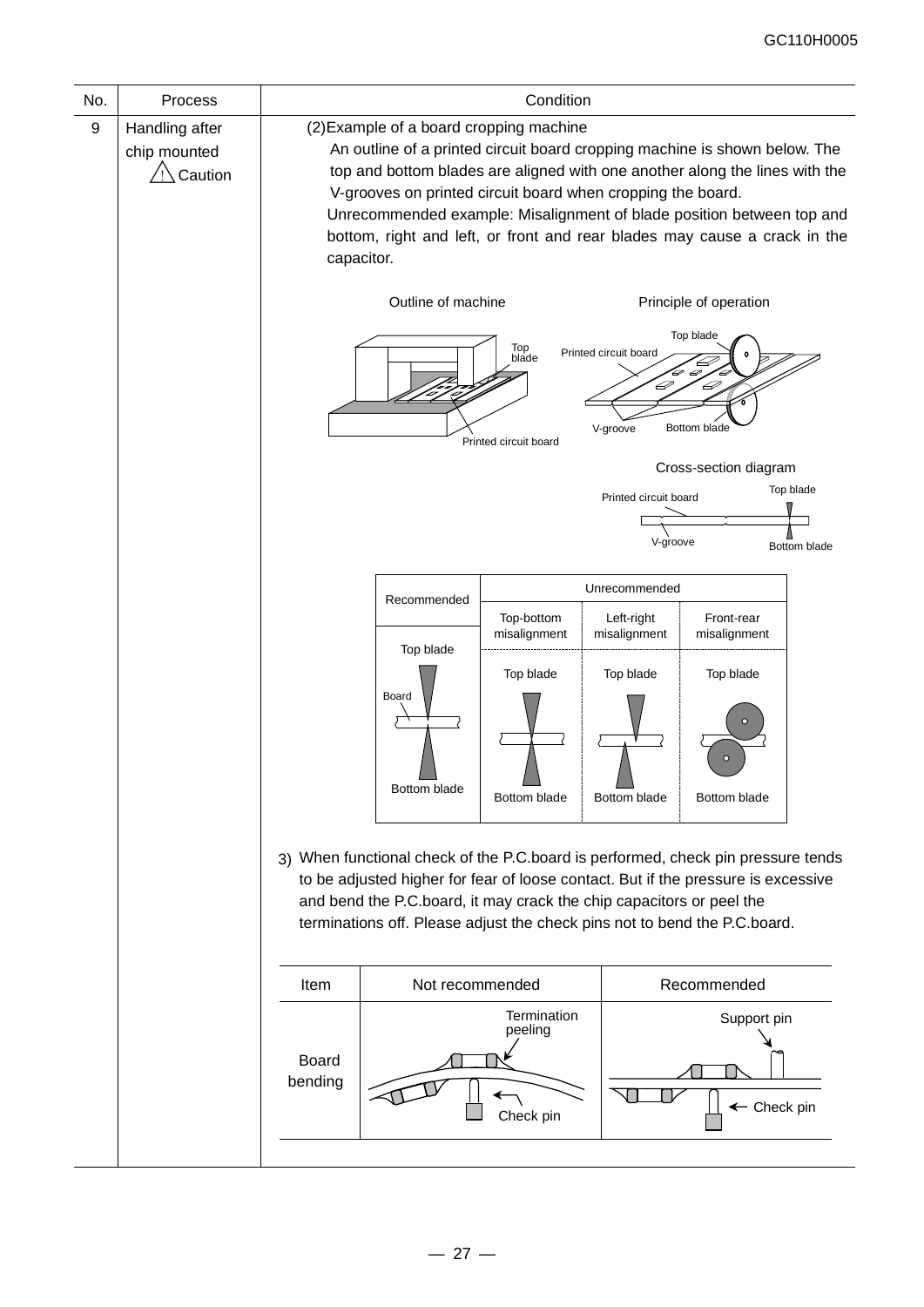| No. | Process                                                       | Condition                                                                                                                                                                                                                                                                                                                                                                                                                                                                                                        |  |  |  |
|-----|---------------------------------------------------------------|------------------------------------------------------------------------------------------------------------------------------------------------------------------------------------------------------------------------------------------------------------------------------------------------------------------------------------------------------------------------------------------------------------------------------------------------------------------------------------------------------------------|--|--|--|
| 10  | Handling of loose<br>chip capacitors                          | 1) If dropped the chip capacitors may crack. Once dropped do not use it. Especially,<br>the large case sized chip capacitors are tendency to have cracks easily, so<br>please handle with care.<br>Crack<br>Floor<br>2) Piling the P.C.board after mounting for storage or handling, the corner of the P.C.                                                                                                                                                                                                      |  |  |  |
|     |                                                               | board may hit the chip capacitors of another board to cause crack.<br>P.C.board<br>Crack                                                                                                                                                                                                                                                                                                                                                                                                                         |  |  |  |
| 11  | Capacitance aging                                             | The capacitors (Class 2) have aging in the capacitance. They may not be used in<br>precision time constant circuit. In case of the time constant circuit, the evaluation<br>should be done well.                                                                                                                                                                                                                                                                                                                 |  |  |  |
| 12  | Estimated life and<br>estimated failure<br>rate of capacitors | As per the estimated life and the estimated failure rate depend on the temperature<br>and the voltage. This can be calculated by the equation described in JEITA<br>RCR-2335C Annex F (Informative) Calculation of the estimated lifetime and the<br>estimated failure rate (Voltage acceleration coefficient : 3 multiplication rule,<br>Temperature acceleration coefficient : 10°C rule)<br>The failure rate can be decreased by reducing the temperature and the voltage but<br>they will not be guaranteed. |  |  |  |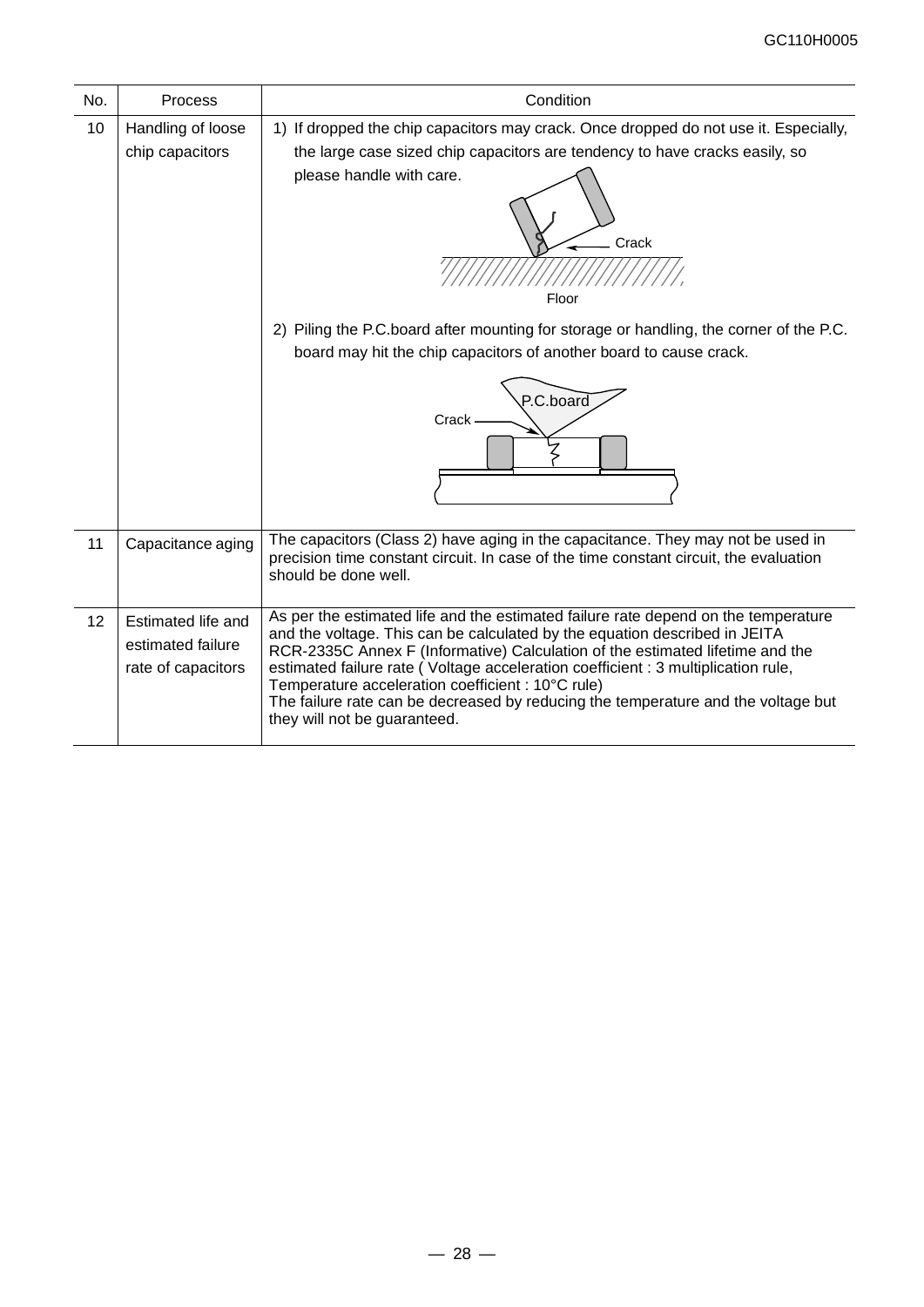| No.                                                       | Process                                     | Condition                                                                                                                                                                                                                                                                                                                                                                                                                                                                                                                                                                                                                                                                                                                                                       |  |  |
|-----------------------------------------------------------|---------------------------------------------|-----------------------------------------------------------------------------------------------------------------------------------------------------------------------------------------------------------------------------------------------------------------------------------------------------------------------------------------------------------------------------------------------------------------------------------------------------------------------------------------------------------------------------------------------------------------------------------------------------------------------------------------------------------------------------------------------------------------------------------------------------------------|--|--|
| 13                                                        | Caution during<br>operation of<br>equipment | 1) A capacitor shall not be touched directly with bare hands during operation in<br>order to avoid electric shock.<br>Electric energy held by the capacitor may be discharged through the human<br>body when touched with a bare hand.<br>Even when the equipment is off, a capacitor may stay charged. The capacitor<br>should be handled after being completely discharged using a resistor.                                                                                                                                                                                                                                                                                                                                                                  |  |  |
|                                                           |                                             | 2) The terminals of a capacitor shall not be short-circuited by any accidental<br>contact with a conductive object. A capacitor shall not be exposed to a<br>conductive liquid such as an acid or alkali solution. A conductive object or liquid,<br>such as acid and alkali, between the terminals may lead to the breakdown of a<br>capacitor due to short circuit.                                                                                                                                                                                                                                                                                                                                                                                           |  |  |
|                                                           |                                             | 3) Confirm that the environment to which the equipment will be exposed during<br>transportation and operation meets the specified conditions. Do not to use the<br>equipment in the following environments.<br>(1) Environment where a capacitor is spattered with water or oil<br>(2) Environment where a capacitor is exposed to direct sunlight<br>(3) Environment where a capacitor is exposed to Ozone, ultraviolet rays or<br>radiation<br>(4) Environment where a capacitor exposed to corrosive gas(e.g. hydrogen<br>sulfide, sulfur dioxide, chlorine. ammonia gas etc.)<br>(5) Environment where a capacitor exposed to vibration or mechanical shock<br>exceeding the specified limits.<br>(6) Atmosphere change with causes condensation            |  |  |
| 14<br>Others<br><sup>∕</sup> !∑ Caution<br>use condition. |                                             | The products listed on this specification sheet are intended for use in general<br>electronic equipment (AV equipment, telecommunications equipment, home<br>appliances, amusement equipment, computer equipment, personal equipment, office<br>equipment, measurement equipment, industrial robots) under a normal operation and                                                                                                                                                                                                                                                                                                                                                                                                                               |  |  |
|                                                           |                                             | The products are not designed or warranted to meet the requirements of the<br>applications listed below, whose performance and/or quality require a more stringent<br>level of safety or reliability, or whose failure, malfunction or trouble could cause<br>serious damage to society, person or property. Please understand that we are not<br>responsible for any damage or liability caused by use of the products in any of the<br>applications below or for any other use exceeding the range or conditions set forth in<br>this specification sheet. If you intend to use the products in the applications listed<br>below or if you have special requirements exceeding the range or conditions set forth<br>in this specification, please contact us. |  |  |
|                                                           |                                             | (1) Aerospace/Aviation equipment<br>(2) Transportation equipment (cars, electric trains, ships, etc.)<br>(3) Medical equipment (Excepting Pharmaceutical Affairs Law classification Class1, 2)<br>(4) Power-generation control equipment<br>(5) Atomic energy-related equipment<br>(6) Seabed equipment<br>(7) Transportation control equipment<br>(8) Public information-processing equipment<br>(9) Military equipment<br>(10) Electric heating apparatus, burning equipment<br>(11) Disaster prevention/crime prevention equipment<br>(12) Safety equipment<br>(13) Other applications that are not considered general-purpose applications                                                                                                                  |  |  |
|                                                           |                                             | When designing your equipment even for general-purpose applications, you are<br>kindly requested to take into consideration securing protection circuit/device or<br>providing backup circuits in your equipment.                                                                                                                                                                                                                                                                                                                                                                                                                                                                                                                                               |  |  |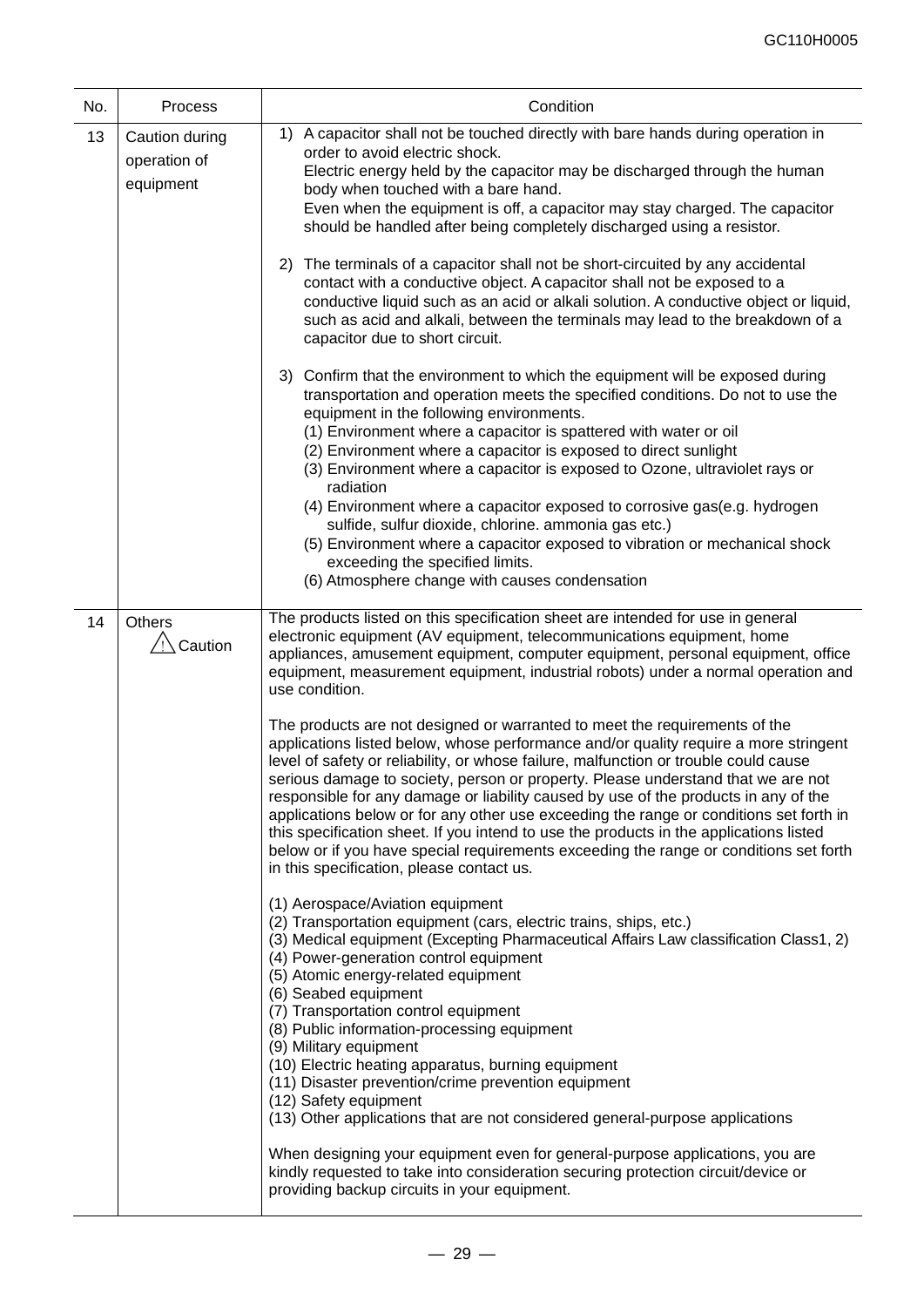## **13. TAPE PACKAGING SPECIFICATION**

#### **1. CONSTRUCTION AND DIMENSION OF TAPING**

1-1. Dimensions of carrier tape

Dimensions of paper tape shall be according to Appendix 3, 4. Dimensions of plastic tape shall be according to Appendix 5, 6.

1-2. Bulk part and leader of taping



1-3. Dimensions of reel

Dimensions of ⌀178 reel shall be according to Appendix 7, 8. Dimensions of ⌀330 reel shall be according to Appendix 9, 10.

1-4. Structure of taping



### **2. CHIP QUANTITY**

Please refer to detail page on TDK web.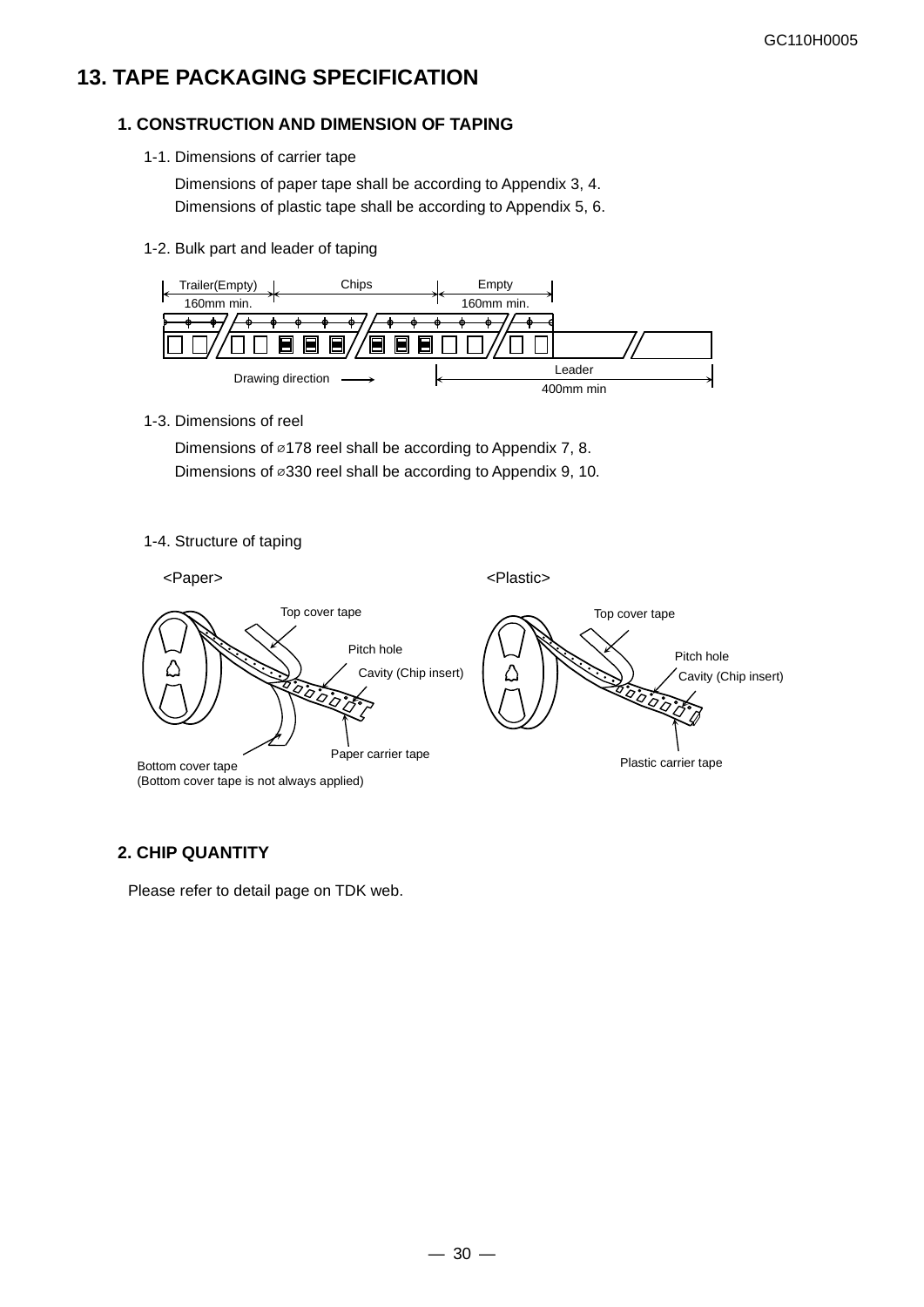#### **3. PERFORMANCE SPECIFICATIONS**

3-1. Fixing peeling strength (top tape) 0.05N < Peeling strength < 0.7N



- 3-2. Carrier tape shall be flexible enough to be wound around a minimum radius of 30mm with components in tape.
- 3-3. The missing of components shall be less than 0.1%
- 3-4. Components shall not stick to fixing tape.
- 3-5. When removing the cover tape, there shall not be difficulties by unfitting clearance gap, burrs and crushes of cavities. Also the sprocket holes shall not be covered by absorbing dust into the suction nozzle.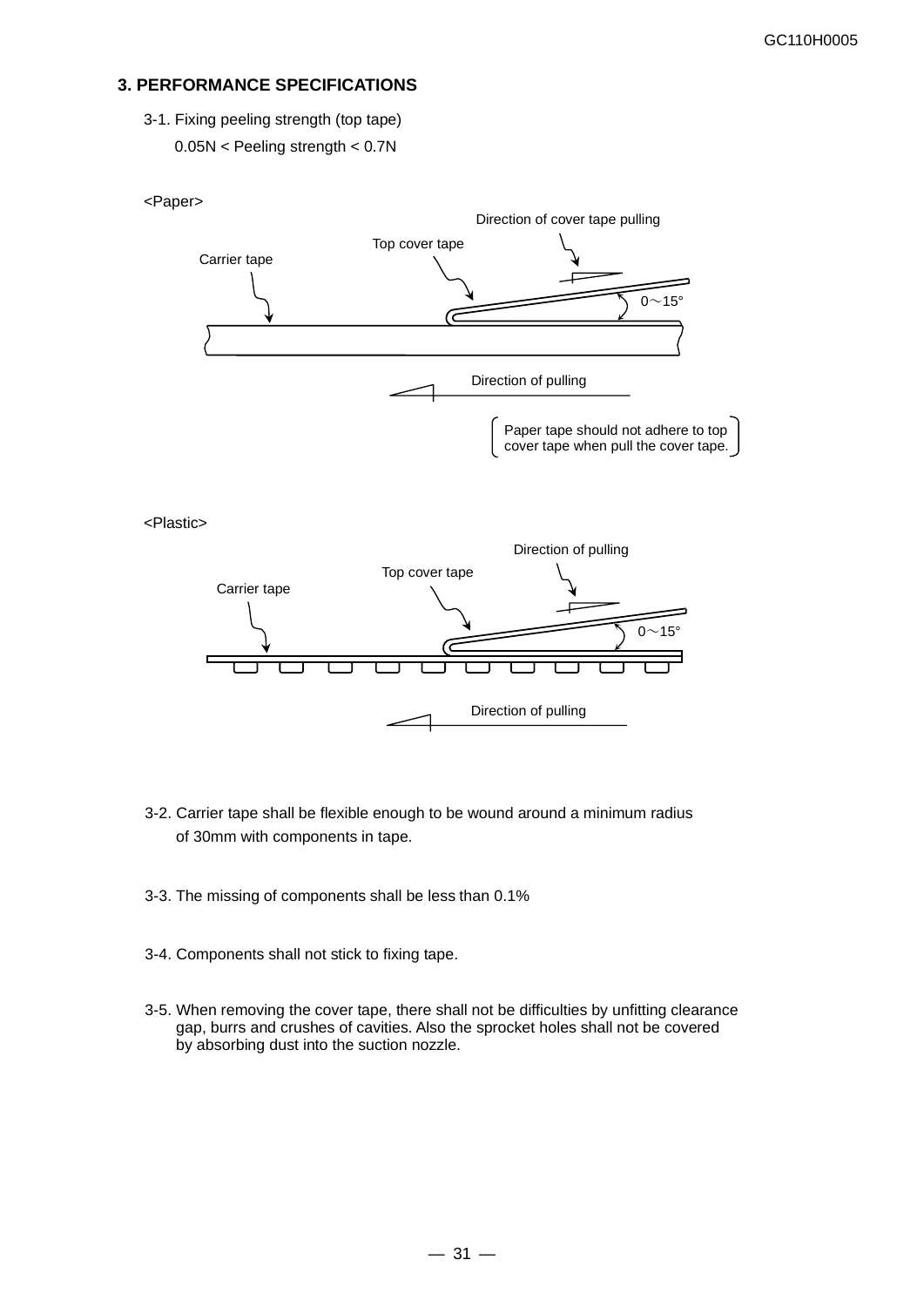

(Unit:mm)

|                                  |                 |                 |                               |                 |                 | .               |
|----------------------------------|-----------------|-----------------|-------------------------------|-----------------|-----------------|-----------------|
| Symbol<br>Case size              | A               | B               | С                             | D               | Е               | F               |
| C1005<br>[CC0402]                | (0.65)          | (1.15)          | $8.00 \pm 0.30$               | $3.50 \pm 0.05$ | $1.75 \pm 0.10$ | $2.00 \pm 0.05$ |
| Symbol<br>Case size              | G               | н               | J                             |                 |                 |                 |
| C1005<br>[CC0402]                | $2.00 \pm 0.05$ | $4.00 \pm 0.10$ | $+0.10$<br>$\varnothing$ 1.50 | $0.60 + 0.05$   |                 |                 |
| $\lambda$ Defears are collected. |                 |                 |                               |                 |                 |                 |

( ) Reference value.

## **Appendix 4** Paper Tape



( ) Reference value.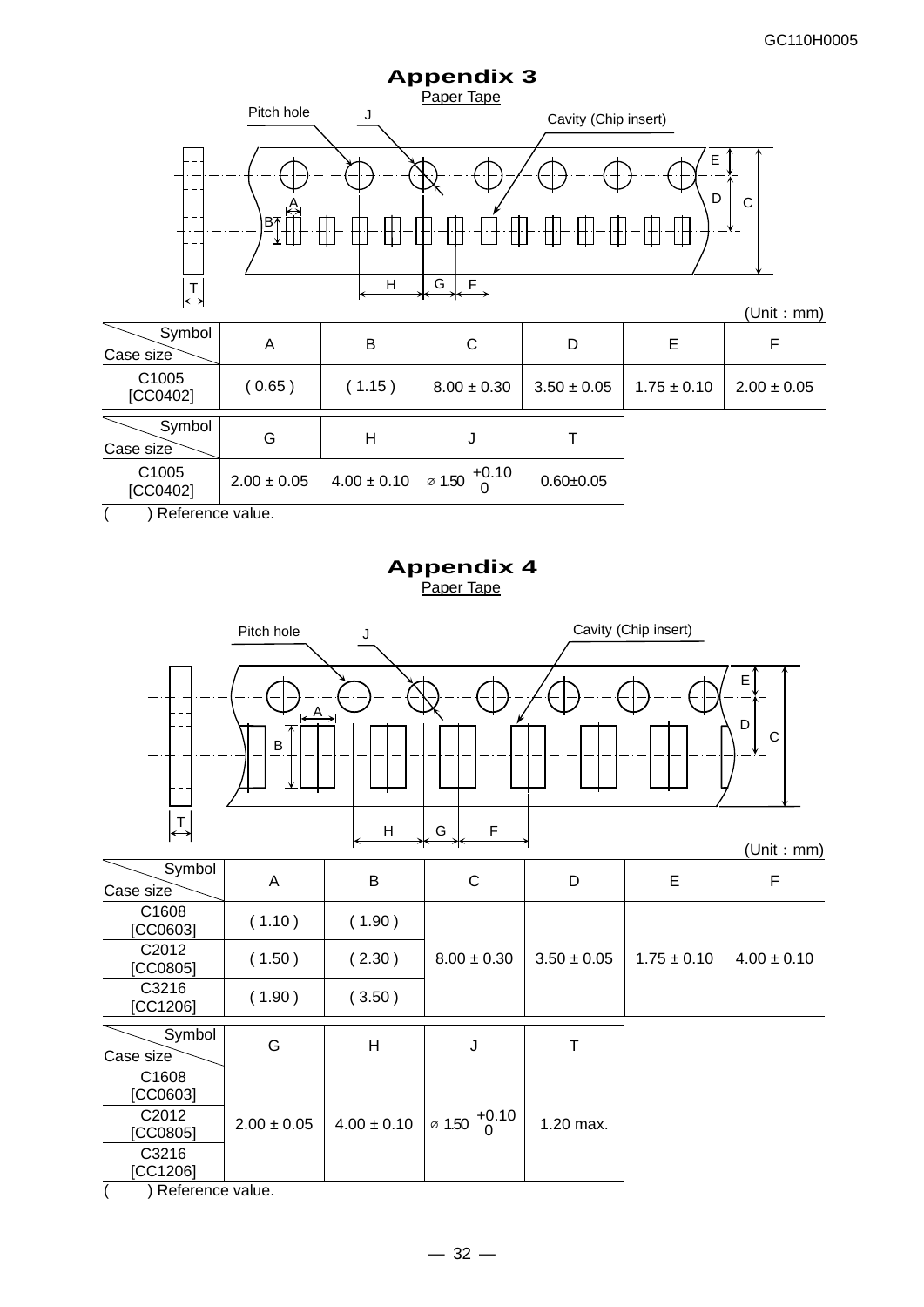Plastic Tape



|                                     |                 |                 |                                      |                  |                 | (Unit : mm)             |
|-------------------------------------|-----------------|-----------------|--------------------------------------|------------------|-----------------|-------------------------|
| Symbol<br>Case size                 | A               | B               | C                                    | D                | E               | F                       |
| C <sub>2012</sub><br><b>CC08051</b> | (1.50)          | (2.30)          | $8.00 \pm 0.30$                      | $3.50 \pm 0.05$  |                 |                         |
| C3216<br>[CC1206]                   | (1.90)          | (3.50)          | $*12.0 \pm 0.30$                     | $*5.50 \pm 0.05$ | $1.75 \pm 0.10$ | $4.00 \pm 0.10$         |
| C3225<br>[CC1210]                   | (2.90)          | (3.60)          |                                      |                  |                 |                         |
| Symbol<br>Case size                 | G               | H               | J                                    | Κ                | т               | Q                       |
| C <sub>2012</sub><br>[CC0805]       |                 |                 |                                      |                  |                 |                         |
| C3216<br>[CC1206]                   | $2.00 \pm 0.05$ | $4.00 \pm 0.10$ | $\frac{1}{2}$ 1.50 $\frac{+0.10}{5}$ | 2.50 max.        | $0.60$ max.     | $\varnothing$ 0.50 min. |
| C3225<br>[CC1210]                   |                 |                 |                                      | 3.40 max.        |                 |                         |

( ) Reference value.

\* Applied to thickness, 2.5mm products.

Exceptionally no hole in the cavity is applied. Please inquire if hole in cavity is mandatory.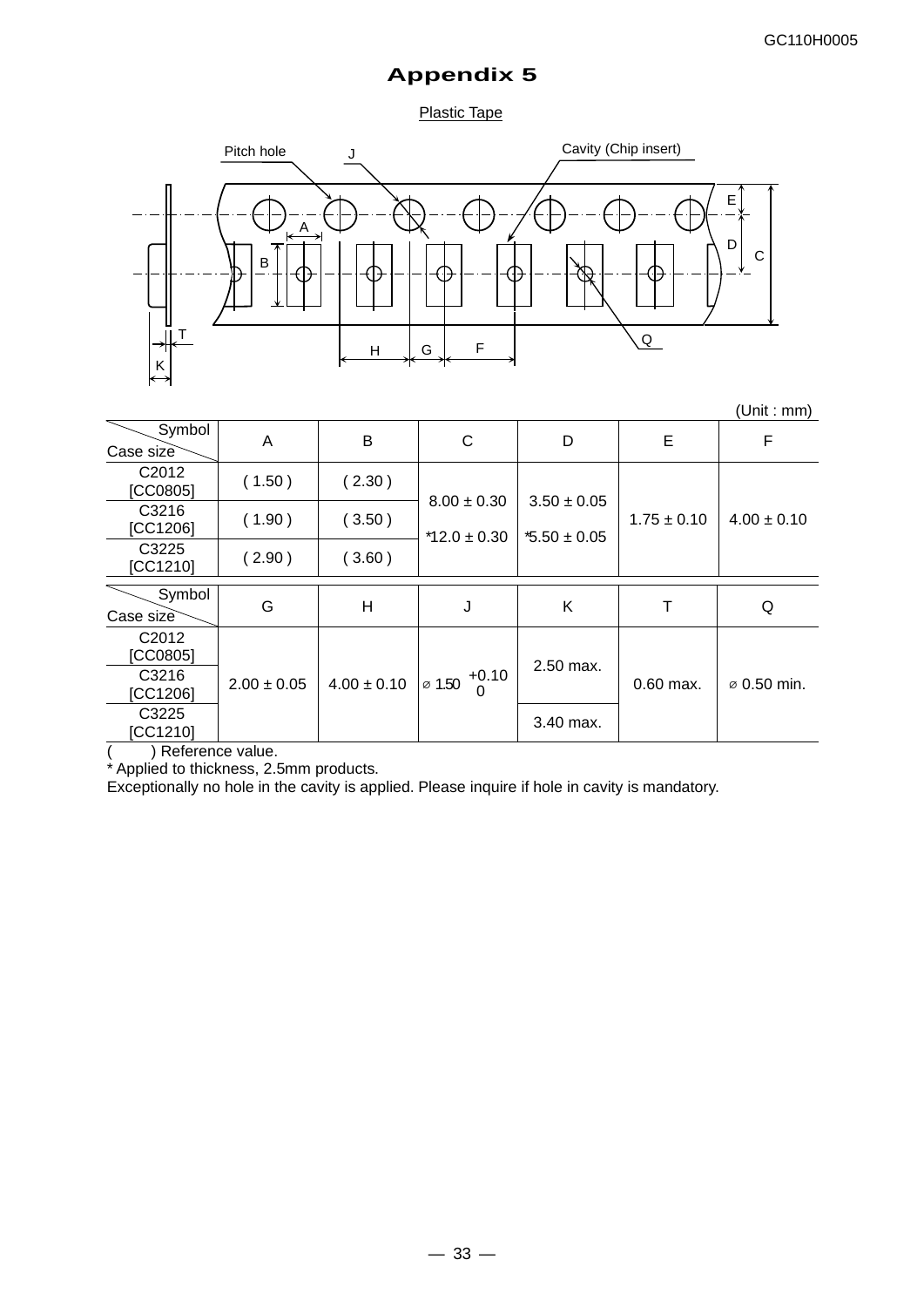Plastic Tape



) Reference value.

Exceptionally no hole in the cavity is applied. Please inquire if hole in cavity is mandatory.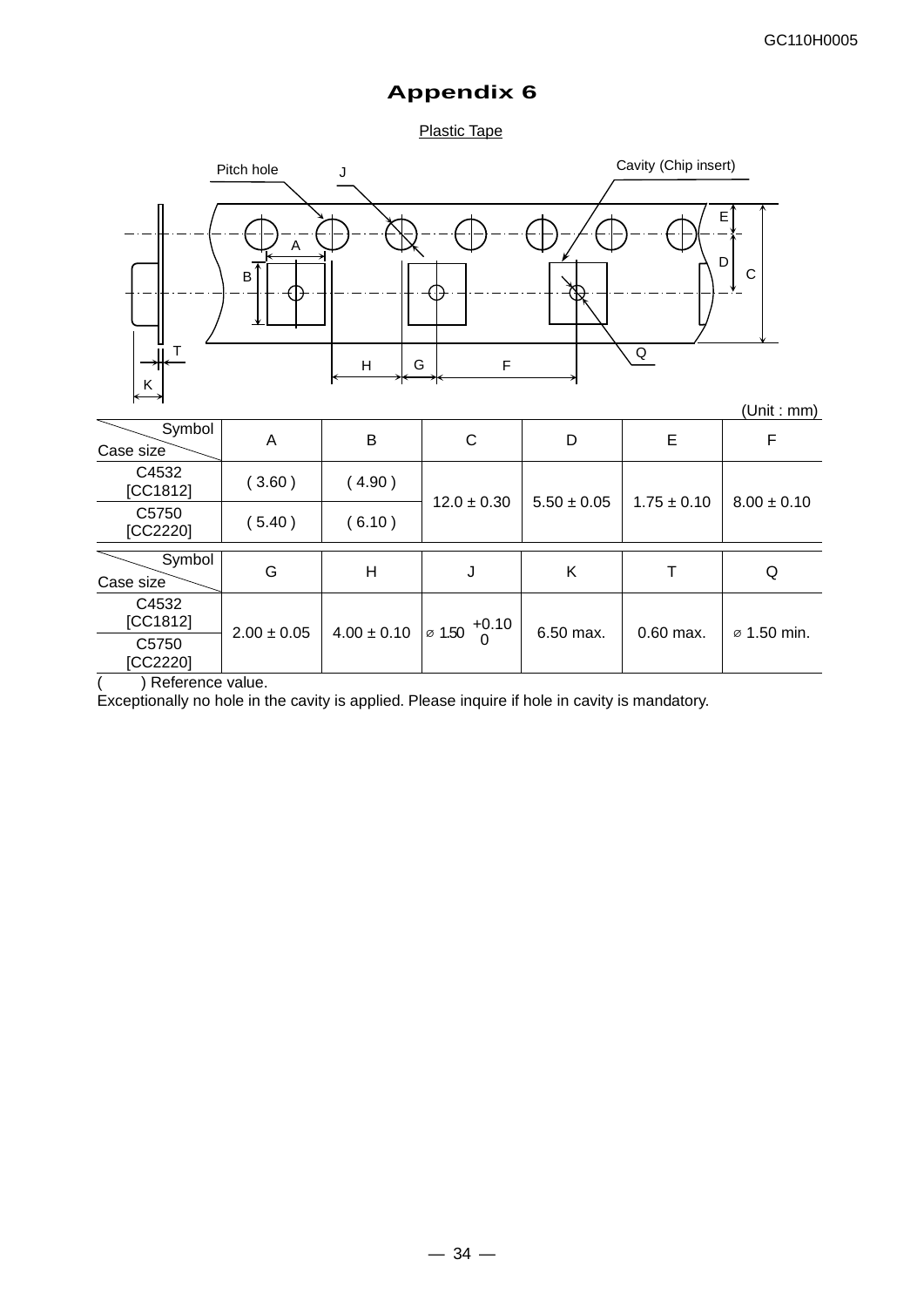Dimensions of reel (Material : Polystyrene) C1005, C1608, C2012, C3216, C3225



|        |                                                                                                             |   |  | (Unit : mm)   |
|--------|-------------------------------------------------------------------------------------------------------------|---|--|---------------|
| Symbol |                                                                                                             | в |  | $W_1$         |
|        | Dimension $\sqrt{6178 \pm 2.0}$ $\sqrt{60 \pm 2.0}$ $\sqrt{613 \pm 0.5}$ $\sqrt{621 \pm 0.8}$ 2.0 $\pm 0.5$ |   |  | $9.0 \pm 0.3$ |
| Symbol | W2                                                                                                          |   |  |               |

| Symbol    | W2             |             |  |
|-----------|----------------|-------------|--|
| Dimension | $13.0 \pm 1.4$ | 1. $\Omega$ |  |

# **Appendix 8**

Dimensions of reel (Material : Polystyrene) C3225(2.5mm thickness products), C4532, C5750